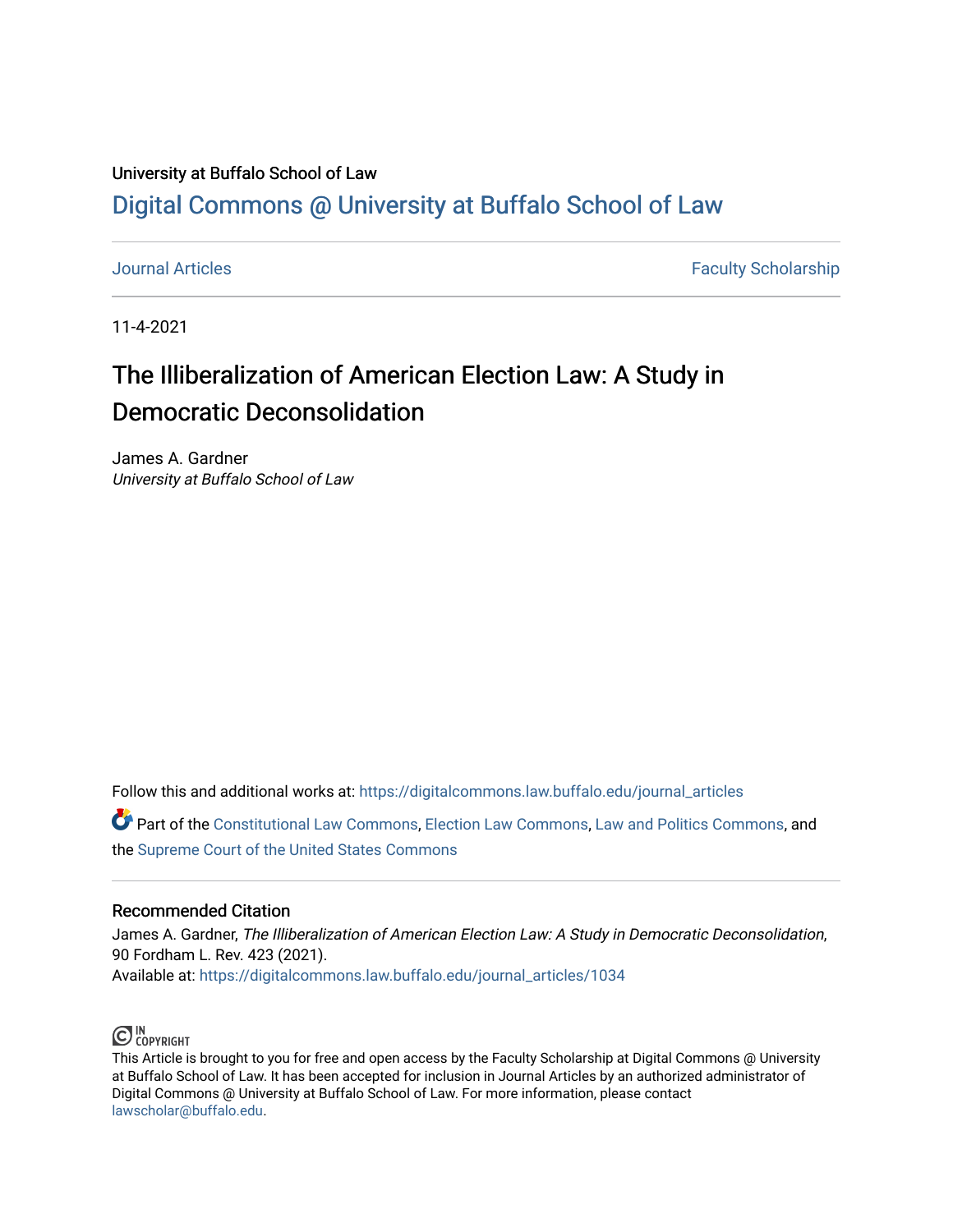## **THE ILLIBERALIZATION OF AMERICAN ELECTION LAW: A STUDY IN DEMOCRATIC DECONSOLIDATION**

#### *James A. Gardner\**

 *the United States' recent turn toward populist authoritarianism, that view needs to be substantially revised. With the benefit of hindsight, it now For many years, the dominant view among American election law scholars has been that the U.S. Supreme Court's constitutional jurisprudence of democratic practice got off to a promising start during the mid-twentieth century but has since then slowly deteriorated into incoherence. In light of appears that the Supreme Court has functioned, in its management of the constitutional jurisprudence of democracy, as a vector of infection—a kind of super-spreader of populist authoritarianism.*

 *There is, sadly, nothing unusual these days about an apex court through aggressive court-packing or coercive threats and intimidation. In process of illiberalization has been correspondingly slower and less American election law in a two-stage process: first, by deconsolidating a liberal jurisprudence into incoherence and then by reconsolidating it into a form more conducive to authoritarianism. The main strategy by which this ever-narrower palette of individual rights, gradually narrowing a complex strategy that, in its radical anti-pluralism, is deeply populist, fundamentally illiberal, and profoundly destructive of the inherited liberal democratic reinterpreting a formerly liberal constitutional jurisprudence to support a populist authoritarian regime. Typically, however, constitutional courts pivot toward authoritarianism suddenly, after they have been captured the United States, however, federal courts retain real independence, and the immediate. In particular, the Supreme Court has slowly illiberalized has occurred has been an increasingly aggressive deployment of an and conceptually rich jurisprudence to a single dimension—a judicial settlement of the late twentieth century.*

 of Political Science, University at Buffalo School of Law, The State University of New York. hosted by the *Fordham Law Review* on February 26, 2021, at Fordham University School of Law. My thanks to Matt Steilen and Anya Bernstein for helpful conversations and comments. \* Bridget and Thomas Black SUNY Distinguished Professor of Law and Research Professor This Article was prepared for the Symposium entitled *Toward Our 60th Presidential Election*,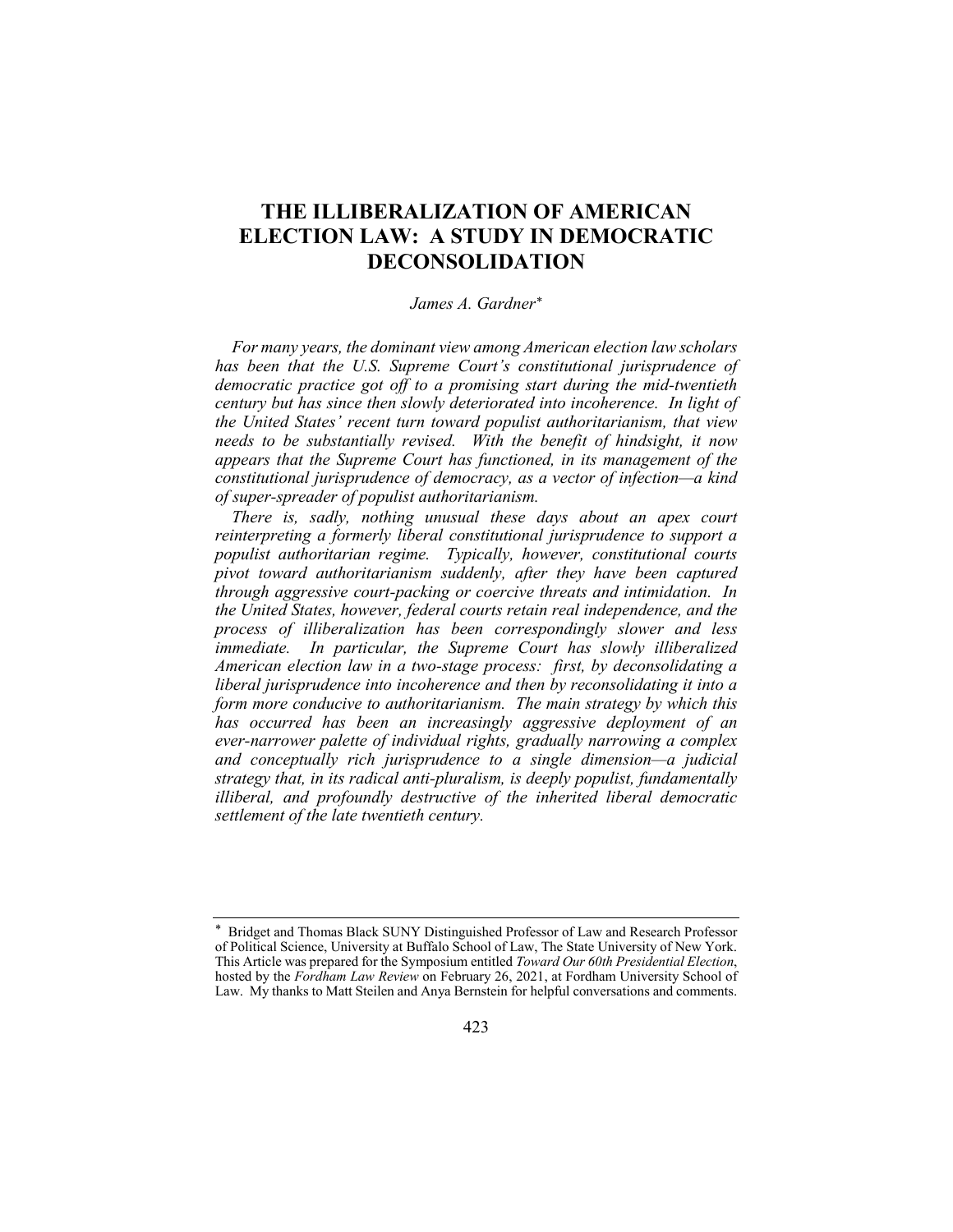424 *FORDHAM LAW REVIEW* [Vol. 90

| I. THE VIEW FROM THERE: THE JURISPRUDENTIAL DRIFT INTO                                                          |
|-----------------------------------------------------------------------------------------------------------------|
|                                                                                                                 |
|                                                                                                                 |
| 1. The Raw Material of the Constitutional Scheme 436<br>2. The Founding Jurisprudence: Pluralist and Liberal438 |
| 1. The Move to Rights: Three Regimes  440                                                                       |
| a. Regime 1: Racial Discrimination 440<br>b. Regime 2: The Equal Protection-Based Right to                      |
| c. Regime 3: The Catch-All First Amendment  444                                                                 |
| C. Reconsolidation: The Path to Illiberalism  452                                                               |
| 1. Jurisprudential Exile: Narrowing the Field of Relevant                                                       |
| 2. Selective Vigor in Deploying Recognized Rights  457                                                          |
|                                                                                                                 |
|                                                                                                                 |

#### **INTRODUCTION**

 In those moments, gazing back along the route we've traveled, things can Sometimes we don't fully understand where we're headed until we arrive. look very different from how they appeared during the journey.

For many years, the dominant view among American election law scholars has been that the U.S. Supreme Court's constitutional jurisprudence of democratic practice got off to a promising start during the mid-twentieth century but has, over the last several decades, slowly deteriorated into incoherence. There it has remained, festering, unable to perform There it has remained, festering, unable to perform competently the minimal tasks that a democratic people demands from its own basic constitutional framework. Most scholars even agree on the cause: a disastrous methodological choice by the Supreme Court to look to individual rights rather than constitutional structure as the principal—indeed,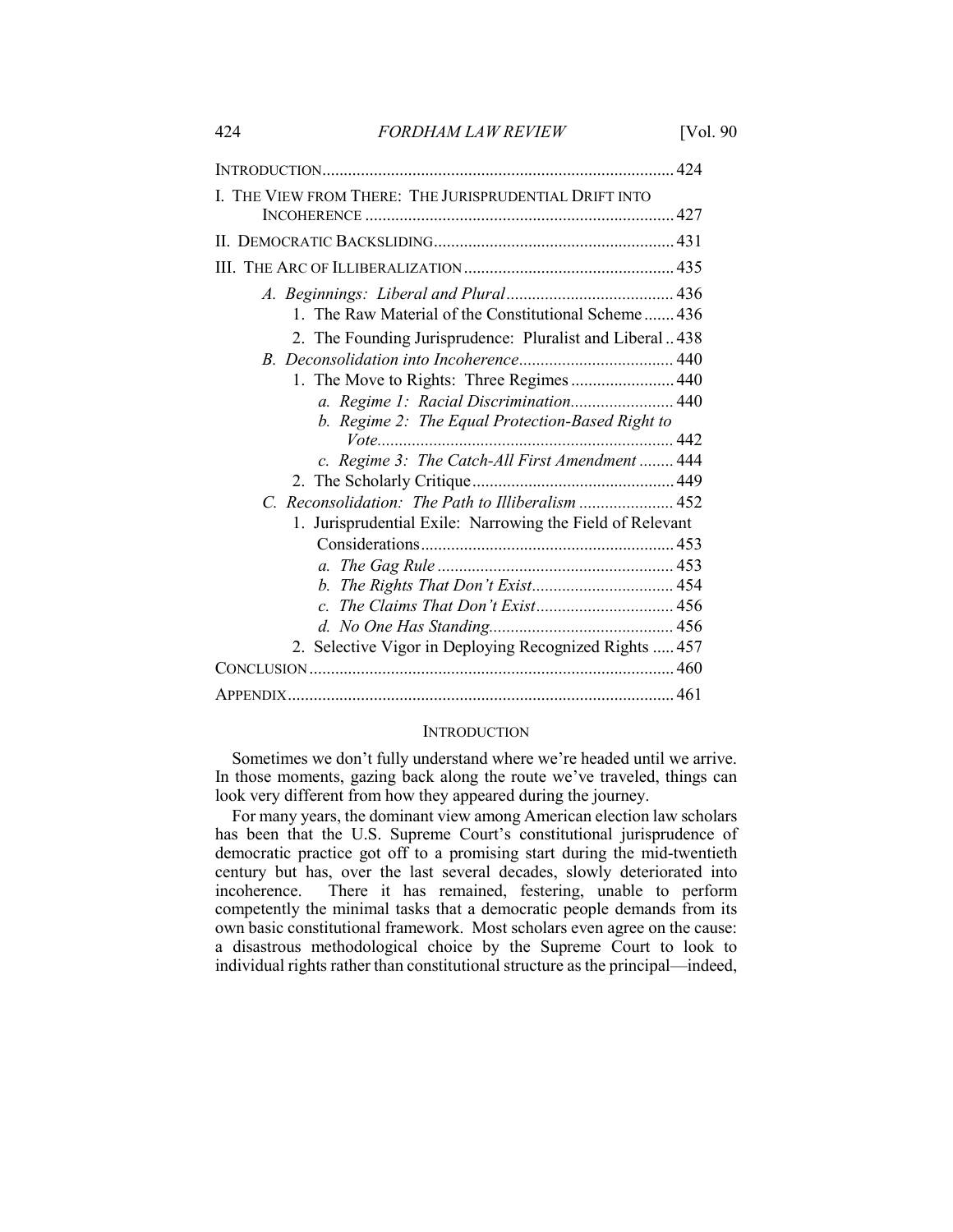the virtually exclusive—source of constitutional guidance on questions of democratic practice.1

 That view, I will argue here, was not wrong when it emerged, but in light traveler, a snapshot taken en route, when we still did not know where we were headed. Now we know. For nearly a quarter of a millennium, what Americans thought they knew about themselves is that the United States was a liberal republic founded on the principle of popular self-rule2 and that its democracy, at least along a serpentine path leading in that general direction,<sup>3</sup> guided by a broad societal consensus that a perfected democracy was our final destination as a people. In 2016, Americans tore themselves from that dream by electing to the presidency, for the first time, a populist authoritarian4 who, with the full support of one of the two major national parties,<sup>5</sup> waged a four-year war not only on democracy but also on the philosophical liberalism on which it rests. of recent events it must be substantially revised, for it was the view of the history has unfolded, if not in one long, steady march toward a perfected

 understanding only recently made possible by the unwelcome realization, authoritarianism may long have been our at least partially unwitting destination. In this story, the Supreme Court has not been a naive or heedless of the conditions in which populist authoritarianism may take root and thrive. From this vantage point, things look very different, and my goal here is to retell the story of American election law in a way informed by an afforded with the benefit of hindsight, that right-wing populist producer of doctrinal incoherence. On the contrary, it is now clear that the Supreme Court has functioned, in its management of the constitutional jurisprudence of democracy, as a vector of infection, a kind of super-spreader

 exactly what has occurred in many regimes.6 Typically, however, constitutional courts pivot toward authoritarianism only after they have been captured by a newly installed authoritarian regime—most often following aggressive deployment of policies to replace incumbent judges, pack the court with new appointees, or coerce favorable rulings through threats and What makes this story unusual is not, however, that an apex court has moved to replace a formerly liberal constitutional jurisprudence with one more congenial to populist authoritarianism. Sadly, democratic backsliding has become so commonplace around the world in the last decade that this is

<sup>1</sup>*. See infra* Part III.B.2.

 INTERPRETATION OF AMERICAN POLITICAL THOUGHT SINCE THE REVOLUTION (1955). 2*. See generally* LOUIS HARTZ, THE LIBERAL TRADITION IN AMERICA: AN

<sup>3</sup>*. See* ALEXANDER KEYSSAR, THE RIGHT TO VOTE: THE CONTESTED HISTORY OF DEMOCRACY IN THE UNITED STATES xvii–xviii, xx (2000).

 NORRIS & RONALD INGLEHART, CULTURAL BACKLASH: TRUMP, BREXIT, AND AUTHORITARIAN 4*. See* STEVEN LEVITSKY & DANIEL ZIBLATT, HOW DEMOCRACIES DIE 2 (2018); PIPPA POPULISM 245–46 (2019).

<sup>5</sup>*. See* LEVITSKY & ZIBLATT, *supra* note 4, at 69, 70, 201.

 *Against Democracy*, 53 U.C. DAVIS L. REV. 1313 (2020).6*. See generally* David Landau & Rosalind Dixon, *Abusive Judicial Review: Courts*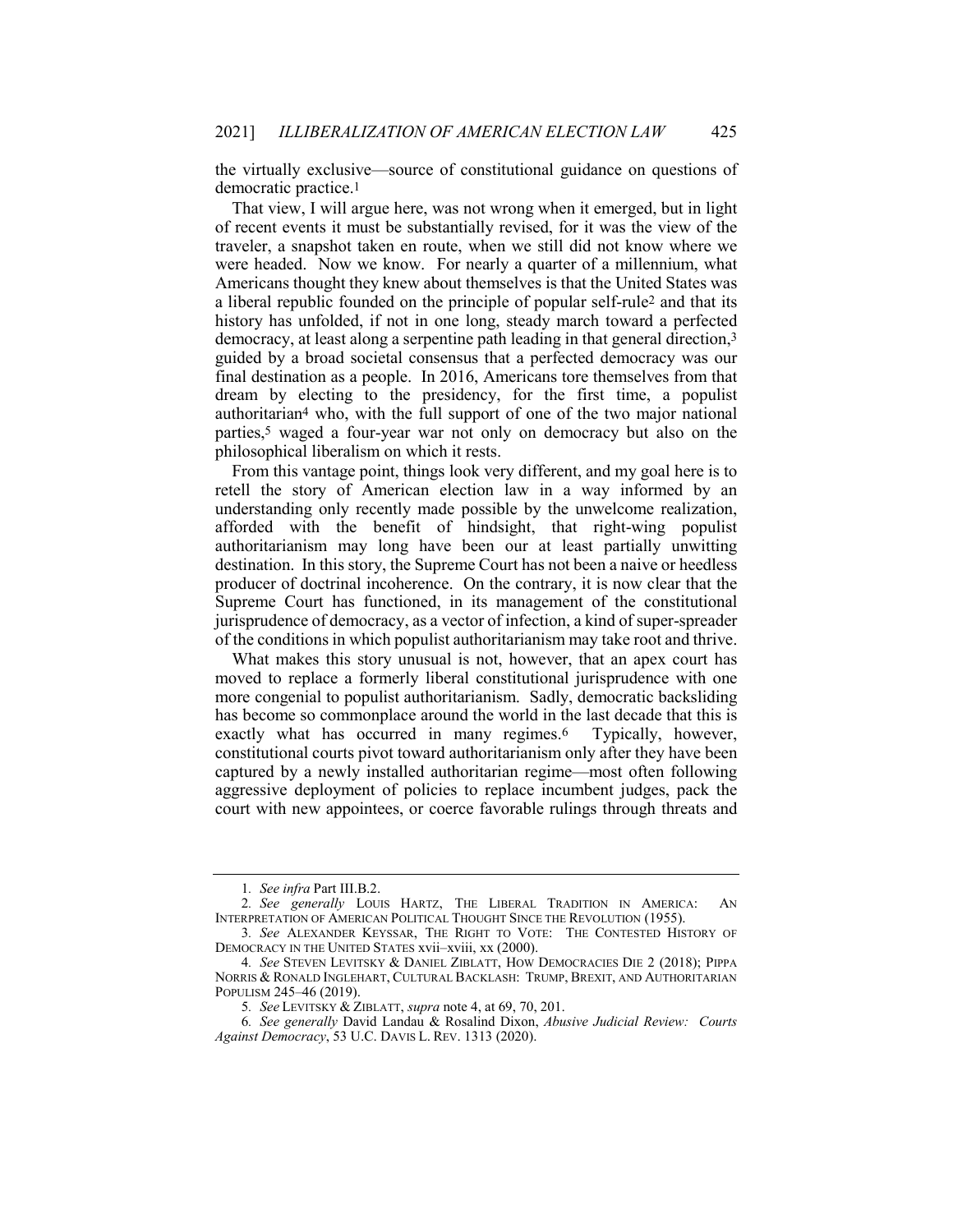intimidation.7 The hallmark of this kind of jurisprudential pivot is the suddenness with which it occurs.

 Conditions in the United States, however, are different. Even today, federal courts retain real independence, reinforced by powerful norms of judicial branch autonomy, the ready availability of a robust veto tool, and a long history of willingness to use it in self-defense.8 As a result, the illiberalization of American election law has not occurred according to the emerging template. It has instead occurred much more slowly and has been driven largely by the Supreme Court itself rather than by a powerful, jurisprudence has evolved incrementally in roughly two major stages. In the first stage, the Court took a robust liberal jurisprudence of democracy and incoherent. In hindsight, however, we can now see that incoherence was not a destination but merely a temporary waypoint, for it was followed closely to reconsolidate the constitutional jurisprudence of democracy along illiberal authoritarian chief executive demanding judicial fealty. As a result, the deconsolidated it, rendering it, as so many scholars have observed, by a second stage of jurisprudential development in which the Court began lines.<sup>9</sup>

 consistent: it has pressed, with increasing aggressiveness, an ever-narrower was gradually remade by the Court into one that is textually bare and conceptually impoverished. Today, the Court has reached the point where it typically views only one provision in the entire Constitution—the First The Court's main strategy throughout this process has been simple and palette of constitutional rules, to the point where a constitution initially well-stocked with provisions and principles relating to democratic practice Amendment, seven words out of thousands—as relevant to the resolution of constitutional issues of democratic self-governance.

 Political theorists agree that the defining characteristic of modern populism is its deep aversion to political pluralism,10 and in this sense, the Court's strategy has been straight out of the populist playbook. By gradually stripping the Constitution's rich, multidimensional conception of democracy

[\[https://perma.cc/PQ5H-AA5E\]](https://perma.cc/PQ5H-AA5E).

 *Court-Packing?*, 6 CONST. STUD. 133 (2020). 7*. See id.* at 1338–45. *See generally* David Kosař & Katarína Šipulová, *How to Fight*

 campaign challenges to results of the 2020 presidential election. *See* Rosalind S. Helderman 8. This is seen, for example, in the decisive rejections by federal courts of Trump & Elise Viebeck, *"The Last Wall": How Dozens of Judges Across the Political Spectrum Rejected Trump's Efforts to Overturn the Election*, WASH. POST (Dec. 12, 2020, 2:12 PM), <https://www.washingtonpost.com/politics/judges-trump-election>-

lawsuits/2020/12/12/e3a57224-3a72-11eb-98c4-25dc9f4987e8\_story.html

 Landau's *Populist Constitutions*, except Landau deals with the more common situation in which a liberal constitution is deconsolidated and then reconsolidated primarily by textual amendment and replacement. *See* David Landau, *Populist Constitutions*, 85 UNIV.CHI. L.REV. 521 (2018). Here, the process I describe involves almost exclusively an apex court's 9. In proposing a two-stage process, my analysis has much in common with that of superintendence of a constitutional document, the text of which remains stable.

 PEOPLE: HOW POPULISM TRANSFORMS DEMOCRACY 91 (2019). *See generally* WILLIAM A. GALSTON, ANTI-PLURALISM: THE POPULIST THREAT TO LIBERAL DEMOCRACY (2018).10*. See* JAN-WERNER MÜLLER, WHAT IS POPULISM? 25 (2016); NADIA URBINATI, ME THE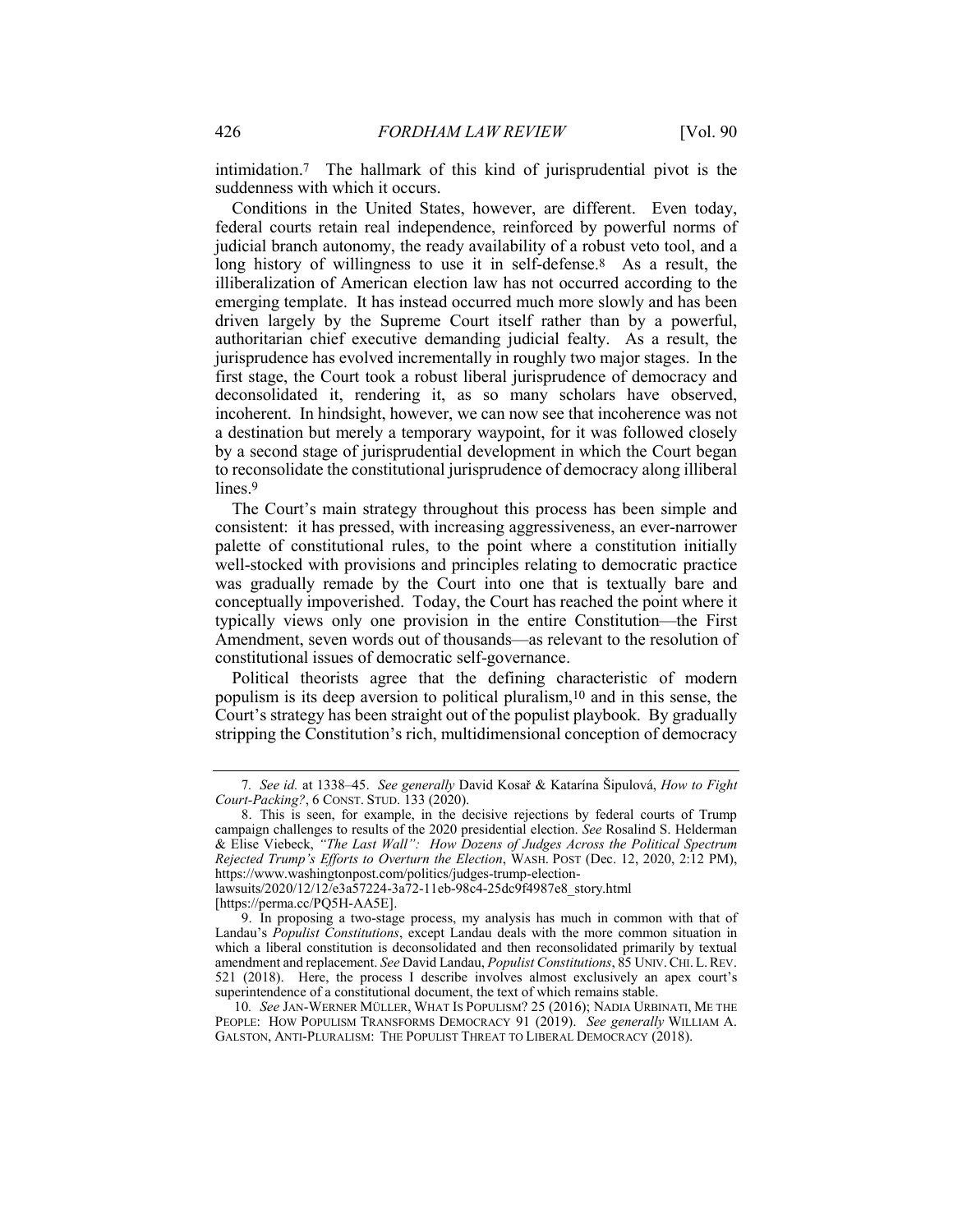<span id="page-5-0"></span> jurisprudence that is much more than merely incoherent. It has become down to a single concept—freedom of speech—the Court has shaped a populist, pro-authoritarian, and hostile to liberal democracy; it has become a kind of anti-election jurisprudence that is fundamentally illiberal and deeply destructive of the inherited liberal settlement of the late twentieth century. The problem, in other words, is not the Court's incoherence; it is the Court's illiberalism.

 This Article will make good on these claims in the following way. Part I provides a brief introduction to the problem that has long concerned scholars of election law: the slow descent of the constitutional jurisprudence of democracy into incoherence. Part II offers a quick review of global trends and patterns of democratic backsliding in liberal democracies, focusing on the role of courts. Part III carefully traces the arc of the Supreme Court's election jurisprudence, showing its evolution from liberalism to a deconsolidated incoherence to what is, at present, a slowly consolidating illiberalism.

## I. THE VIEW FROM THERE: THE JURISPRUDENTIAL DRIFT INTO **INCOHERENCE**

 practice democratic self-governance. In the space of a single decade, the Court invoked the U.S. Constitution to invalidate long-standing practices of racial gerrymandering11 and malapportionment of election districts at the federal,12 state,13 and local [levels.14](https://levels.14) It decimated time-honored voter eligibility requirements based on residency,15 duration of residency,16 payment of poll taxes,17 and property [ownership.18](https://ownership.18) It struck down obstacles relating to signatures,19 filing fees,20 and possession of [property.21](https://property.21) It tore through restrictions on the way campaigns are conducted, upending bans on election day campaigning22 and restrictions on criticism of incumbent public After 170 years of near dormancy, the issue of constitutional management of democracy burst into the public consciousness in the 1960s following a series of Supreme Court decisions that profoundly altered the way Americans to electoral candidacy, invalidating state-imposed ballot access requirements

<sup>11.</sup> Gomillion v. Lightfoot, 364 U.S. 339, 347–48 (1960).

<sup>12.</sup> Wesberry v. Sanders, 376 U.S. 1, 16–18 (1964).

<sup>13.</sup> Reynolds v. Sims, 377 U.S. 533, 584 (1964).

 invalidate malapportionment in many kinds of special districts. *See, e.g.*, Hadley v. Junior Coll. Dist., 397 U.S. 50, 58–59 (1970); Cipriano v. City of Houma, 395 U.S. 701, 705–06 14. Avery v. Midland Cnty., 390 U.S. 474, 497 (1968). The Court also went on to (1969).

<sup>15.</sup> Carrington v. Rash, 380 U.S. 89, 96–97 (1965).

<sup>16.</sup> Dunn v. Blumstein, 405 U.S. 330, 360 (1972).

<sup>17.</sup> Harper v. Va. Bd. of Elections, 383 U.S. 663, 670 (1966).

<sup>18.</sup> Kramer v. Union Free Sch. Dist. No. 15, 395 U.S. 621, 622, 633 (1969).

<sup>19.</sup> Williams v. Rhodes, 393 U.S. 23, 60–61 (1968).

<sup>20.</sup> Lubin v. Panish, 415 U.S. 709, 718–19 (1974); Bullock v. Carter, 405 U.S. 134, 149 (1972).

<sup>21.</sup> Turner v. Fouche, 396 U.S. 346, 364 (1970).

<sup>22.</sup> Mills v. Alabama, 384 U.S. 214, 220 (1966).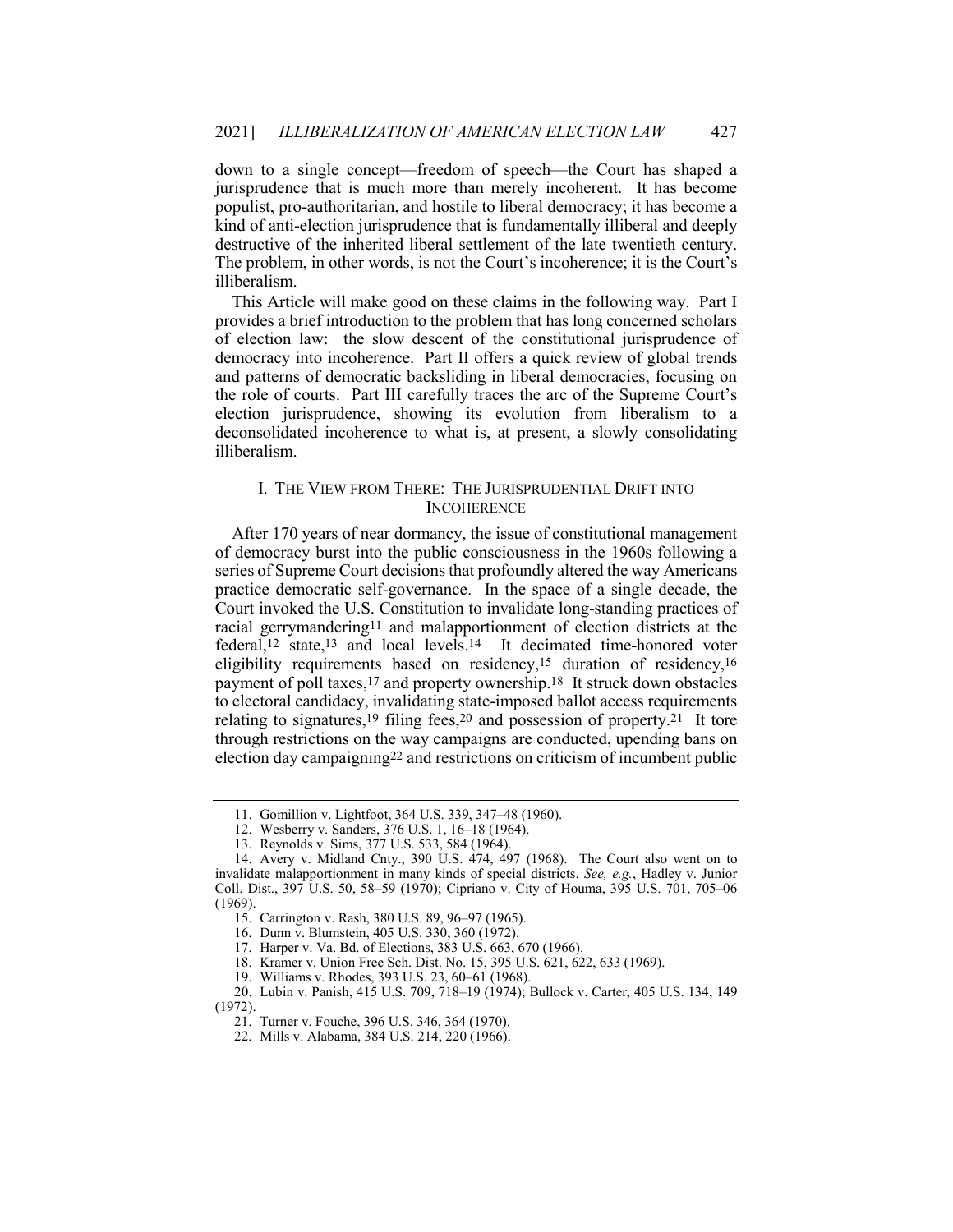[officials.23](https://officials.23) And it decisively upheld the single most significant congressional intervention in the history of American civil rights,24 the Voting Rights Act of 1965 (VRA), which itself set aside well-established principles of federalism by subordinating state electoral practices to direct federal [oversight.25](https://oversight.25)

 long-standing barriers to participation by the politically marginalized, including Black people, city residents, the poor, and political [dissenters.26](https://dissenters.26) In so doing, it smashed and discarded old practices, holding out to the American public the possibility of new regulatory regimes that promised not just During this run, the Court began to build and deploy a rich and deeply liberal constitutional jurisprudence of democratic practice that dismantled electoral fairness, but the systematic, mindful pursuit of democratic goals in place of reflexive obedience to inherited practice and passive acquiescence in long-standing power structures.

Then things got weird.

 After a decade of breaking down barriers to participation by the politically weak, the Court began to apply the same aggressive skepticism to regulatory measures meant to prevent domination of the political process by the powerful. In *Buckley v. Valeo*,27 a controversial 1976 ruling,28 the Court started down this path by holding not only that the Constitution does not implicitly contain, or even look favorably upon, any principle of equality of political influence among citizens, but that it is in fact actively opposed to such a principle, even as an [ideal.29](https://ideal.29) The Court used this holding as the launching pad for a forty-year march through measures attempting to control political spending, during which it invalidated regulatory caps on total campaign spending by candidates;30 contributions by rich candidates to their own campaigns;31 and independent campaign expenditures by private individuals,32 political parties,33 political committees,34 advocacy organizations,35 and, in its 2010 ruling in *Citizens United v. FEC*,36 for-profit [corporations.37](https://corporations.37)

<sup>23.</sup> N.Y. Times Co. v. Sullivan, 376 U.S. 254, 292 (1964).

<sup>24.</sup> South Carolina v. Katzenbach, 383 U.S. 301, 337 (1966).

<sup>25.</sup> Pub. L. No. 89-110, 79 Stat. 437 (codified as amended in scattered sections of 52 U.S.C.).

<sup>26.</sup> *See* JOHN HART ELY, DEMOCRACY AND DISTRUST: A THEORY OF JUDICIAL REVIEW (1980).

<sup>27.</sup> 424 U.S. 1 (1976) (per curiam).

<sup>28.</sup> For an overview of critiques of *Buckley*, see JAMES A. GARDNER & GUY-URIEL CHARLES, ELECTION LAW IN THE AMERICAN POLITICAL SYSTEM 759–66 (2d ed. 2018).

<sup>29</sup>*. See Buckley*, 424 U.S. at 48–49.

<sup>30</sup>*. Id.* at 54–59.

<sup>31</sup>*. Id.* at 51–54.

<sup>32</sup>*. Id.* at 39–51.

 604, 624–26 (1996). 33. Colo. Republican Fed. Campaign Comm. v. FEC (Colorado Republican I), 518 U.S.

<sup>34.</sup> FEC v. Nat'l Conservative Pol. Action Comm., 470 U.S. 480, 500–01 (1985).

<sup>35.</sup> FEC v. Mass. Citizens for Life, Inc., 479 U.S. 238, 263–65 (1986).

<sup>36.</sup> 558 U.S. 310 (2010).

<sup>37</sup>*. Id.* at 365.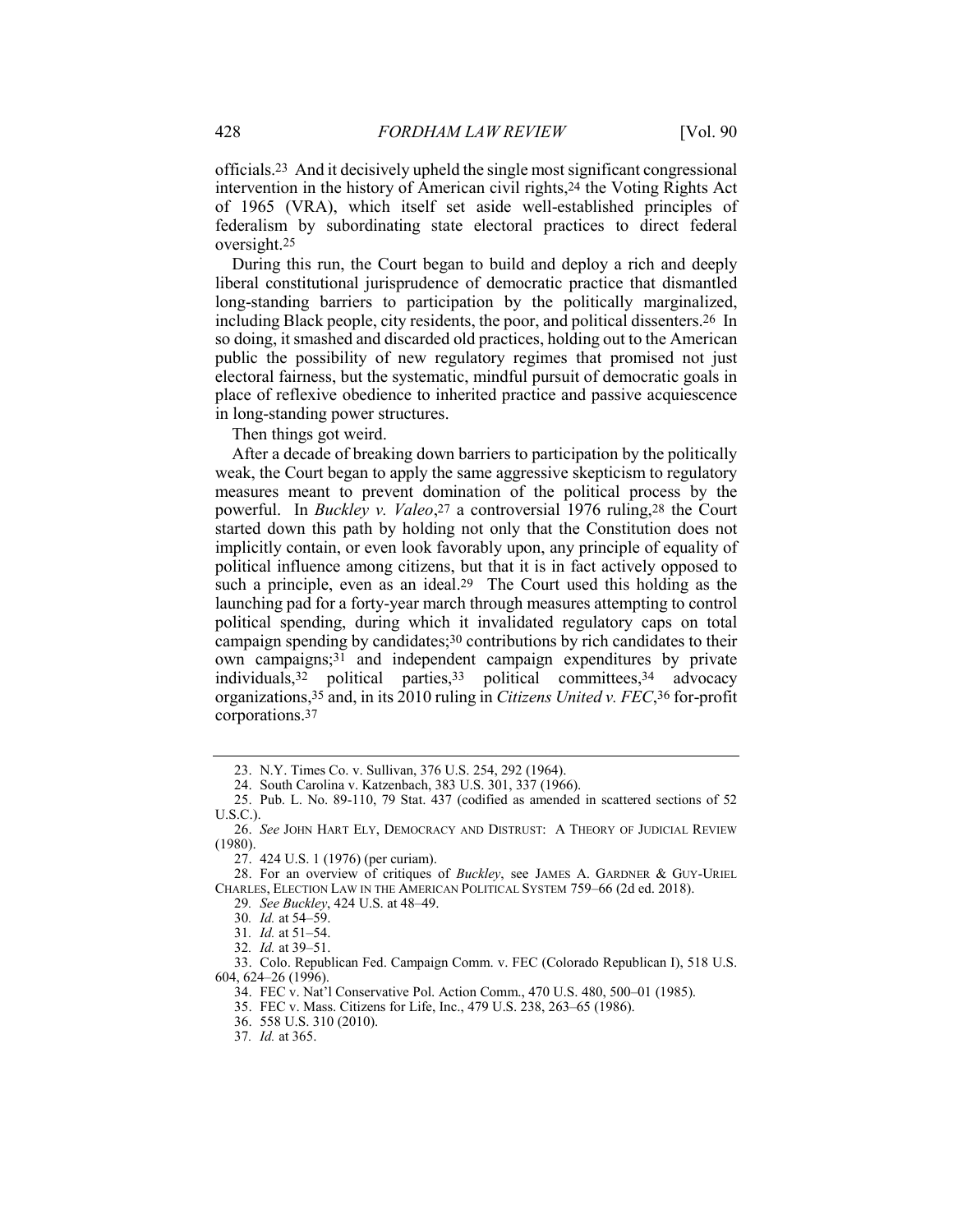The Court also began to decide cases in ways that produced bizarre and contributions,38 thereby creating a system of campaign finance in which the is highly constrained—a recipe for cheating and [corruption.39](https://corruption.39) In the field of increasing partisan polarization. In the area of judicial elections, it ruled that the Constitution prohibits regulatory restrictions on the grounds upon, and the methods by which, judicial candidates may campaign for elective judgeships,41 obliterating a long-standing distinction between the nature of campaigns for judicial and legislative offices. This change all but forced previously civil campaigns for elective judgeships into the pattern of bitter partisanship and high spending normally associated with legislative inexplicable outcomes. It held, for example, that the Constitution prohibits limitations on political spending but permits restrictions on political demand for political money is unlimited and insatiable, but the supply of it political parties, the Court held that the Constitution prohibits the partisan blanket primary,40 a measure adopted by several states for the seemingly uncontroversial purpose of producing more moderate candidates in an era of [campaigns.42](https://campaigns.42)

 Despite having affirmed the constitutionality of public financing of elections,43 the Court nevertheless invalidated measures providing supplemental public funding to poor candidates who face rich, self-financed ones on the ground that such measures "penalize" the rich by unfairly eliminating their resource [advantage.44](https://advantage.44) In *Shelby County v. Holder*,45 the history. In *McCutcheon v. FEC*47 and *McDonnell v. United States*,48 the so narrow as to preclude regulation of virtually any political transaction except the most blatant exchanges of cash for power.<sup>49</sup> At the same time, the Court failed in four tries to develop and apply a constitutional standard to restrain one of the most pressing political problems of our time, the Court gutted on constitutional grounds the preclearance provisions of the VRA,46 the centerpiece of the most successful civil rights statute in American Court held that the Constitution embodies a definition of political corruption

<sup>38</sup>*. See* Buckley v. Valeo, 424 U.S. 1, 20–23 (1976) (per curiam).

 *Reform*, 77 TEX. L. REV. 1705, 1710–11 (1999). 39*. See* Samuel Issacharoff & Pamela S. Karlan, *The Hydraulics of Campaign Finance*

<sup>40.</sup> Cal. Democratic Party v. Jones, 530 U.S. 567, 585–86 (2000).

<sup>41.</sup> Republican Party of Minn. v. White, 536 U.S. 765, 788 (2002).<br>42. See Money in Judicial Elections, BRENNAN CTR.

 judicial-elections [[https://perma.cc/N4ZG-TPR4\]](https://perma.cc/N4ZG-TPR4) (last visited Sept. 17, 2021). 42*. See Money in Judicial Elections*, BRENNAN CTR. FOR JUST., [https://www.brennancenter.org/issues/strengthen-our-courts/promote-fair-courts/money-](https://www.brennancenter.org/issues/strengthen-our-courts/promote-fair-courts/money)

<sup>43</sup>*. See Buckley*, 424 U.S. at 85–108.

<sup>44.</sup> Ariz. Free Enter. Club's Freedom Club PAC v. Bennett, 564 U.S. 721, 742, 754–55 (2011); Davis v. FEC, 554 U.S. 724, 740 (2008).

<sup>45.</sup> 570 U.S. 529 (2013).

<sup>46</sup>*. Id.* at 556–57.

<sup>47.</sup> 572 U.S. 185 (2014).

<sup>48.</sup> 136 S. Ct. 2355 (2016).

<sup>49</sup>*. McDonnell*, 136 S. Ct. at 2372–73, 2375; *McCutcheon*, 572 U.S. at 207–10, 227.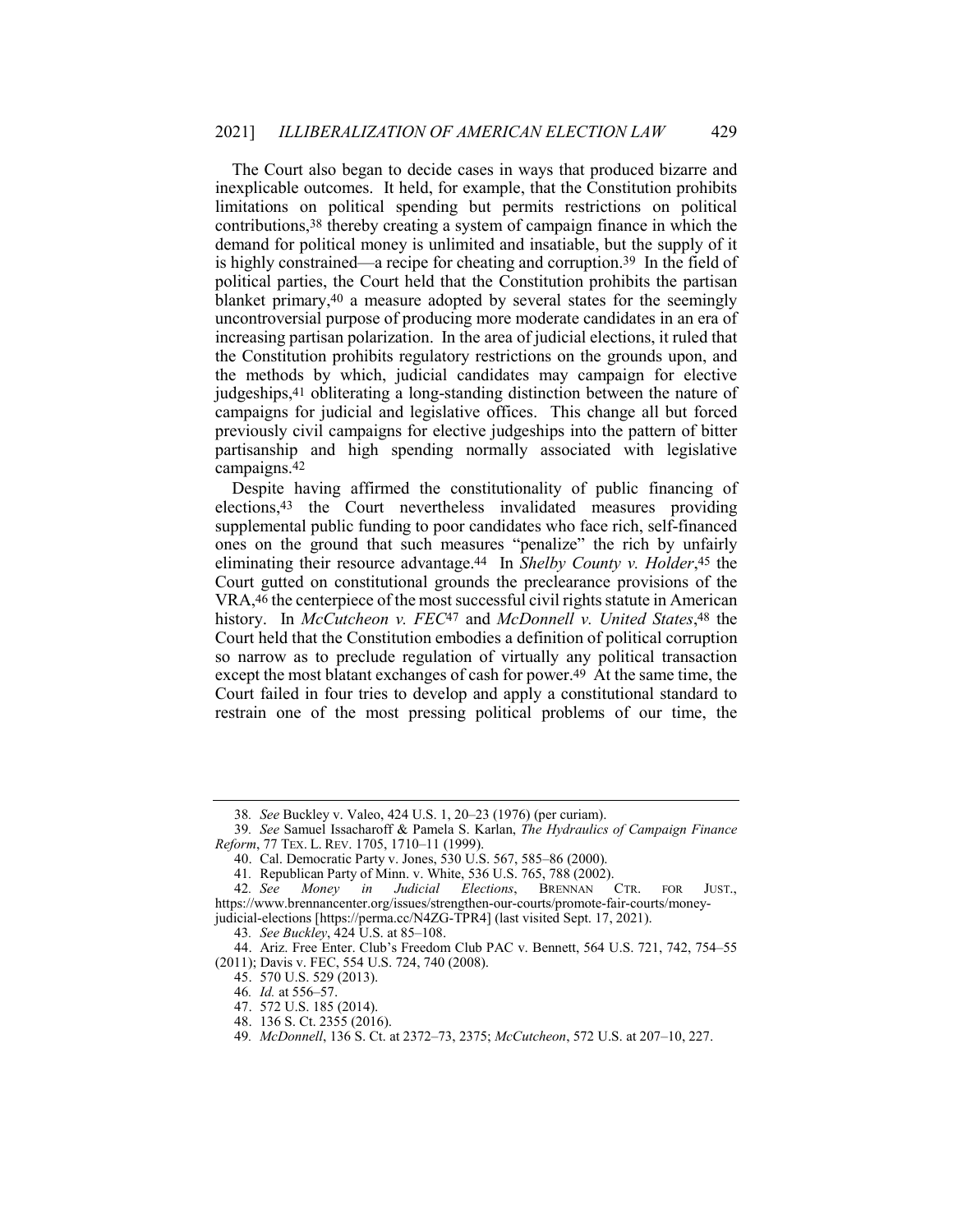*v. Common Cause*,51 abandoned the effort [altogether.52](https://altogether.52) And perhaps most significantly of all, the Court in *Bush v. Gore*53 ordered a halt to ballot recounts in the 2000 presidential election, an action that was widely, if in retrospect not entirely accurately,54 believed at the time to have thrown the increasingly aggressive practice of partisan gerrymandering,50 and in *Rucho* presidential race to the Republican candidate, George W. Bush.

 doctrines. In fact, there is scarcely an election law scholar working today who has not at some point declared the Court's entire body of election law adjective, "beyond incoheren[t],"56 to say nothing of "muddled,"57 a What to make of all this? It is, of course, the stock-in-trade of scholars to criticize, yet scholarly critique of the Court's election law jurisprudence has gone well beyond professionally routine criticism of particular decisions or decisions to be literally "incoherent,"55 or even, for lack of a more potent "doctrinal quagmire,"<sup>58</sup> and "utterly at sea."<sup>59</sup>

 likely have changed the result. *See* Ford Fessenden & John M. Broder, *Examining the Vote:* 54. Subsequent investigations suggest that completing the interrupted recount would not *The Overview; Study of Disputed Florida Ballots Finds Justices Did Not Cast the Deciding Vote*, N.Y. TIMES (Nov. 12, 2001), <https://www.nytimes.com/2001/11/12/us/examining-vote>overview-study-disputed-florida-ballots-finds-justices-did-not.html [[https://perma.cc/PP6A-](https://perma.cc/PP6A)29SC].

 Citizens United*, and* Speechnow, 67 FLA. L. REV. 389, 445 n.281 (2015); Christopher S.  *Roberts Court: An Introduction*, 68 OHIO ST. L.J. 733, 735–36, 742 (2007); Luis Fuentes-Rohwer & Laura Jane Durfee, *Leaving the Thicket at Last?*, 2009 MICH. ST. L. REV. 419, 421, 431–32; James A. Gardner, *The Dignity of Voters–A Dissent*, 64 U. MIAMI L. REV.  435, 440–41 (2010); Heather K. Gerken, *The Right to Vote: Is the Amendment Game Worth* ?, 23 WM.<br>... United,  *Dead, Long Live* Buckley*: The New Campaign Finance Incoherence of* McConnell v. Federal Election Commission, 153 U. PA. L. REV. 31, 32–33 (2004); Pamela S. Karlan, *New Beginnings and Dead Endsin the Law of Democracy*, 68 OHIO ST. L.J. 743, 761 (2007); Daniel R. Ortiz, *The Informational Interest*, 27 J.L. & POL. 663, 682 (2012); Lori Ringhand, *Defining Democracy: The Supreme Court's Campaign Finance Dilemma*, 56 HASTINGS L.J. 77, 80 *Disregard for Process*, 69 OHIO ST. L.J. 847, 848 (2008). As long as a decade ago, Professor Tokaji described "[t]he incoherence of the Supreme Court's election law jurisprudence" as "a recurring theme" of an entire symposium. Daniel P. Tokaji, *Leave It to the Lower Courts: On Judicial Intervention in Election Administration*, 68 OHIO ST. L.J. 1065, 1065 (2007). 55*. See, e.g.*, Albert W. Altschuler, *Limiting Political Contributions After* McCutcheon*,* Elmendorf, *Structuring Judicial Review of Electoral Mechanics: Explanations and Opportunities*, 156 U. PA. L. REV. 313, 349 (2007); Edward B. Foley, *Election Law and the the Candle?*, 23 WM. & MARY BILL OF RTS. J. 11, 24 (2014); Joel Gora, *The First Amendment . . . United*, 27 GA. ST. L. REV. 935, 980 (2011); Richard L. Hasen, Buckley *Is* (2004); Daniel P. Tokaji, *Desegregation, Discrimination and Democracy:* Parents Involved*'s*

 *Deregulatory Turn in* FEC v. Wisconsin *Right to Life*, 92 MINN. L. REV. 1064 (2008). 56*. See generally* Richard L. Hasen, *Beyond Incoherence: The Roberts Court's*

57. Michael S. Kang, *When Courts Won't Make Law: Partisan Gerrymandering and a Structural Approach to the Law of Democracy*, 68 OHIO ST. L.J. 1097, 1097 (2007).

 *of Political Gerrymanders*, 154 U. PA. L. REV. 541, 574 (2004). 58. Samuel Issacharoff & Pamela S. Karlan, *Where to Draw the Line?: Judicial Review*

59. Guy-Uriel E. Charles, *Democracy and Distortion*, 92 CORNELL L. REV. 601, 604 (2007).

<sup>50</sup>*. See, e.g.*, Gill v. Whitford, 138 S. Ct. 1916 (2018); League of United Latin Am. Citizens v. Perry, 548 U.S. 399 (2006); Vieth v. Jubelirer, 541 U.S. 267 (2004); Davis v. Bandemer, 478 U.S. 109 (1986).

<sup>51.</sup> 139 S. Ct. 2514 (2019).

<sup>52</sup>*. Id.*

<sup>53.</sup> 531 U.S. 98 (2000) (per curiam).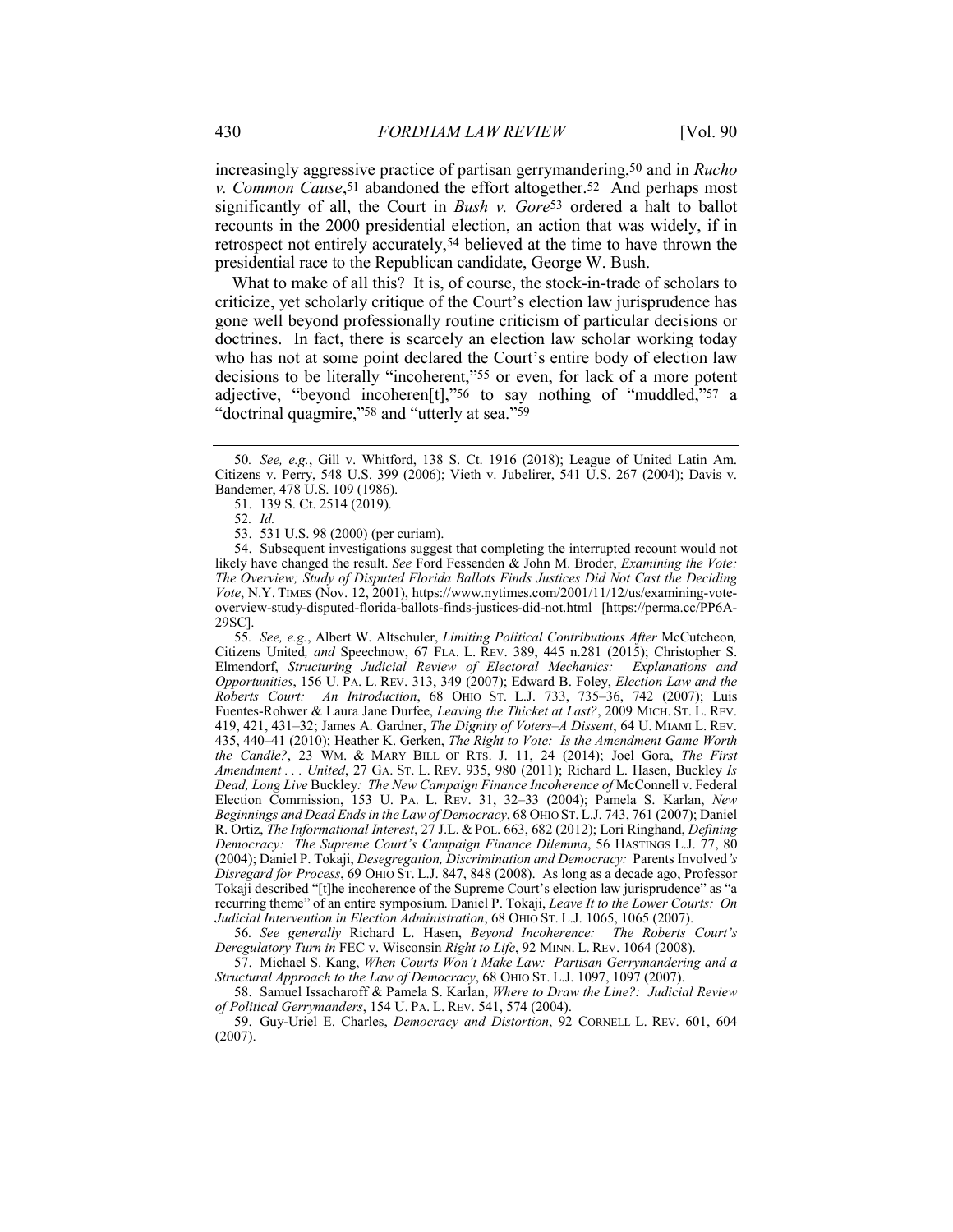<span id="page-9-0"></span> This conclusion was, at the time, difficult to resist, and logically raised the question of what might account for the Court's slow and alarming drift into other, ought to enjoy clarity and stability. For two decades, the prevailing scholarly consensus was, and remains, that the roots of the Court's difficulty provisions that establish and regulate processes of democratic self-rule. Some of these, like Article I, Section 2, which provides that the House of Representatives shall be "chosen every second Year by the People of the structural.60 Amendment, establish judicially enforceable individual rights.<sup>61</sup> The problem, scholars have generally contended, is that the constitutional jurisprudence of democracy developed by the Court increasingly is founded almost exclusively on individual rights and pays virtually no attention to incoherence in a domain of constitutional law that, perhaps more than any lie in a methodological choice. The U.S. Constitution contains many several States," and sets minimum qualifications for representatives, are Others, like the Equal Protection Clause and the First foundational principles of representative democracy embedded in the Constitution's structural provisions—a position that frames the so-called "rights-structure debate."62

 But that was then. Since this body of scholarly opinion emerged, much has become clear that was not clear at the time.

## II. DEMOCRATIC BACKSLIDING

 Following the conclusion of World War II, and again after the fall of the Berlin Wall in 1989, two successive waves of worldwide democratization so dramatically expanded the number of democracies in the world63 that it seemed to some as though liberal democracy<sup>64</sup> were the culmination of some

 TWENTIETH CENTURY 17 (1991); JOSHUA KURLANTZICK, DEMOCRACY IN RETREAT: THE REVOLT OF THE MIDDLE CLASS AND THE WORLDWIDE DECLINE OF REPRESENTATIVE GOVERNMENT 35, 49–64 (2013); LARRY DIAMOND, ILL WINDS: SAVING DEMOCRACY FROM RUSSIAN RAGE, CHINESE AMBITION, AND AMERICAN COMPLACENCY 43–53 (2019). 63*. See* SAMUEL P. HUNTINGTON, THE THIRD WAVE: DEMOCRATIZATION IN THE LATE

<sup>60.</sup> U.S. CONST. art. I, § 2.

<sup>61</sup>*. Id.* amends. I, XIV.

 critique of the Court's rights-oriented election law jurisprudence are: Charles, *supra* note 59, at 649–70; Christopher S. Elmendorf, *Undue Burdens on Voter Participation: New Pressures for a Structural Theory of the Right to Vote?*, 35 HASTINGS CONST. L.Q. 643, 644 (2008); Gardner, *supra* note 55, at 441–42; Heather Gerken, *Lost in the Political Thicket: The Court, Election Law, and the Doctrinal Interregnum*, 153 U. PA. L. REV. 503, 504 (2004); Samuel Issacharoff & Richard H. Pildes, *Politics as Markets: Partisan Lockups of the Democratic Process*, 50 STAN. L. REV. 643, 646 (1998); Pamela S. Karlan, *Nothing Personal: The Evolution of the Newest Equal Protection from* Shaw v. Reno *to* Bush v. Gore, 79 N.C. L. REV. 1345 (2001); Richard H. Pildes, *Why Rights Are Not Trumps: Social Meanings, Expressive Harms, and Constitutionalism*, 27 J. LEGAL STUD. 725, 727 (1998); Richard H. Pildes, *Foreword: The Constitutionalization of Democratic Politics*, 118 HARV. L. REV. 29, *of Democracy*, 94 COLUM. L. REV. 1326, 1329–30 (1994). 62. Among the many works that have either made or expressed sympathy for the structural 40 (2004); Ringhand, *supra* note 55, at 87; Frederick Schauer, *Judicial Review of the Devices*

<sup>64.</sup> See *infra* Part III for discussion of the term "liberalism" and its relation to "democracy."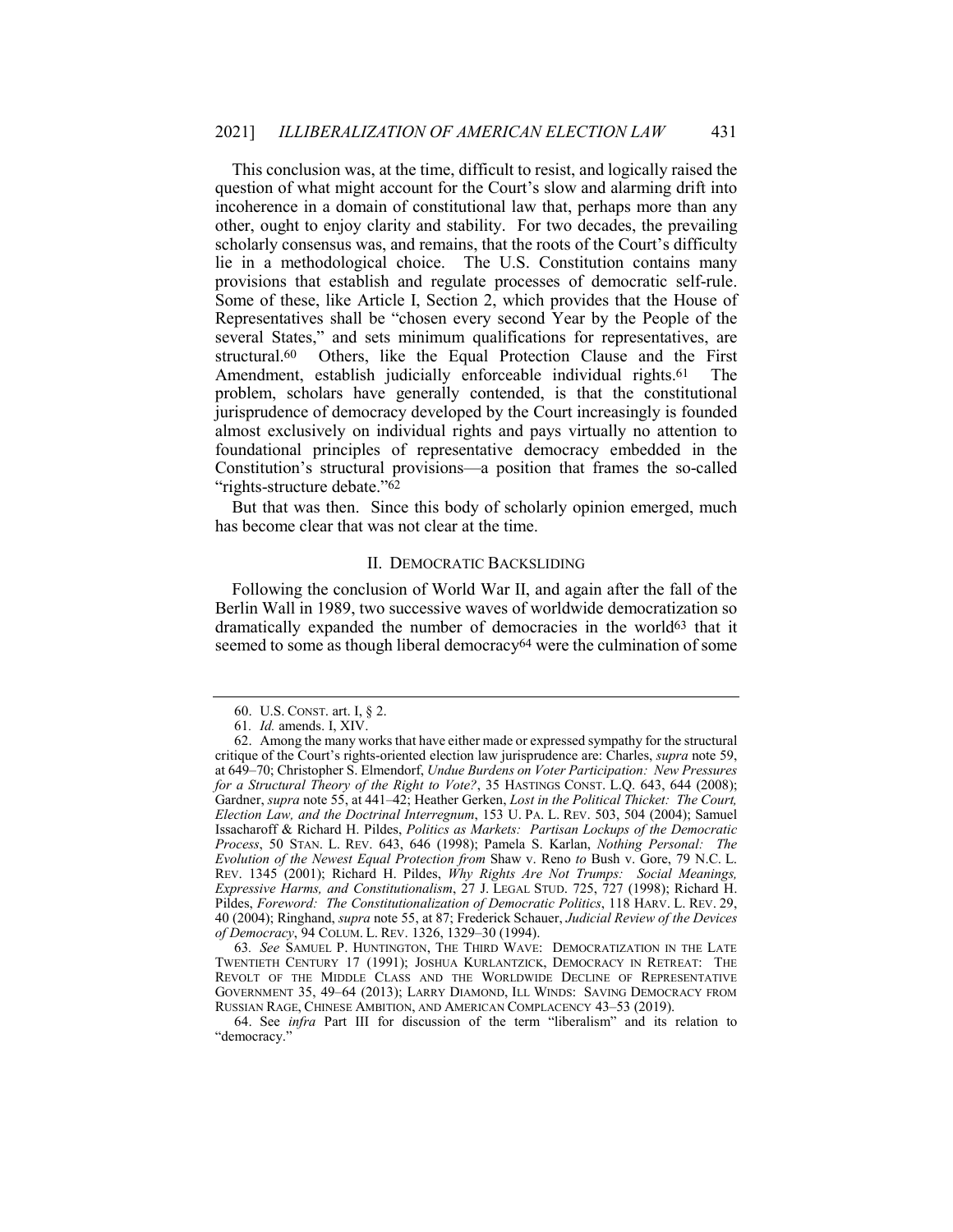kind of "natural human evolution."65 More recently, however, this trend has undergone an equally dramatic reversal. The number of states becoming *less* since the late 1970s; almost 35 percent of the world's population now lives in "autocratizing nations."66 Moreover, even in many states that remain fundamentally democratic, the quality of democracy, as measured by the free processes, has [declined.67](https://declined.67) In this process of "democratic backsliding," degradation of previously reliable democratic [institutions.68](https://institutions.68) According to around the world doubled between 2006 and 2010.69 In 2016, *The Economist*'s Democracy Index downgraded the United States to a "flawed democratic has climbed steadily over the last two decades to levels not seen enjoyment of civil liberties, the rule of law, and the integrity of democratic long-standing, stable democracies have suffered slow, incremental Freedom House, for example, the number of "highly deficient democracies" democracy."70

 The typical pattern by which democratic decline occurs also has changed dramatically from earlier periods. During the twentieth century, authoritarian takeovers typically occurred by way of a military coup or naked electoral fraud on a massive [scale.71](https://scale.71) Today, in contrast, democratic backsliding most often follows an open democratic process in which an illiberal party wins power under reasonably fair rules of democratic competition before gradually entrenching itself in power through anti-democratic [means.72](https://means.72)

 This kind of incremental democratic backsliding has by now become sufficiently commonplace to allow comparativists to identify certain common patterns by which democratically elected authoritarian leaders a kind of "authoritarian's playbook."73 The most typical strategy involves gradually consolidate power and undermine liberal democratic institutions—

 61, 134 (2018); *see also* FRANCIS FUKUYAMA, THE END OF HISTORY AND THE LAST MAN (1st ed. 1992); HELENA ROSENBLATT, THE LOST HISTORY OF LIBERALISM: FROM ANCIENT ROME TO THE TWENTY-FIRST CENTURY 168 (2018). 65. ROBERT KAGAN, THE JUNGLE GROWS BACK: AMERICA AND OUR IMPERILED WORLD

 66. Seraphine F. Maerz et al., *State of the World 2019: Autocratization Surges— Resistance Grows*, 27 DEMOCRATIZATION 909, 909 (2020).

 *to Electoral Integrity: The Year in Elections, 2016–2017*, at 28 (Harvard Kennedy Sch. 67*. See* GALSTON, *supra* note 10, at 12; Pippa Norris & Max Grömping, *Populist Threats*  Faculty Rsch., Working Paper No. RWP17-018, 2017).

 GINSBURG AND AZIZ HUQ, HOW TO SAVE A CONSTITUTIONAL DEMOCRACY 43–47 (2018); 68. Nancy Bermeo, *On Democratic Backsliding*, 27 J. DEMOCRACY 5 (2016); TOM DIAMOND, *supra* note 63, at 55.

<sup>69.</sup> KURLANTZICK, *supra* note 63, at 9.

<sup>70.</sup> THE ECONOMIST INTELLIGENCE UNIT, DEMOCRACY INDEX 2016:<br>REVENGE OF THE "DEPLORABLES" (2016), http://www.eiu.com/Handlers/ OF THE "DEPLORABLES" (2016), <http://www.eiu.com/Handlers>/ WhitepaperHandler.ashx?fi=Democracy-Index-

<sup>2016.</sup>pdf&mode=wp&campaignid=DemocracyIndex2016 [[https://perma.cc/4HQL-K6A3\]](https://perma.cc/4HQL-K6A3). 71*. See* Bermeo, *supra* note 68, at 6–7.

 AUTHORITARIANISM: HYBRID REGIMES AFTER THE COLD WAR (2010). 72*. See id. See generally* STEVEN LEVITSKY & LUCAN A. WAY, COMPETITIVE

 U. L. REV. 829, 853 (2021).73. James A. Gardner, *Illiberalism and Authoritarianism in the American States*, 70 AM.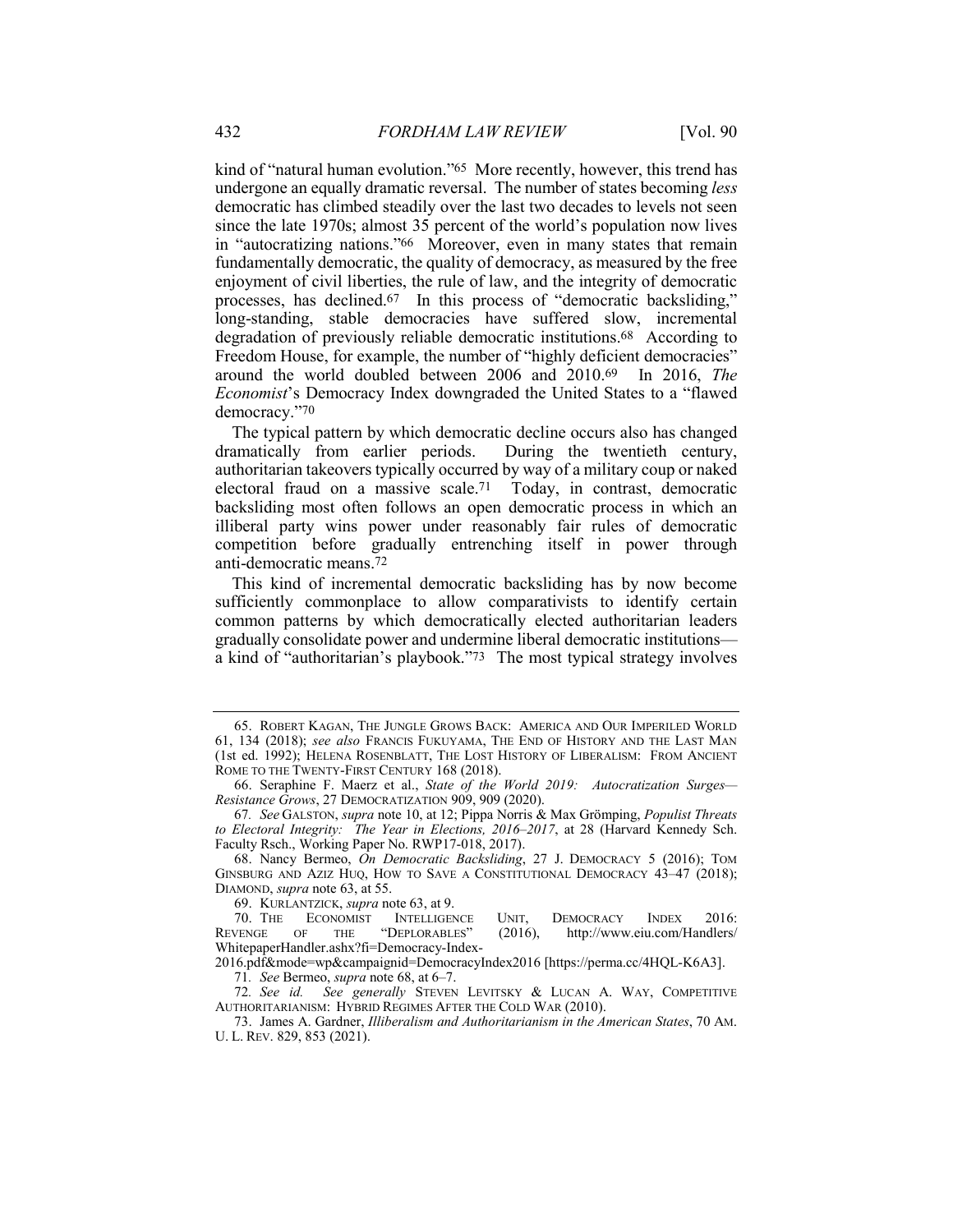the systematic undermining of interbranch checks on executive [power.75](https://power.75) of the court to the point that it becomes incapable of curbing abuses of moving quickly to concentrate power in the executive,74 which in turn entails Where the structure of governance includes a constitutional court with the power of judicial review, this tactic requires undermining the independence government [power.76](https://power.76)

 judicial independence have been direct, aggressive, and initiated by an controlled by the leader's party. These tactics include court-packing through manipulation of the size of the apex court; seizing control of the [judges.77](https://judges.77) The hallmark of this kind of judicial capture—and, of course, its desired outcome—is a sudden alteration in the court's jurisprudence in favor of results preferred by the regime. As Professors David Landau and Rosalind Dixon explain, a captured apex court that had previously stood up to an authoritarian regime may suddenly adopt a posture of passivity and begin to uphold legislation or executive actions that undermine core principles of democratic self-governance, insulating the ruling regime from meaningful electoral [competition.78](https://competition.78) In more extreme cases, a captured court may begin on its own actively to devise and aggressively to apply new legal doctrine In most cases of democratic backsliding, the tactics deployed to undermine authoritarian executive, usually with the cooperation of a legislature appointments process; or the use of credible, coercive threats against sitting that advances the authoritarian regime's [agenda.79](https://agenda.79)

 The characteristic evidence that such measures have successfully captured the court's methods and decisions are liberal until, suddenly and suspiciously, they are not. Thus, in Bolivia, for example, in a 2015 decision, presidential terms to be a clear and valid restriction on the ability of President Evo Morales to continue in [office.80](https://office.80) Following an aggressive program of riddled with dubious reasoning, invalidated the constitution's presidential constitutional courts is a sudden shift in jurisprudence and legal reasoning the Bolivian high court considered a constitutional provision limiting court-packing, the court two years later reversed itself and, in an opinion term limits as a violation of international human rights law.81

 legislative branches of the national government has occurred more or less In the United States, democratic backsliding in the executive and

<sup>74</sup>*. See* Bermeo, *supra* note 68, at 10–13 (discussing "executive aggrandizement"); GINSBURG & HUQ, *supra* note 68, at 150–54, 178–79.

<sup>75</sup>*. See* GINSBURG & HUQ, *supra* note 68, at 72–73.

 *Do Against the Erosion of Democracy and the Rule of Law?* 7–8 (Max Planck Inst. of Compar 76*. See* DIAMOND, *supra* note 63, at 64–65; András Jakab, *What Can Constitutional Law* Pub. L. & Int'l L. Research Paper, Paper No. 2019-15, 2019), <https://papers.ssrn.com/sol3>/ papers.cfm?abstract\_id=3454649 [\[https://perma.cc/S9C7-9DAK](https://perma.cc/S9C7-9DAK)].

<sup>77</sup>*. See* Kosař & Šipulová, *supra* note 7, at 139–44; Landau & Dixon, *supra* note 6, at 1336.

<sup>78</sup>*. See* Landau & Dixon, *supra* note 6, at 1346–49.

<sup>79</sup>*. See id.* at 1349–53.

<sup>80.</sup> Tribunal Constitucional de Bolivia [Constitutional Tribunal of Bolivia] Oct. 14, 2015, Sentencia Constitucional Plurinacional 0382/2015-CA Expediente 12664-2015-26-CPR.

<sup>81</sup>*. See* Landau & Dixon, *supra* note 6, at 1362–63.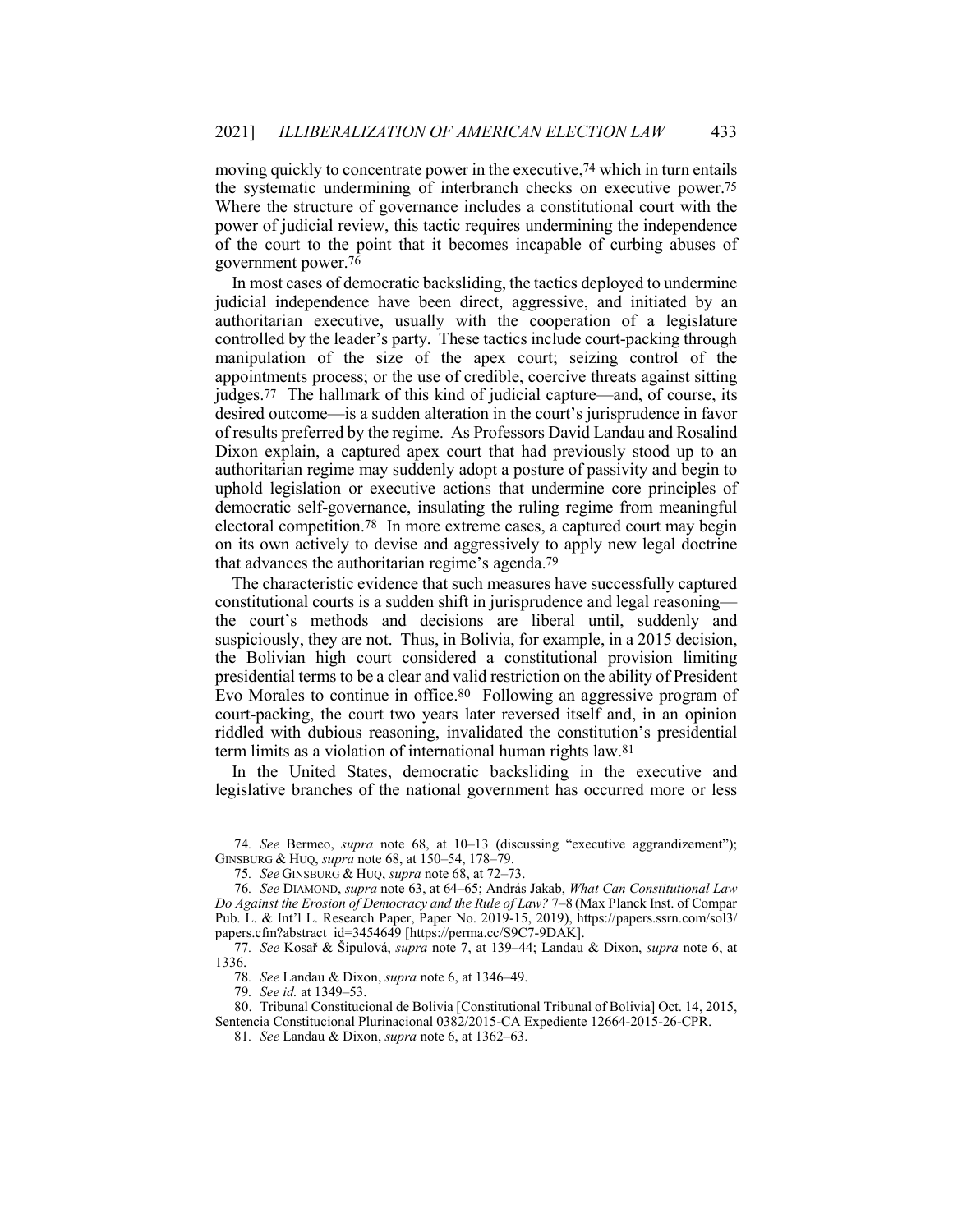candidate,82 won the presidency in a fair and open contest, and the Republican Party, which in the wake of Trump's victory now leans decisively toward right-wing populism,83 held and retained the Senate. Following the authoritarian playbook, Trump, with the approval and support of Republicans democratic state by demonizing political opponents; attacking independent institutions like the press, the judiciary, and the federal civil service; praising and encouraging white supremacists; and lying constantly. Trump ultimately attempted openly to undermine electoral democracy itself by denying his 2020 electoral defeat, and then inciting a riot at the Capitol in the hope of disrupting the constitutionally prescribed process for concluding the according to the usual pattern. Donald Trump, a populist authoritarian in Congress,84 mounted a series of attacks on the foundations of the liberal presidential [election.85](https://election.85)

 On the judicial side, however, the story is more complicated. To be sure, Republicans have long engaged in a highly deliberate campaign to control the judiciary including, on the state level, through overt [court-packing.86](https://court-packing.86) Nevertheless, the federal judiciary is institutionally well-insulated from stretching all the way back to the founding era.87 Although conditions thus political pressure, and enjoys a tradition of significant judicial independence exist that would allow the U.S. Supreme Court to maintain itself as a bulwark against populist and authoritarian efforts to erode liberal democracy, it simply has not done so.

 However, again because of the Court's independence, the illiberalization of American election law has proceeded along a path different from the one public view because it has occurred mainly through incremental changes in described above, a path that has been largely under the control of the Court and which it has followed in its own way, in its own time. The process of illiberalization has thus been incremental, complex, and largely hidden from

<sup>82</sup>*. See* NORRIS & INGLEHART, *supra* note 4, at 245–46.

 *Historical and Comparative Analysis*, 17 PERSPS. ON POL. 470, 471 (2018); Paul Pierson &  Eric Schickler, *Madison's Constitution Under Stress: A Developmental Analysis of Political Polarization*, 23 ANN. REV. POL. SCI. 37, 53 (2020). 83*. See* Robert C. Lieberman et al., *The Trump Presidency and American Democracy: A*

<sup>84</sup>*. See* LEVITSKY &ZIBLATT, *supra* note 4, at 69–70, 201; Gardner, *supra* note 73, at 863– 67; Lieberman et al., *supra* note 83, at 473.

 *Norms, Constitutional Conventions, and President Donald Trump*, 93 IND. L.J. 177 (2018);  Daphna Renan, *Presidential Norms and Article II*, 131 HARV. L. REV. 2187 (2018); Jamal Greene, *Trump as a Constitutional Failure*, 93 IND. L.J. 93 (2018); *see also* Lieberman et al., *supra* note 83, at 471. On his refusal to accept the election results and incitement of insurrection, see H.R. Res. 24, 117th Cong., 1st Sess. (2021) (article of impeachment against 85. On President Trump's disdain for constitutional norms, see Neil S. Siegel, *Political* President Trump).

 COURTS TO RIG AMERICA'S ELECTION RULES (2020); STEVEN M. TELES, THE RISE OF THE CONSERVATIVE LEGAL MOVEMENT: THE BATTLE FOR CONTROL OF THE LAW 10 (2008); Marin K. Levy, *Packing and Unpacking State Courts*, 61 WM. & MARY L. REV. 1121, 1135–45 86*. See* TERRI JENNINGS PERETTI, PARTISAN SUPREMACY: HOW THE GOP ENLISTED (2020).

<sup>87</sup>*. Marbury v. Madison* is, of course, the conventional *locus classicus*. *See* 5 U.S. 137 (1803).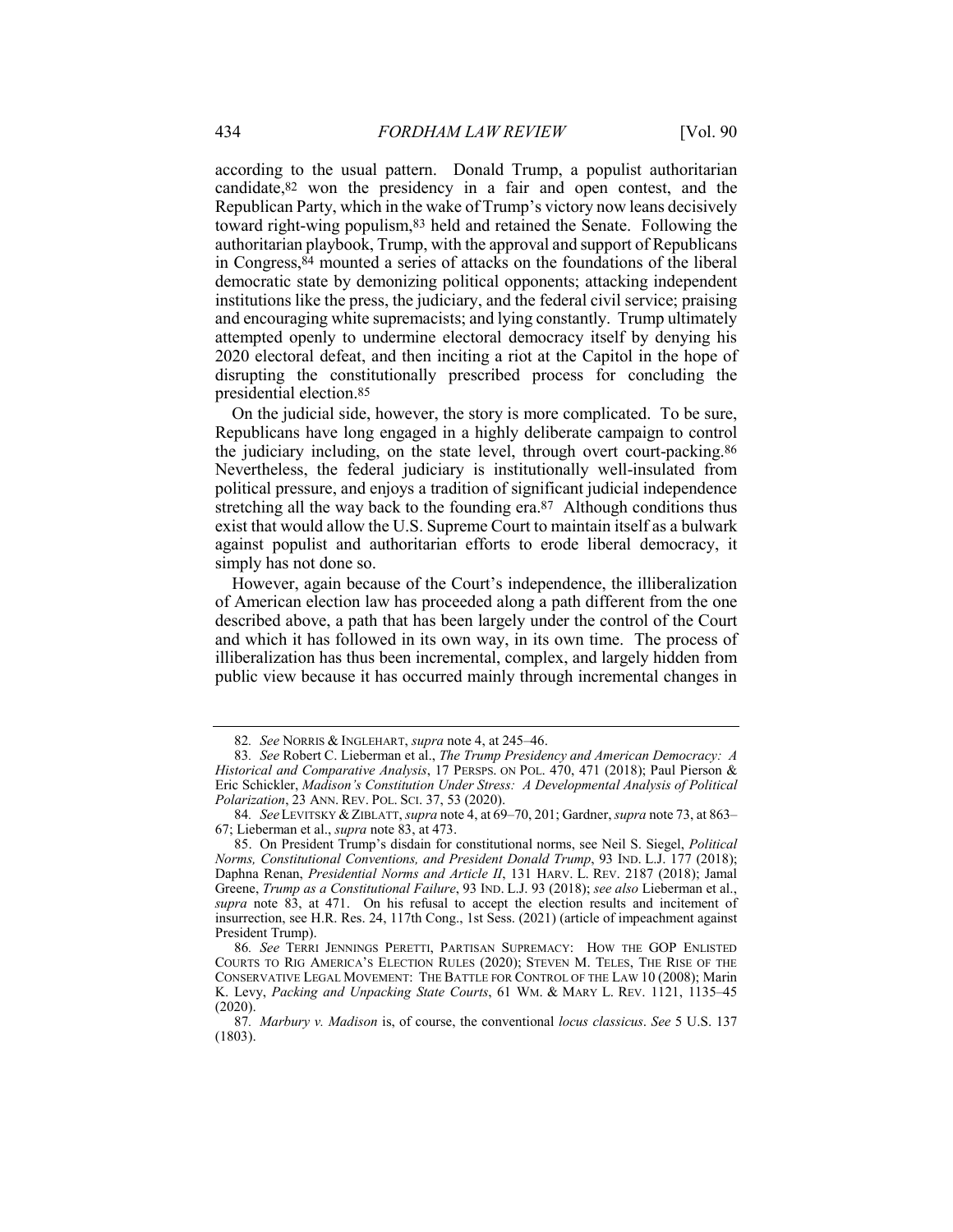<span id="page-13-0"></span> constitutional doctrine, sometimes of a highly technical [nature.88](https://nature.88) This illiberalization has proceeded in two stages: First, the Court deconsolidated an existing liberal constitutional jurisprudence of democracy into authoritarianism is known to [thrive.89](https://thrive.89) Then, the Court began a slow process incoherence, creating the kind of chaos and confusion in which of reconsolidating the jurisprudence as illiberal and anti-democratic.

## III. THE ARC OF ILLIBERALIZATION

 liberal to illiberal. Before proceeding to this analysis, it is important to This part traces in detail the development over fifty years of the Supreme Court's jurisprudence of democratic practice to show its evolution from explain briefly what I mean by these terms.

 The meaning of "liberalism" has often been deeply contested, even by its own [adherents.90](https://adherents.90) Nevertheless, contemporary writers generally agree on rule themselves, rather than to be ruled by some leader whose claim to rule derives from either tradition or divine command.<sup>91</sup> The idea of popular include, for example, a commitment to the fundamental political equality of citizens;92 the requirement of a "lively civil society,"93 in which citizens enjoy the freedom necessary to develop their own ideas about the nature of the good life and how the polity ought best to pursue it; the "rule of law";94 and, typically, a package of basic human rights, such as the rights of free several core features of liberal thought. Perhaps its most basic principle is popular sovereignty—the doctrine that the people of a society are entitled to sovereignty is conventionally associated with other commitments upon which popular sovereignty rests, or which are essential to its success. These speech and free association, thought necessary to the effectuation of popular [self-rule.95](https://self-rule.95)

 Illiberalism equally covers a great diversity of ground, but for present purposes, I will consider it simply as any body of political thought opposed to any of the foundational commitments of liberalism just described. Thus, inequality of citizens; if it denies the entitlement of the entire populace to rule itself through majority rule; if civil society is understood to be in fact not free for example, a system would count as illiberal if it is premised on the

 overt in its anti-democratic aims. For an overview, see Gardner, *supra* note 73, at 897–908, 88. In this, it differs considerably from the burst of new electoral regulation law generated over the last few years by Republican-controlled state legislatures, which has been direct and and sources cited therein.

<sup>89</sup>*. See* KAGAN, *supra* note 65, at 10.

<sup>90</sup>*. See generally* ROSENBLATT, *supra* note 65.

 (1680) (the work that prompted John Locke to develop foundational conceptions of liberalism in his two treatises). *See also* ARTHUR O. LOVEJOY, THE GREAT CHAIN OF BEING: A STUDY OF THE HISTORY OF AN IDEA 242 (1964). 91*. See generally* ROBERT FILMER, PATRIARCHA: OR THE NATURAL POWER OF KINGS

<sup>92</sup>*. See* GINSBURG & HUQ, *supra* note 68, at 24.

<sup>93</sup>*. See* DIAMOND, *supra* note 63, at 19.

<sup>94</sup>*. See* GINSBURG & HUQ, *supra* note 68, at 9 (emphasis omitted).

<sup>95</sup>*. See id.*; JUAN J. LINZ, TOTALITARIAN AND AUTHORITARIAN REGIMES 20, 58 (2000).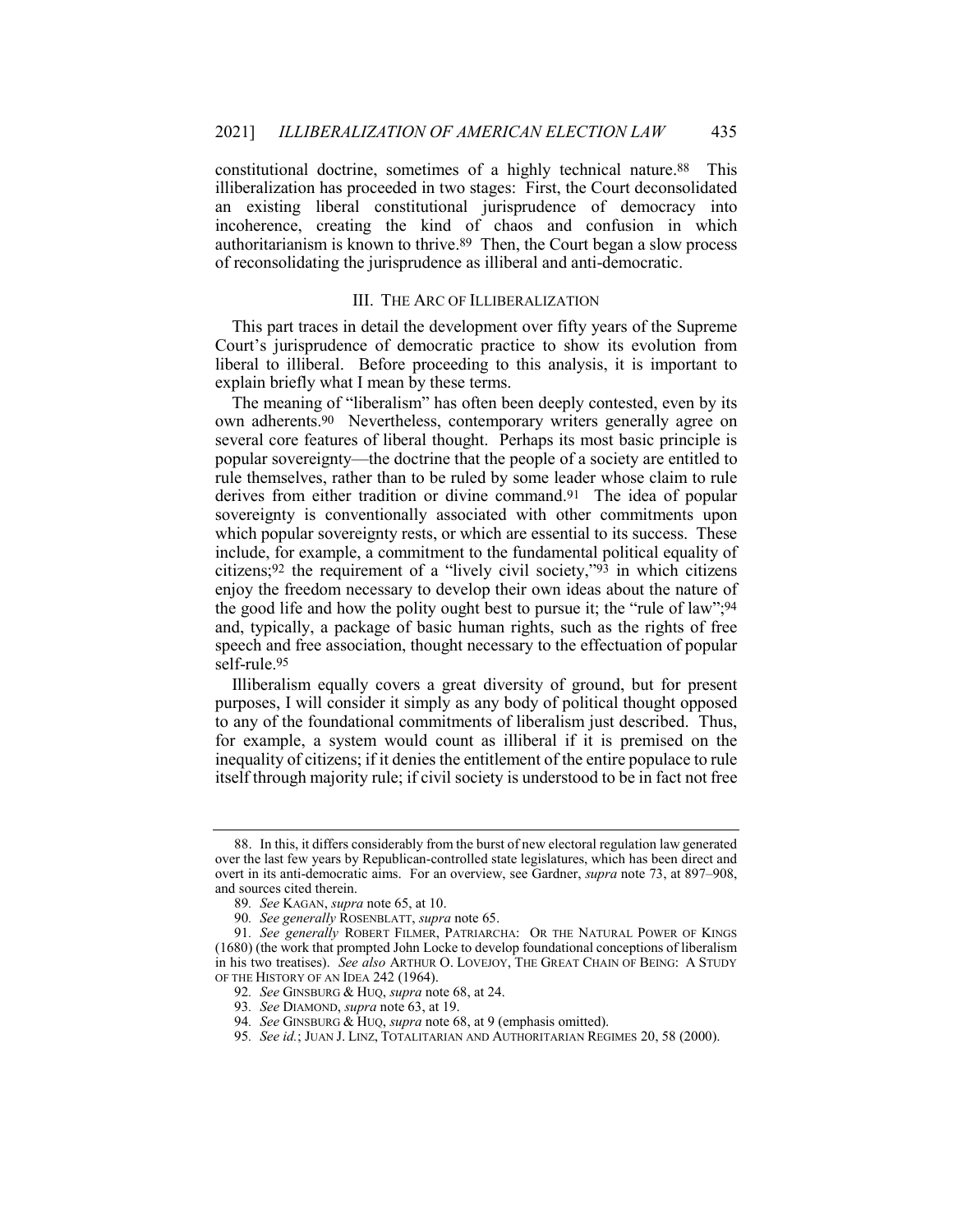<span id="page-14-0"></span> but structured irrevocably by higher laws of religious or traditional origin; and so forth.

 greatest concern is "authoritarian populism."96 Populists generally hold that a "true" people, inevitably narrower in scope than the entire population of the state, has lost its rightful control of the state to a corrupt [minority.97](https://minority.97) The solution requires a strong leader with a profound understanding of the true people's needs,98 who will accomplish their objectives through the accumulation and deployment of immense power that ought not to be restrained by institutional or even democratic checks.<sup>99</sup> Of particular concern here is that "populism is always anti-pluralist";100 it denies the "a phenomenology that involves replacing the whole with one of its parts."101 As a result, "because the people and the leader have effectively merged . . . At this historical moment, however, the particular strain of illiberalism of plurality of society's members and their interests and beliefs, and thus offers the role of deliberation and mediation can be drastically reduced."102

 behavior can also be found in the judicial branch. As Professors Anya any kind of interpretational or methodological pluralism.<sup>103</sup> Commitments to textualism and originalism, they argue, exemplify the populist style of judging and, in their rejection of practical reasoning, are inherently illiberal While we normally associate populism with the representative branches of government—the legislature, and above all, the executive—populist Bernstein and Glen Staszewski have persuasively demonstrated, populist judging has a distinctive style that, mirroring populist political beliefs, prefers simplicity over complexity; understands and employs "correct" forms of judging, uncorrupted by the influence of untrustworthy elites; and rejects and anti-democratic.

## *A. Beginnings: Liberal and Plural*

#### 1. The Raw Material of the Constitutional Scheme

The first and foremost function of a constitution is to create the state<sup>104</sup> by establishing institutions, assigning powers,<sup>105</sup> and in general "defin[ing] the

98*. See* MÜLLER, *supra* note 10, at 32–38; URBINATI, *supra* note 10, at 113–57.

<sup>96.</sup> NORRIS & INGLEHART, *supra* note 4, at 9–12.

<sup>97</sup>*. See* MÜLLER, *supra* note 10, at 22–23; URBINATI, *supra* note 10, at 77–112.

<sup>99</sup>*. See* DIAMOND, *supra* note 63, at 62–63; Lieberman et al., *supra* note 83.

<sup>100.</sup> GALSTON, *supra* note 10, at 127; *see* MÜLLER, *supra* note 10, at 3.

<sup>101.</sup> URBINATI, *supra* note 10, at 13.

<sup>102</sup>*. Id.* at 9.

<sup>103.</sup> Anya Bernstein & Glen Staszewski, *Judicial Populism*, 106 MINN. L. REV. (forthcoming 2021).

 INSTITUTIONAL DESIGN 2 (2006); Jeremy Waldron, *Constitutionalism: A Skeptical View*, *in* CONTEMPORARY DEBATES IN POLITICAL PHILOSOPHY 267, 273–74 (Thomas Christiano & John 104*. See* EDWARD SCHNEIER, CRAFTING CONSTITUTIONAL DEMOCRACIES: THE POLITICS OF Christman eds., 2009); Ernest A. Young, *The Constitution Outside the Constitution*, 117 YALE L.J. 408, 412–15 (2007).

 *Political Foundations of Constitutions*, *in* SOCIAL AND POLITICAL FOUNDATIONS OF 105*. See* Denis J. Galligan & Mila Versteeg, *Theoretical Perspectives on the Social and*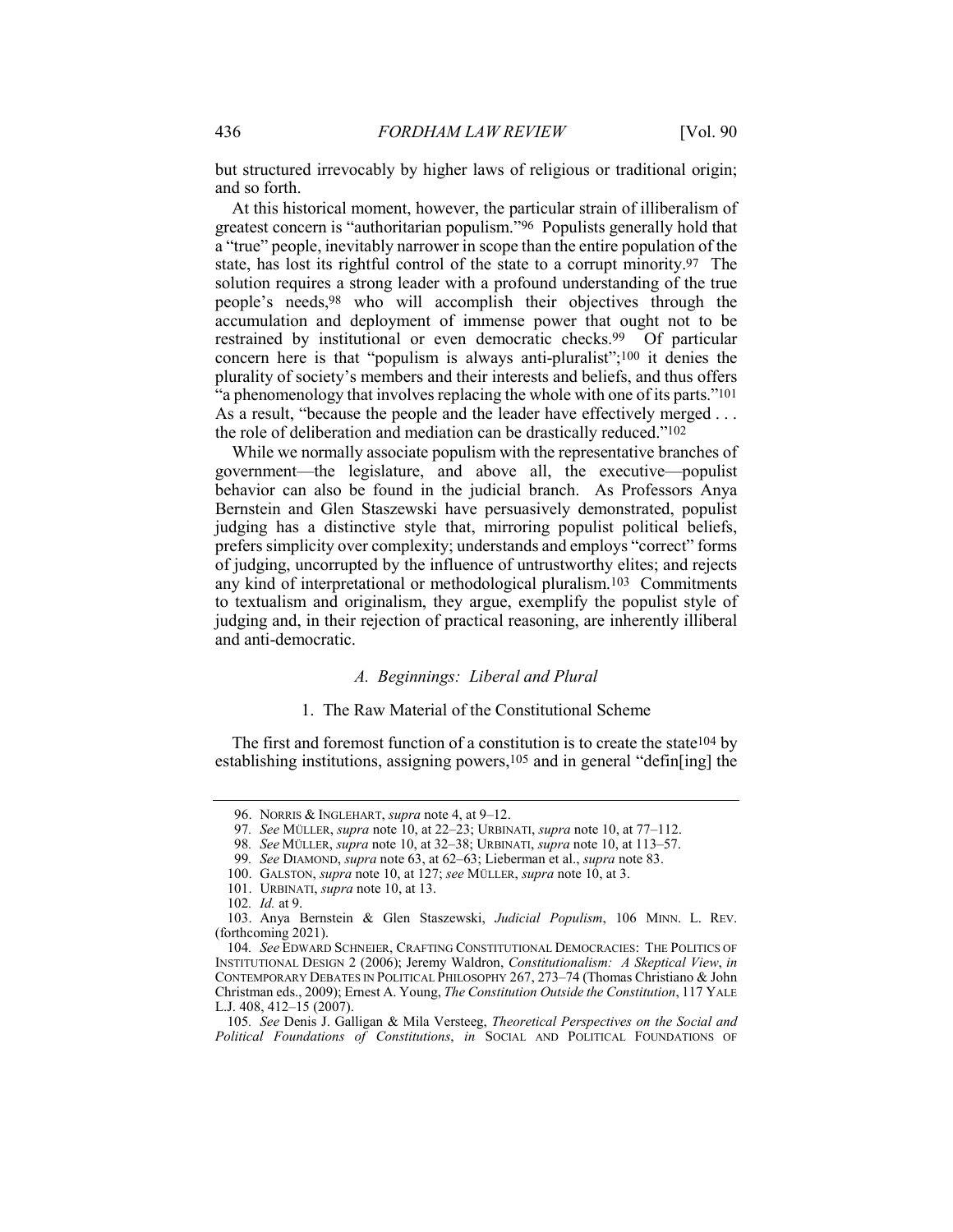structure of the 'normally' functioning state."106 Thus, even before they achieve on their own."107 Consistent with this understanding, every structure and operation of the state, including the form of government, and modern constitutions "[a]lmost invariably . . . give express textual protection impose limits on official power, constitutions must "establish institutions that allow people to cooperate and coordinate to pursue projects that they cannot constitution the world over devotes considerable attention to the basic where that form of government is democratic, to the basic practices of democratic self-governance. As Professor Samuel Issacharoff has observed, to democratic processes and to the institutions of democratic politics."108

 democratic practice is provided in the Appendix). Article I, Section 2, for example, establishes the system of democratic representation by which the House of Representatives is to be constituted,<sup>109</sup> sets the qualifications for representatives, and specifies how representation in the House is to be allocated among the states.110 Article I, Section 4 authorizes states to regulate the time, place, and manner of elections for federal office, subject to a congressional override.111 Another provision prohibits the granting of titles of nobility.112 Several provisions establish mechanisms for selecting the president.113 Another provides that the United States "shall guarantee to The U.S. Constitution is no different. At least a dozen provisions of the original document deal explicitly with the structure of democratic representation (a full inventory of constitutional provisions regulating every State in this Union a Republican Form of Government."114

 provisions addressing democratic practice. These provisions revise the the House, and extend democratic methods of selection to the U.S. Senate.115 drastically limit the grounds upon which citizens may be disfranchised;117 Constitutional amendments have more than doubled the number of mechanisms for selecting presidents and for apportioning representation in They create political rights of free speech, association, and equality;<sup>116</sup> and grant Congress new powers to police and enforce constitutionalized

 CONSTITUTIONS 3, 6 (Denis J. Galligan & Mila Versteeg eds., 2013); Keith E. Whittington,  *The Status of Unwritten Constitutional Conventions in the United States*, 2013 ILL. L. REV. 1847, 1855; Young, *supra* note 104, at 412.

<sup>106.</sup> Peter C. Ordeshook, *Some Rules of Constitutional Design*, *in* LIBERALISM AND THE ECONOMIC ORDER 198, 205 (Ellen Frankel Paul et al. eds., 1993).

<sup>107.</sup> JEREMY WALDRON, POLITICAL THEORY 34 (2016).

 CONSTITUTIONAL COURTS 275 (2015). 108. SAMUEL ISSACHAROFF, FRAGILE DEMOCRACIES: CONTESTED POWER IN THE ERA OF

<sup>109</sup>*. See* U.S. CONST. art. I, § 2, cl. 1.

<sup>110</sup>*. Id.* cls. 2, 3.

<sup>111</sup>*. Id.* § 4, cl. 1.

<sup>112</sup>*. Id.* § 9.

<sup>113</sup>*. Id.* art. II, § 1, cls. 1–4.

<sup>114</sup>*. Id.* art. IV, § 4.

<sup>115</sup>*. Id.* amend. XII; *id.* amend XIV, § 2; *id.* amend XVII.

<sup>116</sup>*. Id.* amend. I; *id.* amend XIV, § 1.

<sup>117</sup>*. Id.* amends. XV, XIX, XXIV, XXVI.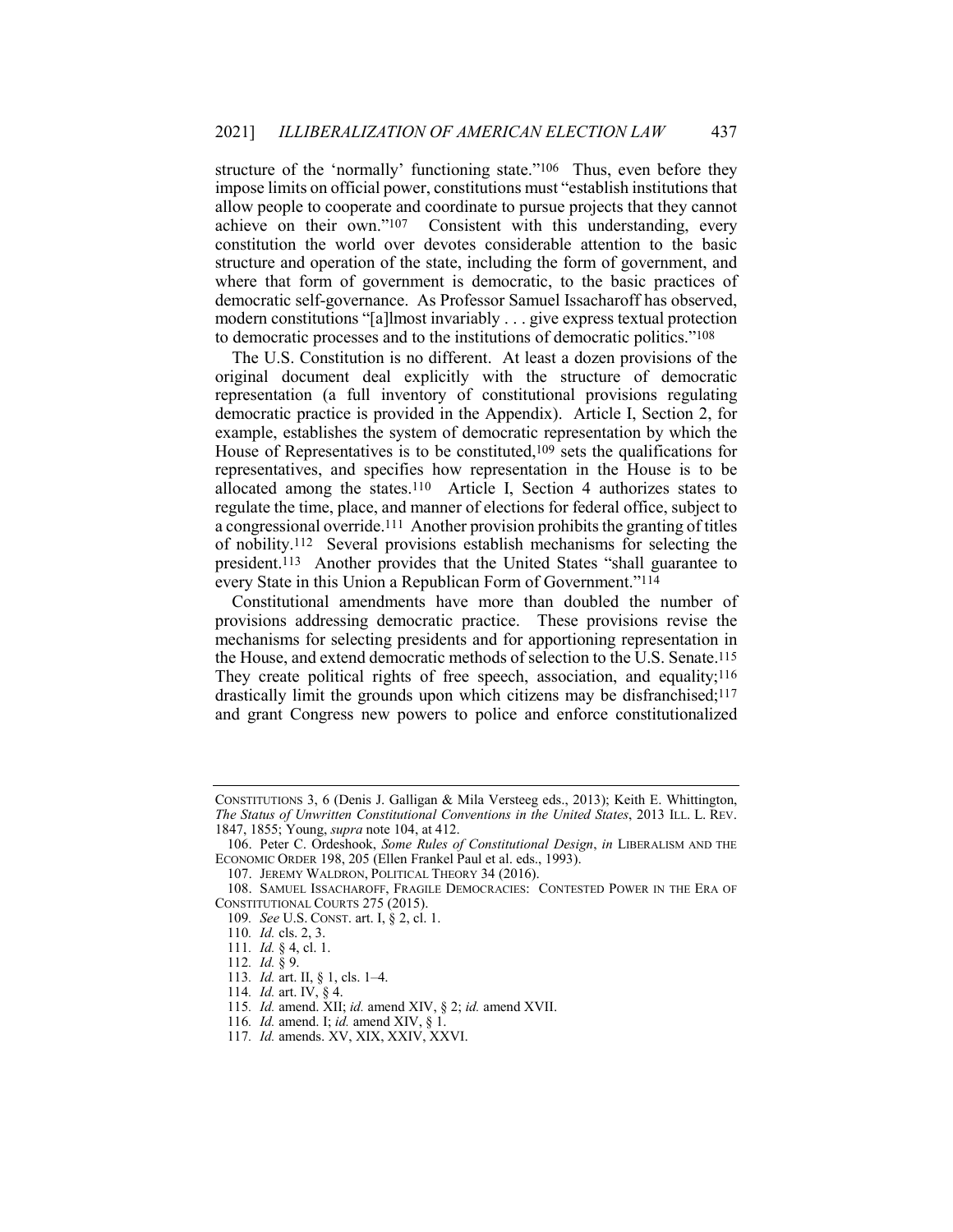<span id="page-16-0"></span> constraints on democratic practice.118 Nearly thirty provisions, totaling roughly 1855 words—about one-quarter of the document<sup>119</sup>—are devoted to establishing and regulating the practice of representative democracy in the United States.

 This body of textual resources, moreover, is supplemented by a rich record of political thought by some of the most original and penetrating political thinkers that the United States has ever produced—a body of thought that many members of the Supreme Court consider themselves obliged to consult in constitutional cases.120 Standard reference documents, such as *The* founding period—to say nothing of the records associated with enactment of run to many thousands of pages.121 In sum, there is no shortage of resources available to assist courts in giving meaning to America's commitments to *Federalist Papers*, Madison's notes of the 1787 convention, Farrand's notes of the state ratifying conventions, and the public speeches and private correspondence of the Framers and other prominent individuals of the the Reconstruction Amendments and later amendments concerning voting popular sovereignty and democratic self-governance.

#### 2. The Founding Jurisprudence: Pluralist and Liberal

 The Court initially inserted itself into the field of democratic elections in dramatic fashion. In a pair of cases decided in 1964, *Wesberry v. Sanders*122 and *Reynolds v. Sims*,123 it held that the method used by the states to draw congressional and state legislative districts was constitutionally defective, thus invalidating at a stroke, as Justice Harlan complained in dissent, "the composition of the House of Representatives"124 as well as that of "all but a few" state legislatures.125 That is, the Court's rulings held unconstitutional the very makeup of legislative power throughout the length and breadth of the United States.

 *id.* amend XXVI, § 2. 118*. Id.* amend. XIV, § 5; *id.* amend XV, § 2; *id.* amend XIX, § 2; *id.* amend XXIV, § 2;

 Neil M. Gorsuch, *Why Originalism Is the Best Approach to the Constitution*, TIME (Sept. 6, 119. This is assuming the Constitution has a total word count of about 7500 words. *See* 2019, 8:00 AM),<https://time.com/5670400/justice-neil-gorsuch-why-originalism-is-the-best>approach-to-the-constitution/ [<https://perma.cc/SX7T-TQZD>].

 Originalists." BRUCE ALLEN MURPHY, SCALIA: A COURT OF ONE 415–29 (2008). Other justices have of course announced strong commitments to originalism. *See, e.g.*, Gorsuch, *supra* note 119*.* 120. Justice Scalia, according to his biographer, thought himself the "King of the

 of Virginia, run to forty-three volumes, and those of James Madison run to forty-two volumes so far, with more projected. *See* James P. McClure & J. Jefferson Looney, *The Papers of*  OF VA. PRESS, https://rotunda.upress.virginia.eo<br>nt-01&mode=TOC [https://perma.cc/CB6N-NXU5] Sept. 17, 2021); *Papers of James Madison*, UNIV. OF VA. ARTS & SCIENCES, 121. To give but two examples, the papers of Thomas Jefferson, collected at the University *Thomas Jefferson*, UNIV. OF VA. PRESS, <https://rotunda.upress.virginia.edu/founders>/ default.xqy?keys=TSJN-print-01&mode=TOC [<https://perma.cc/CB6N-NXU5>] (last visited <https://pjm.as.virginia.edu/editions>[<https://perma.cc/SJN5-J994>] (last visited Sept. 17, 2021). 122. 376 U.S. 1 (1964).

<sup>123.</sup> 377 U.S. 533 (1964).

<sup>124</sup>*. Wesberry*, 376 U.S. at 20 (Harlan, J., dissenting).

<sup>125</sup>*. Reynolds*, 377 U.S. at 589 (Harlan, J., dissenting).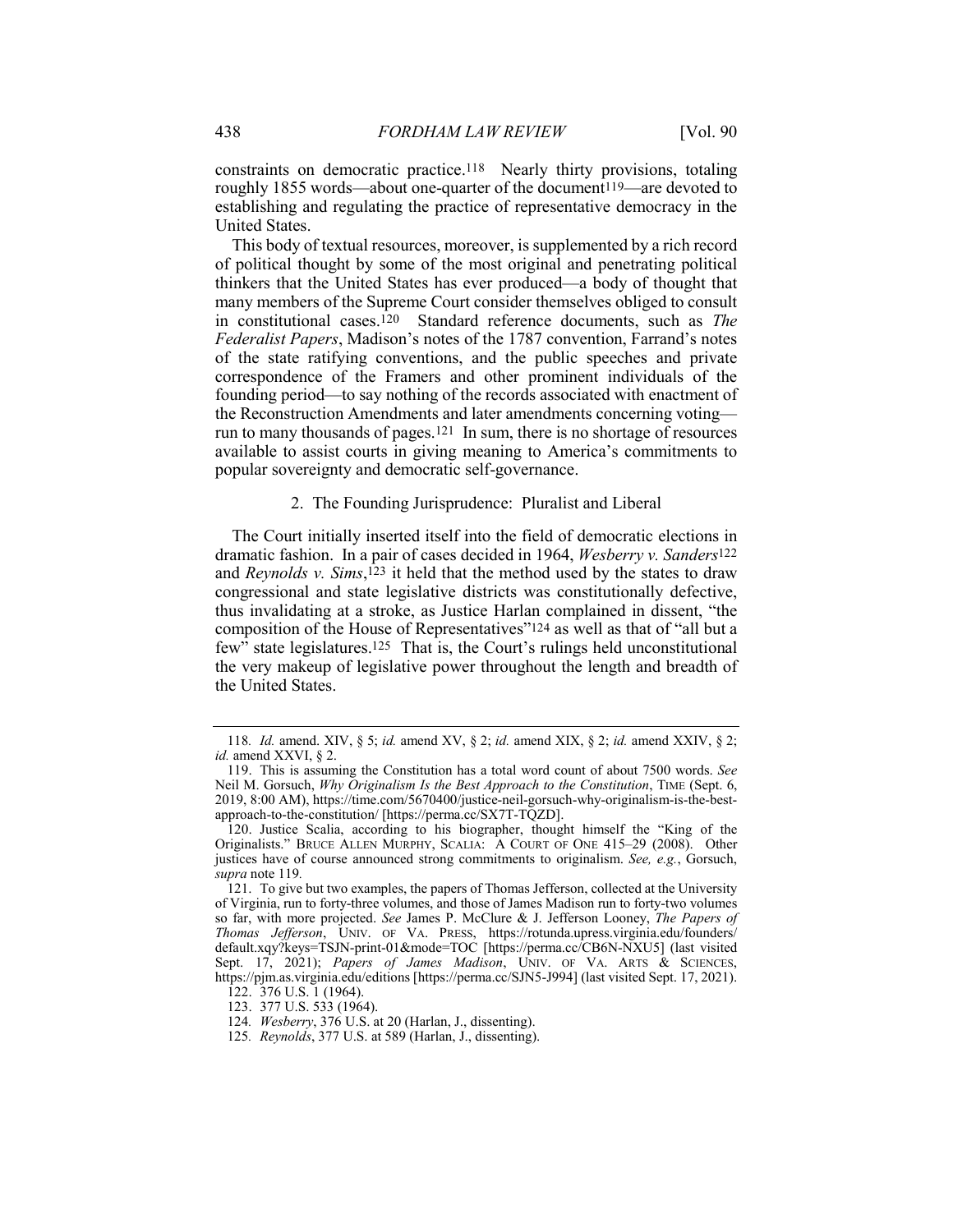The Court's methods and reasoning were, in both cases, eclectic, drawing on a great variety of the available interpretive resources and traditions of constitutional interpretation. The majority in *Wesberry* rested its holding primarily on the language of Article I, Section 2—a structural provision— which requires that congressional representatives be chosen "by the People of the several States."126 But the Court drew meaning from this spare provision by resorting to other sources of constitutional meaning.127 It examined the deliberations and intentions of the Framers of the Constitution, boroughs" of England and the historical circumstances of the Great Compromise.128 It drew on principles of equality, normally associated with the individual rights provisions of the Fourteenth Amendment.129 It looked Article V.130 with the fundamental tenets of liberalism,<sup>131</sup> all citizens are deemed equal in devoting considerable attention to their understanding of the "rotten for guidance to other structural provisions such as Article I, Section 3 and Most importantly, the Court began to draw from the Constitution, though only insofar as necessary to decision in the case before it, a theory of representative democracy itself—a theory in which, consistent their entitlement to participate in whatever processes of governance the people collectively decide to adopt.

 later in *Reynolds*. There, it relied on many of its own precedents, which it read, collectively, to establish implicitly a constitutionally grounded right to vote.132 It invoked constitutional text in the form of the Equal Protection Clause.133 It read *Wesberry* as identifying a constitutionally embedded "equal representation for equal numbers of people."134 It brought in principles of due process under the Fourteenth Amendment to help it locate the right to vote among "the basic civil rights of man."135 It further elaborated its emerging theory of democratic representation by declaring unequivocally that "[l]egislators represent people, not trees or acres. interests"136—a position that reads the Constitution as decisively opposed, Court adverted to the intentions of the Framers.137 It brought in simple The Court deployed the same approach even more forcefully a few months "fundamental principle of representative government," which it described as Legislators are elected by voters, not farms or cities or economic down to its deepest conceptual roots, to malapportionment. In addition, the

<sup>126.</sup> U.S. CONST. art. I, § 2; *see Wesberry*, 376 U.S. at 7–8.

<sup>127</sup>*. See Wesberry*, 376 U.S. at 8–17.

<sup>128</sup>*. Id.* at 12–17.

<sup>129</sup>*. See id.* at 8–9, 11, 14, 16.

<sup>130</sup>*. Id.* at 13.

 (1651); JOHN LOCKE, SECOND TREATISE OF GOVERNMENT ch. II, §§ 4–8 (C. Macpherson ed., see HARTZ, *supra* note 2. 131*. See* THOMAS HOBBES, LEVIATHAN ch. 13 (J. Plamenatz ed., Meridian Books 1963) Hackett Publishing Co., Inc. 1980) (1690). On the influence of Locke in American liberalism,

<sup>132</sup>*. See Reynolds*, 377 U.S. at 554–55.

<sup>133</sup>*. Id.* at 557–58.

<sup>134</sup>*. Id.* at 560–61.

<sup>135</sup>*. Id.* at 561 (quoting Skinner v. Oklahoma, 316 U.S. 535, 536 (1942)).

<sup>136</sup>*. Id.* at 562.

<sup>137</sup>*. See id.* at 563–64.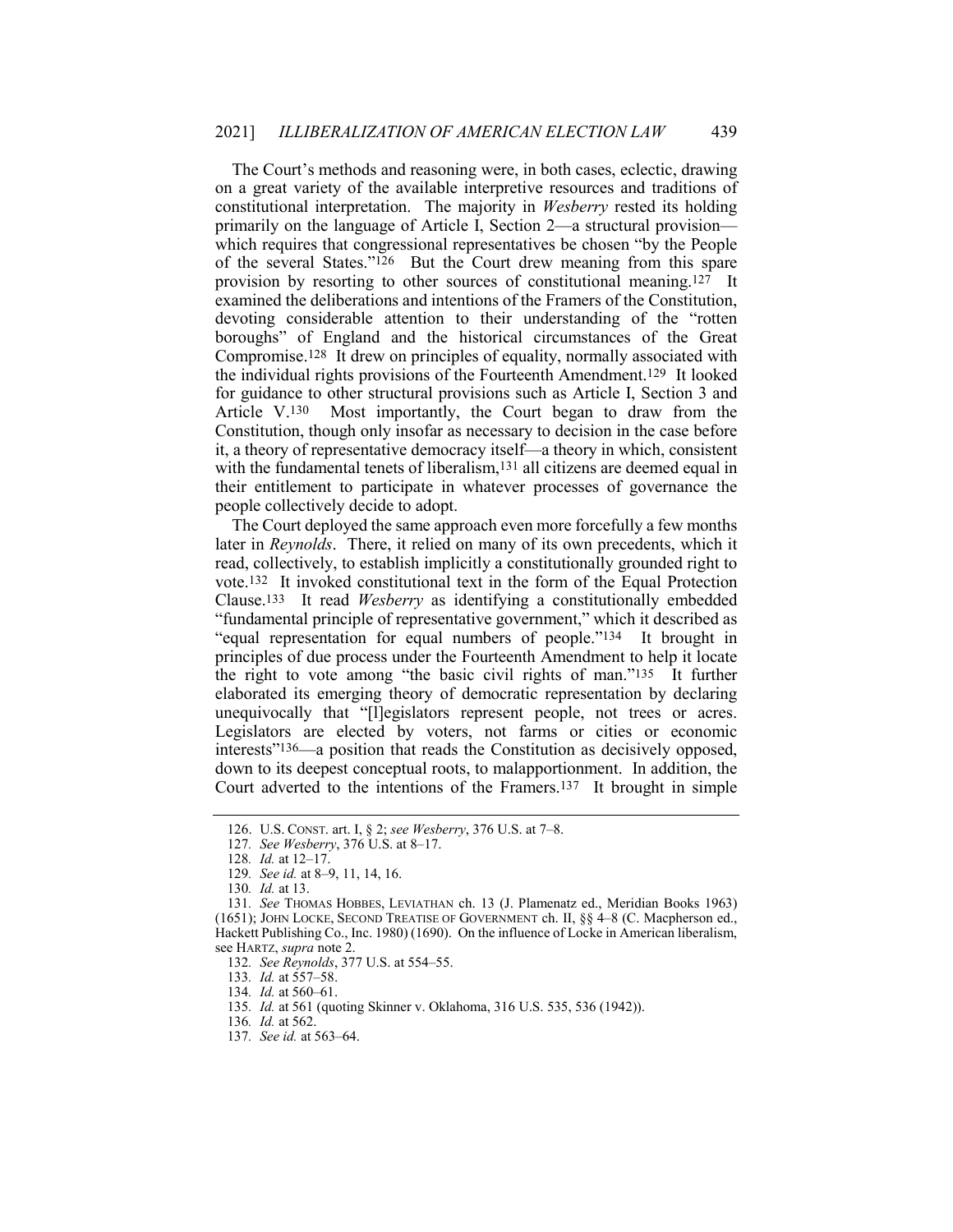<span id="page-18-0"></span> "logic[]," and reconstructed what it considered to be the "basic aim of legislative apportionment" to flesh out a constitutionally grounded conception of democratic representation.138 In short, the Court's methods and approach, in the cases that essentially founded the field of constitutional election law, were deeply pluralistic and fundamentally liberal.139

## *B. Deconsolidation into Incoherence*

 If the U.S. Constitution contains a potentially rich body of resources that how has the Supreme Court actually proceeded? As this section shows, the two—twelve words out of nearly two thousand140—as its virtually exclusive, democratic practice. The following section describes in some detail the might guide courts in the constitutional management of democratic practices, Court has slowly narrowed the provisions it considers relevant down to all-purpose vehicles for adjudicating constitutional claims involving Court's present constitutional jurisprudence of democratic practice.

#### 1. The Move to Rights: Three Regimes

 The Court's jurisprudence of democracy consists of three major rights regimes that the Court presently uses to adjudicate questions of democratic practice: (1) a jurisprudence founded on the Equal Protection Clause and the claims involving infringement of the right to vote as well as virtually all other Fifteenth Amendment to handle claims of racial discrimination; (2) a right-to-vote jurisprudence grounded in the Equal Protection Clause to handle certain claims of infringement or dilution of the right to vote; and (3) a comparatively newer, rapidly expanding, and increasingly comprehensive First Amendment jurisprudence of speech and association to handle most claims relating to democratic process and procedure.

## *a. Regime 1: Racial Discrimination*

 democratic practice were precipitated by incidents from the nation's long, ugly history of racial discrimination in politics. It was therefore inevitable process would involve egregious instances of naked, Jim Crow exclusion. Some cases, for example, raised constitutional challenges to state laws barring Black people from voting through means such as grandfather Not surprisingly, the Court's earliest interventions in the field of that some of the earliest cases to reach the Court in the field of democratic

<sup>138</sup>*. Id.* at 565.

 handle constitutional issues of democratic practice. *See, e.g.*, ISSACHAROFF, *supra* note 108, at 194–96 (describing structural jurisprudence of several foreign constitutional courts). 139. These methods are characteristic of the way constitutional courts around the world

<sup>140.</sup> The words are: "[E]qual protection of the laws" and "no law abridging the freedom of speech." U.S. CONST. amends. I, XIV.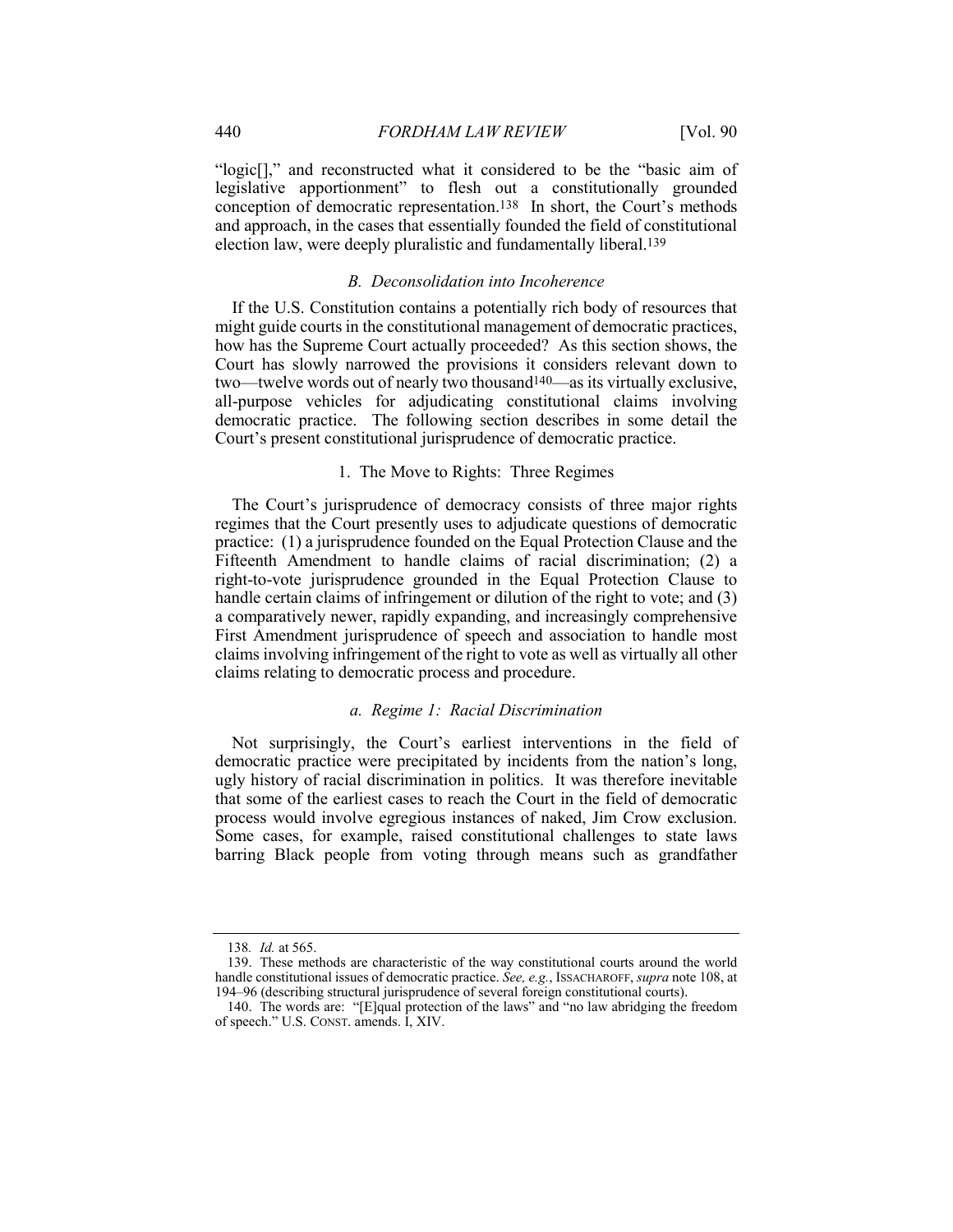clauses141 or prohibitions on Black participation in party primaries.142 Not the Fifteenth Amendment, which narrowly targets racial discrimination in voting. Because these amendments offer specialized tools for a highly specific but recurring problem that cuts across every aspect of politics, the Court's reliance on the Fourteenth and Fifteenth Amendments was not merely reasonable, but obvious. As the Court observed in *Smith v. Allwright*,143 "[i]t may now be taken as a postulate that the right to vote in . . . surprisingly, the Court turned in such cases to the Constitution's two direct prohibitions of racial discrimination—the Equal Protection Clause of the Fourteenth Amendment, which prohibits racial discrimination generally, and a primary [or] general election is a right secured by the Constitution [which] may not be abridged on account of race."144

 In later years, the Court continued consistently to rely on the Fourteenth seminal, mid-twentieth-century case of *Gomillion v. Lightfoot*,145 for Alabama law that redrew the boundaries of the City of Tuskegee in a way that left every white resident inside the city and virtually every Black resident outside it.146 In *White v. Regester*147 and *Mobile v. Bolden*,148 the Court turned to the Fourteenth and Fifteenth Amendments to adjudicate claims that a more recent series of cases beginning with *Shaw v. Reno*,149 the Court redistricting authorities had relied excessively on the race of voters when and Fifteenth Amendments to adjudicate claims that laws regulating democratic practices and processes discriminated on the basis of race. In the example, the Court turned to the Fifteenth Amendment to invalidate an the use of at-large elections discriminated against Black or Latinx people. In repeatedly invoked the Fourteenth Amendment to analyze claims that assigning them to election districts.

 distinct minority of election-related litigation. Thus, the pertinent challenge how to handle claims involving democratic practices and processes that do not turn on issues of race.<sup>150</sup> For those purposes, the Court has developed Not all constitutional problems with the regulation of politics, however, arise from racial discrimination; in recent years, such claims have formed a from the point of view of contemporary constitutional law is increasingly two additional regimes of rights enforcement.

 48 (1915). 141. Lane v. Wilson, 307 U.S. 268, 277 (1939); Guinn v. United States, 238 U.S. 347, 347–

<sup>142.</sup> Terry v. Adams, 345 U.S. 461, 470 (1953); Smith v. Allwright, 321 U.S. 649, 664–65 (1944); Nixon v. Herndon, 273 U.S. 536, 541 (1927).

<sup>143.</sup> 321 U.S. 649 (1944).

<sup>144</sup>*. Id.* at 661–62.

<sup>145.</sup> 364 U.S. 339 (1960).

<sup>146</sup>*. Id.* at 346–47.

<sup>147.</sup> 412 U.S. 755 (1973).

<sup>148.</sup> 446 U.S. 55 (1980).

 *of Just.*, 521 U.S. 567 (1997); *Bush v. Vera*, 517 U.S. 952 (1996); *Shaw v. Hunt*, 517 U.S. 899 149. 509 U.S. 630 (1993). *Shaw* was followed by numerous similar cases including *Easley v. Cromartie*, 532 U.S. 234 (2001); *Hunt v. Cromartie*, 526 U.S. 541 (1999); *Lawyer v. Dep't*  (1996); *Miller v. Johnson*, 515 U.S. 900 (1995).

<sup>150</sup>*. See, e.g.*, *Case Tracker*, ELECTION L. AT OH. ST. UNIV., <https://electioncases.osu.edu>/ case-tracker/?sortby=filing\_date\_desc&keywords=&status=all&state=all&topic=25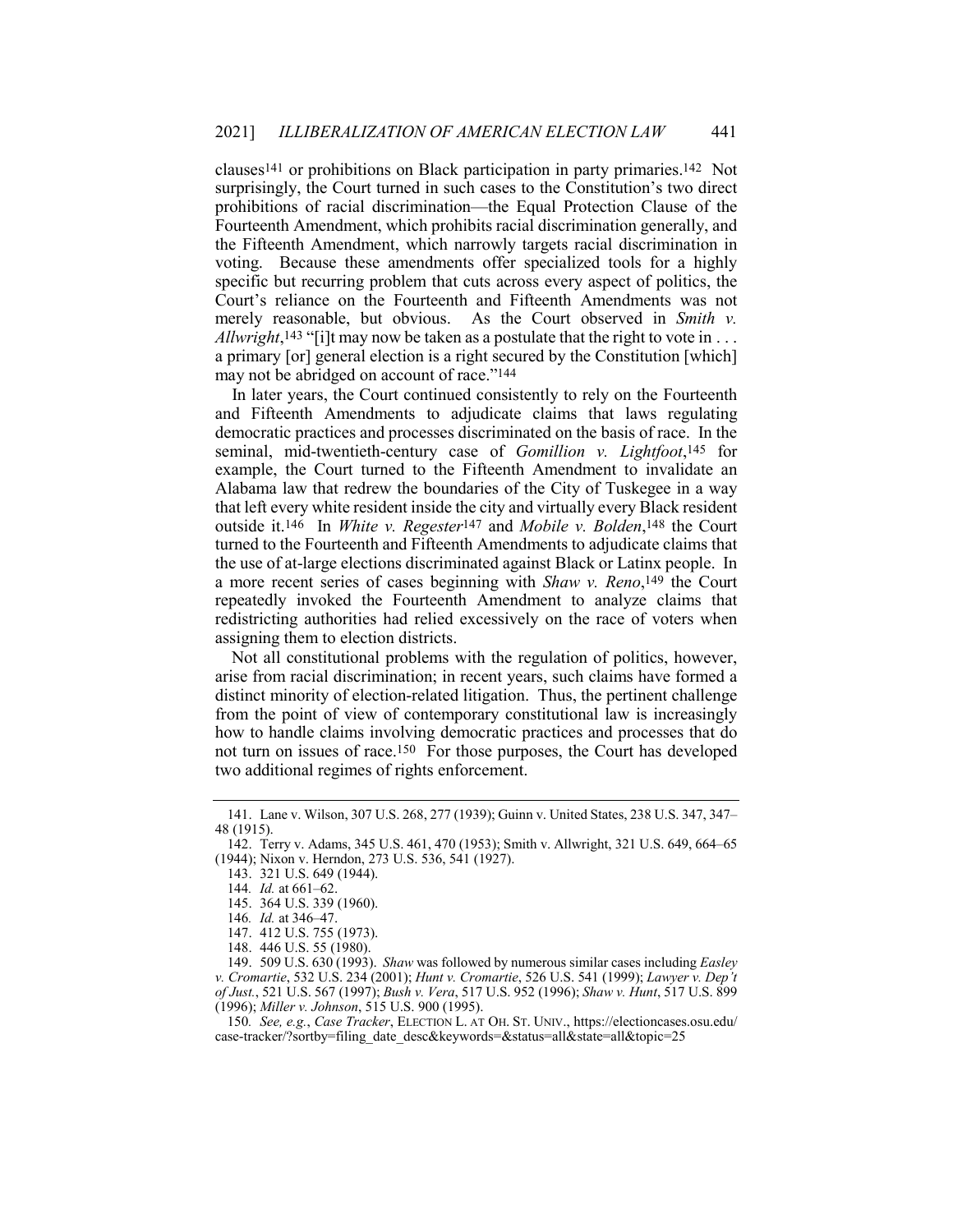## *b. Regime 2: The Equal Protection-Based Right to Vote*

<span id="page-20-0"></span> Equal Protection Clause to cover new classes of problems as they arose. qualifications for voting—literacy, payment of a poll tax, residency, and so forth—that had the effect of excluding the unqualified entirely from the franchise.151 Litigants accordingly challenged such laws on the ground that agreed but, curiously, located the right to vote not in the provisions of the Constitution that speak explicitly of voting—provisions, for example, in Clause, an awkward location that seems far from self-evidently the logical In cases falling outside the realm of racial discrimination, the Court's approach for several decades consisted simply of extending the reach of the Many of the earliest cases in this category involved state laws establishing they interfered with a constitutionally grounded right to vote. The Court Article I and the Seventeenth Amendment establishing an elected House of Representatives152 and Senate,153 respectively—but in the Equal Protection place for a right to vote.

 The Court's difficulty in this enterprise, however, was self-created. In its case in which a female plaintiff challenged a state law restricting the franchise to males, the Court held that "the Constitution . . . does not confer the right of suffrage upon any one"<sup>156</sup>—that there is, in other words, no federally guaranteed constitutional right to vote.157 To permit it to evaluate the constitutionality of franchise restrictions without overruling this long-standing precedent, the Court turned to the Equal Protection Clause, reasoning that even though the Constitution does not require states to allow voting at all, or by anyone in particular, a state that does choose to create elections by extending the franchise must do so in a way that comports with the requirements of equal protection.158 The Court ultimately deployed this 1874 decision in *Minor v. Happersett*,154 a pre-Nineteenth Amendment155

 [\[https://perma.cc/F5WA-LQ9R](https://perma.cc/F5WA-LQ9R)] (Dec. 31, 2020) (listing major litigation associated with the 2020 elections).

 Harper v. Va. Bd. of Elections, 383 U.S. 663 (1966) (poll tax); Carrington v. Rash, 380 U.S. 151. Lassiter v. Northampton Cnty. Bd. of Elections, 360 U.S. 45 (1959) (literacy test); 89 (1965) (residency).

<sup>152.</sup> U.S. CONST. art. I, § 2.

<sup>153</sup>*. Id.* amend. XVII, § 1.

<sup>154.</sup> 88 U.S. 162 (1874).

 U.S. CONST. amend. XIX. 155. The Nineteenth Amendment prohibits discrimination in voting "on account of sex."

<sup>156</sup>*.* 88 U.S. at 178.

 Section 1, which allocate the authority to establish qualifications to vote in *federal* elections to the states. For further explanation, see James A. Gardner, *Liberty, Community and the Constitutional Structure of Political Influence: A Reconsideration of the Right to Vote*, 145 U. PA. L. REV. 893, 961–62 (1997). 157. The Court's conclusion was a consequence of Article I, Section 4 and Article II,

<sup>158.</sup> The Court expressed this most clearly in *Harris v. McRae*:

 state elections . . . if a State adopts an electoral system, the Equal Protection Clause of the Fourteenth Amendment confers upon a qualified voter a substantive right to Although the Constitution of the United States does not confer the right to vote in participate in the electoral process equally with other qualified voters.

 448 U.S. 297, 322 n.25 (1980).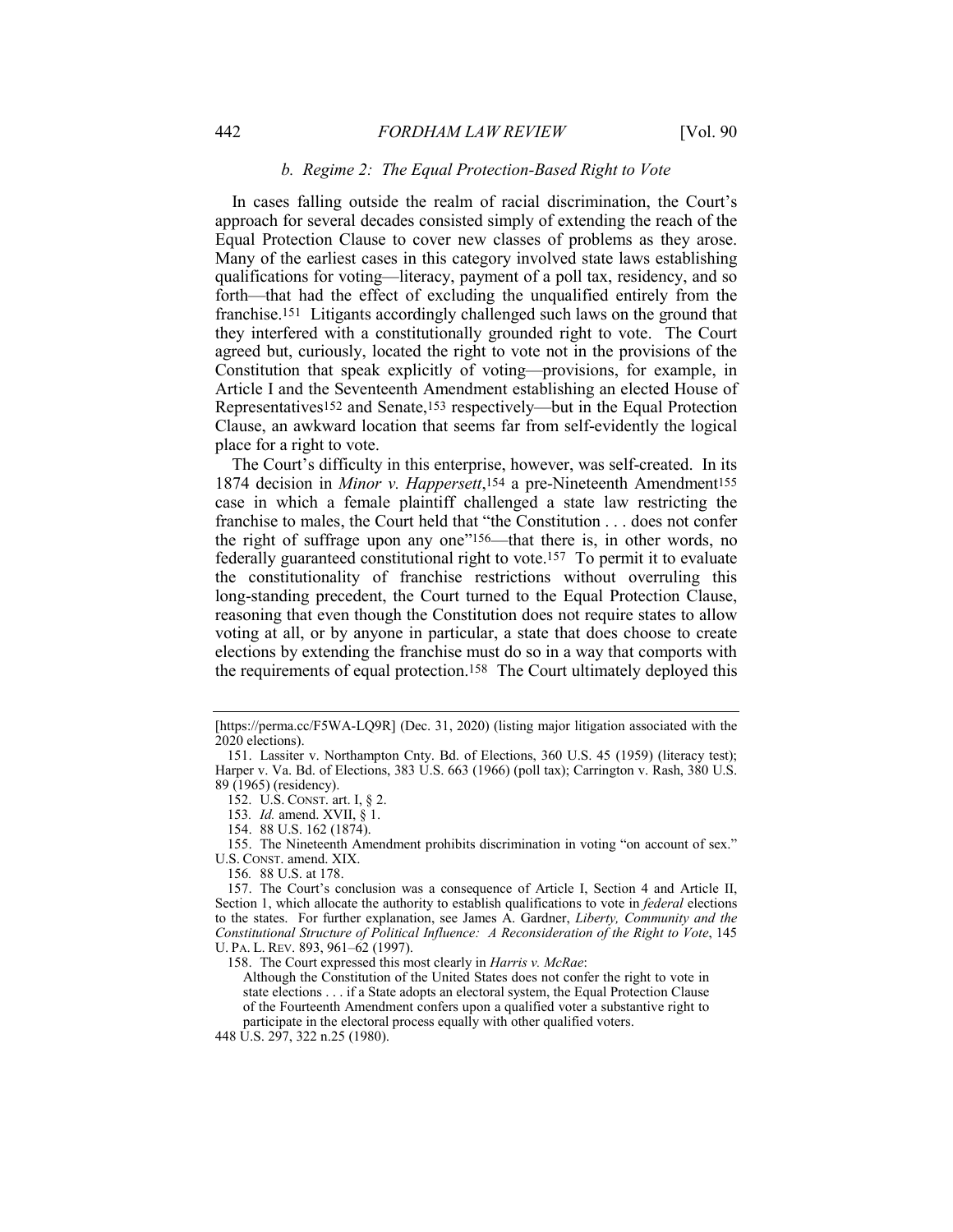equal protection–based right to vote in a series of cases adjudicating the constitutionality of exclusions from the franchise based on literacy,159 residency,160 payment of a poll tax,161 status as a property taxpayer,162 and length of residency in the jurisdiction.163

 The pattern pioneered in these voter exclusion cases was soon extended to Protection Clause and its embedded right to vote in cases involving *Sims*, the Court invoked the right to vote—a right it characterized as state legislative districts on the ground that the right of voters in overpopulated districts was improperly diluted. It has since applied the one-person, one-vote doctrine identified in *Reynolds* in many subsequent cases.165 In another line of cases, since repudiated, the Court extended its challenging the constitutionality of partisan gerrymandering.166 In yet involving limitations on candidacy, including restrictions on the ability of qualifications for holding office,168 and resign-to-run legislation that requires certain incumbents to resign their present office before running for another.169 Finally and most recently, the Court has applied the equal protection–based right to vote in cases involving election administration, most notably in *Bush v. Gore*,170 where it held that the right to vote is violated when some voters are subjected arbitrarily to substandard procedures for other kinds of claims. In one line of cases, the Court turned to the Equal allegations of vote "dilution" rather than exclusion. Thus, in *Reynolds v.* "individual and personal in nature"164—to invalidate malapportionment of equal protection–based voting rights analysis to the adjudication of claims another line of cases, the Court applied the same right to vote in cases candidates to get their names listed on the election ballot,167 age and property recounting ballots in a contested election.171

 (2004); Davis v. Bandemer, 478 U.S. 109, 143 (1986). These cases were repudiated in *Rucho*, which held partisan gerrymandering claims nonjusticiable. *See* Rucho v. Common Cause, 139 166. LULAC v. Perry, 548 U.S. 399, 447 (2006); Vieth v. Jubelirer, 541 U.S. 267, 305–06 S. Ct. 2514 (2019).

 718–19 (1974); Storer v. Brown, 415 U.S. 724, 746 (1974); Bullock v. Carter, 405 U.S. 134, 149 (1972); Williams v. Rhodes, 393 U.S. 23, 34–35 (1968). 167. Am. Party of Tex. v. White, 415 U.S. 767, 795 (1974); Lubin v. Panish, 415 U.S. 709,

 state judges to retire at age 70); Quinn v. Milsap, 491 U.S. 95, 109 (1989) (invalidating 168*. See, e.g.*, Gregory v. Ashcroft, 501 U.S. 452, 472–73 (1991) (upholding law requiring property qualification to serve on local government reorganization commission).

169. Clements v. Fashing, 457 U.S. 957, 972–73 (1982).

<sup>159.</sup> Lassiter v. Northampton Cnty. Bd. of Elections, 360 U.S. 45, 53–54 (1959).

 380 U.S. 89, 96–97 (1965). 160. Holt Civic Club v. City of Tuscaloosa, 439 U.S. 60, 75 (1978); Carrington v. Rash,

<sup>161.</sup> Harper v. Va. Bd. of Elections, 383 U.S. 663, 670 (1966).

<sup>162.</sup> Kramer v. Union Free Sch. Dist. No. 15, 395 U.S. 621, 632–33 (1969).

<sup>163.</sup> Dunn v. Blumstein, 405 U.S. 330, 357–60 (1972).

<sup>164.</sup> 377 U.S. 533, 561 (1964).

 Thomson, 462 U.S. 835 (1983); Karcher v. Daggett, 462 U.S. 725 (1983); Mahan v. Howell, species of special districts. Hadley v. Junior Coll. Dist., 397 U.S. 50 (1970); Cipriano v. City 165. Some cases have dealt with the range of permissible population variance. Brown v. 410 U.S. 315 (1973). Other cases extended the *Reynolds* equal protection analysis to various of Houma, 395 U.S. 701 (1969); Avery v. Midland Cnty., 390 U.S. 474 (1968).

<sup>170.</sup> 531 U.S. 98 (2000).

<sup>171</sup>*. Id.* at 134–35.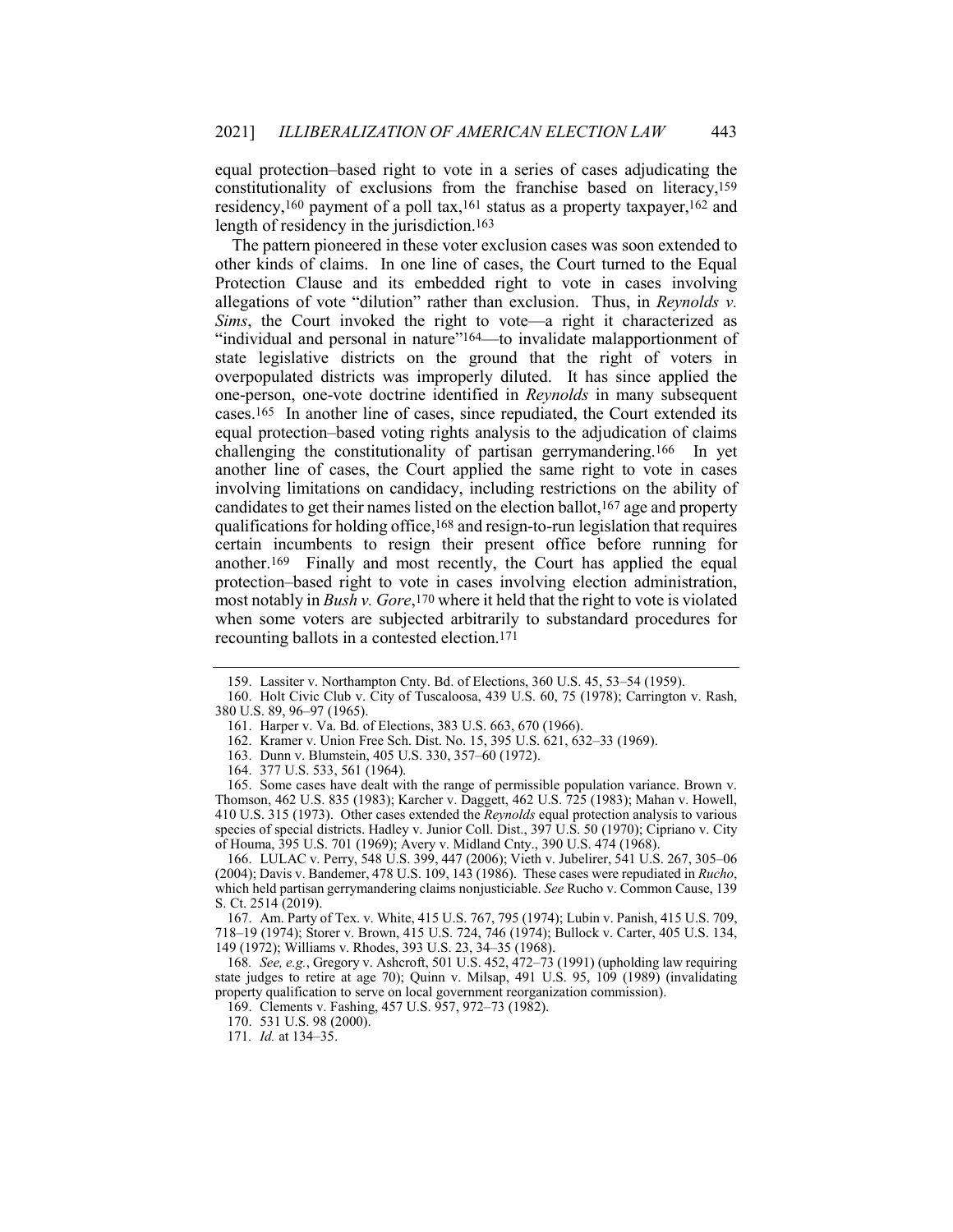<span id="page-22-0"></span> In short, beginning roughly with its 1959 decision in *Lassiter v. Northampton County Board of Elections*,172 which upheld the use of literacy tests, and for several decades thereafter, the Court deployed the right to vote, a right it found embedded implicitly in the Equal Protection Clause, as its primary workhorse in democracy-related cases that did not involve charges of racial discrimination.

 The reign of equal protection ended abruptly, however, and it is possible to identify the date with some precision: April 19, 1983. That is the date on  which the Court handed down *Anderson v. Celebrezze*,173 a case in which the and association,174 a change that has had enormous—and enormously damaging—consequences for how the Court approaches issues of democratic Court refounded the right to vote in the First Amendment freedoms of speech process.

#### *c. Regime 3: The Catch-All First Amendment*

 confronted a variety of laws imposing direct and overt regulatory constraints on the content of political speech. In *New York Times Co. v. Sullivan*,175 for protect their reputations from critical public comment.176 The Court invalidated the law as applied to public officials on the ground that the First Amendment forbids state punishment of the "good-faith critic of government."177 In *Monitor Patriot Co. v. Roy*,178 the Court extended the reach of the *New York Times* rule to protect criticism of candidates for U.S. Senate whose character had been impugned by allegations of long-ago The newest—and conceptually the narrowest—branch of democratic jurisprudence arises under the First Amendment. The Court's interest in the First Amendment as a tool to regulate electoral politics began routinely enough. In a series of cases decided in the 1960s and early 1970s, the Court example, the Court invalidated a state libel law that imposed liability on private statements criticizing the performance of public officials so as to elective office, overturning a defamation award in favor of a candidate for criminal conduct.179

 In *Mills v. Alabama*,180 the Court struck down a state law prohibiting all "electioneering"—advocating the election or defeat of particular candidates or ballot propositions—on Election Day.181 In *Red Lion Broadcasting Co. v. FCC*,182 the Court sustained against a First Amendment challenge a Federal Communications Commission rule requiring broadcast licensees to

180. 384 U.S. 214 (1966).

182. 395 U.S. 367 (1969).

<sup>172.</sup> 360 U.S. 45 (1959).

<sup>173.</sup> 460 U.S. 780 (1983).

<sup>174</sup>*. Id.* at 806.

<sup>175.</sup> 376 U.S. 254 (1964).

<sup>176</sup>*. See id.* at 292.

<sup>177</sup>*. Id.* 178. 401 U.S. 265 (1971).

<sup>179</sup>*. See id.* at 277.

<sup>181</sup>*. See id.* at 216, 220.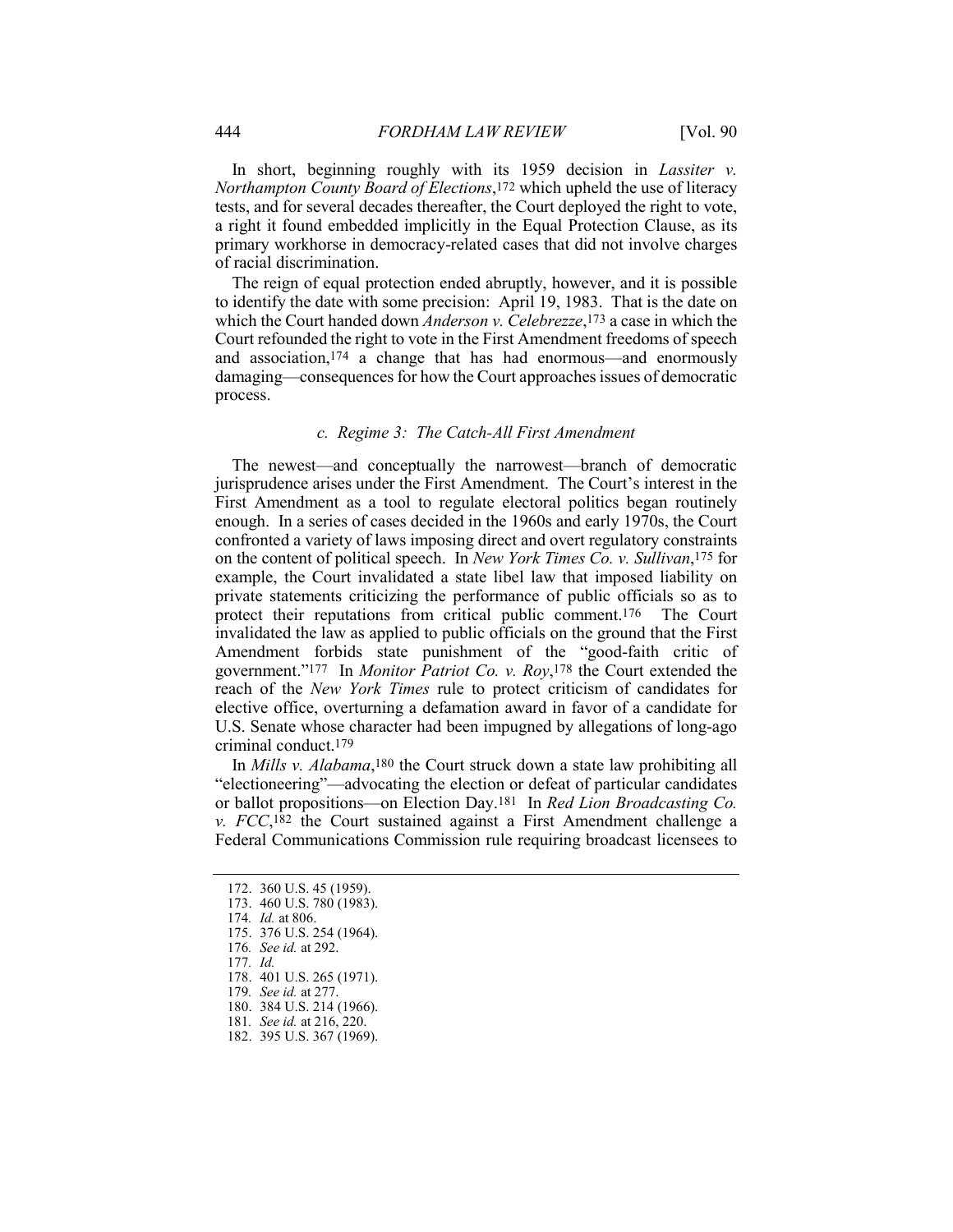provide free equal time to representatives of viewpoints contrary to those presented by the broadcaster.183 In *Miami Herald Publishing Co. v.* political attacks appearing in newspapers.185 All of these cases required the regulatory restraints on what individuals were permitted to say in the course *Tornillo*,184 the Court invalidated a similar right-of-reply law as applied to Court to adjudicate the constitutionality of measures that imposed direct of routine political campaigning. There is thus nothing in the slightest surprising or untoward in the Court's resort to the First Amendment to resolve them; it is obviously an appropriate tool for the job.

 its seminal ruling in *Buckley v. Valeo*.186 There, the law under review did not regulate political speech but rather the giving and spending of money used to pay for political speech.187 In the Federal Election Campaign Act188 (FECA), enacted in 1971 and significantly amended in 1974, Congress set independent expenditures in support of such candidates.189 In a fateful decision, the Court chose to treat these restrictions as abridgments under the First Amendment of the individual freedoms of political speech and political association.190 Limitations on expenditures made to pay for political speech, the Court held, could not be justified by any sufficiently compelling government interest.191 In contrast, the Court ruled, caps on direct financial contributions to candidates could be sustained, notwithstanding their Things began to change, however, in 1976 when the Court handed down ceilings on both monetary contributions to candidates for federal office and impingement on protected speech and associational interests, in virtue of the government interest in preventing corruption.192

 From here, the First Amendment juggernaut began to gather steam. In its 1983 decision in *Anderson v. Celebrezze*, the Court took the significant step of essentially firing the Equal Protection Clause as its main constitutional vehicle in cases alleging infringement of the right to vote.193 In its place, the Court substituted the First Amendment. *Anderson* was a ballot access case; challenged Ohio's early filing deadline for independent candidates seeking to be listed on the ballot.194 In a long line of prior cases, the Court had ballot under the Regime 2 Equal Protection Clause analysis discussed the plaintiff, an independent candidate in the 1980 presidential race, adjudicated the constitutionality of state laws regulating access to the official

- 191*. Id.* at 51.
- 192*. Id.* at 35.

<sup>183</sup>*. See id.* at 387–88.

<sup>184.</sup> 418 U.S. 241 (1974).

<sup>185</sup>*. Id.* at 258.

<sup>186.</sup> 424 U.S. 1 (1976) (per curiam).

<sup>187</sup>*. See id.* at 15.

<sup>188</sup>*.* Pub. L. No. 92-225, 86 Stat. 3 (codified as amended in scattered sections of 18, 47, and 52 U.S.C.).

<sup>189</sup>*. Buckley*, 418 U.S. at 1–3, 17.

<sup>190</sup>*. Id.* at 17.

<sup>193</sup>*. See* 460 U.S. 780, 792–96 (1983).

<sup>194</sup>*. Id.* at 782–83.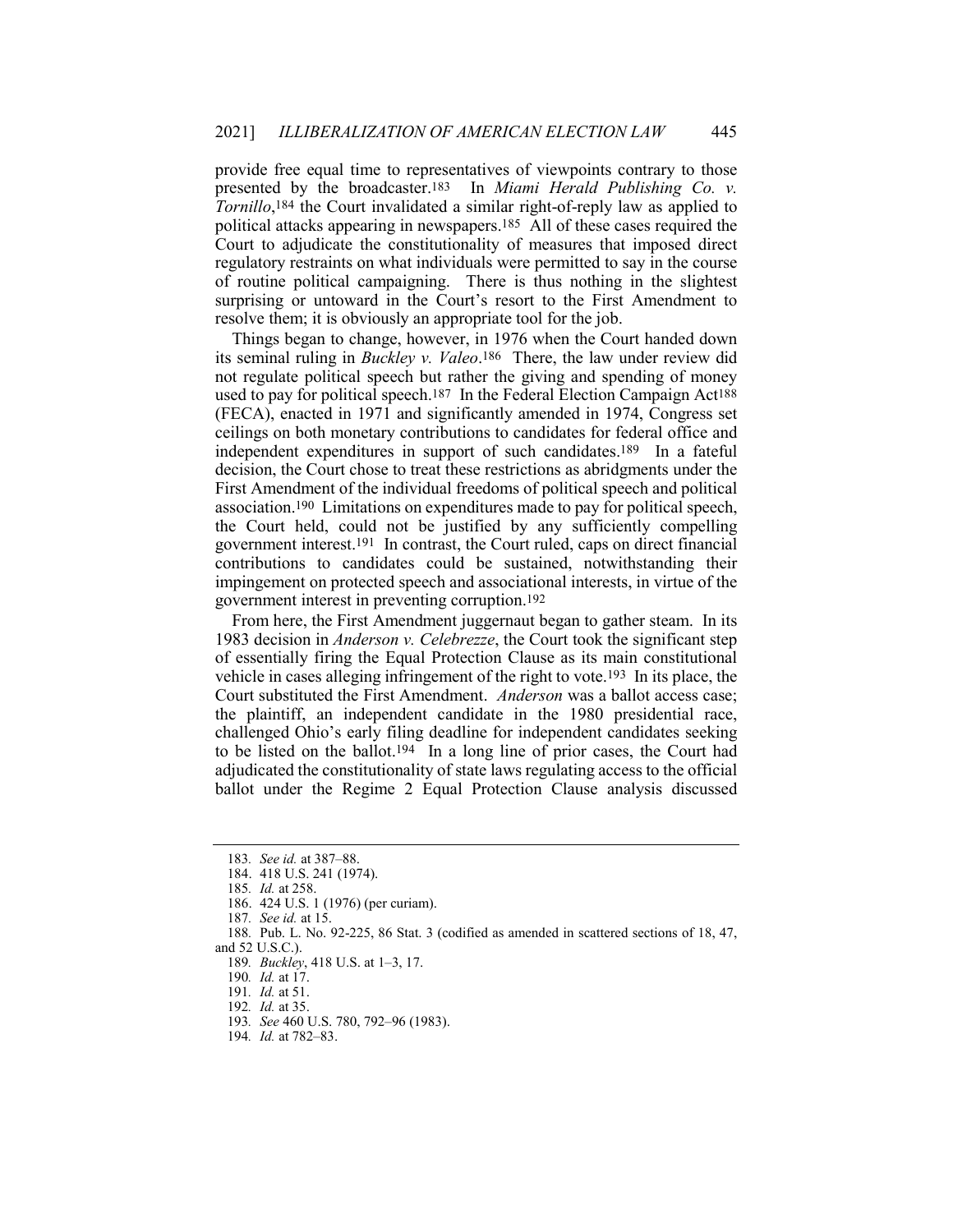above.195 In *Anderson*, however, the Court announced that it would right of freedom of association, a second-order right derived by implication from the freedom of speech.196 The Court's only explanation was buried in thenceforth analyze ballot access restrictions under the First Amendment a three-sentence footnote:

 Amendments and do not engage in a separate Equal Protection Clause election cases resting on the Equal Protection Clause of the Fourteenth Amendment. These cases, applying the "fundamental rights" strand of equal protection analysis, have identified the First and Fourteenth Amendment rights implicated by restrictions on the eligibility of voters and In this case, we base our conclusions directly on the First and Fourteenth analysis. We rely, however, on the analysis in a number of our prior candidates, and have considered the degree to which the State's restrictions further legitimate state interests.197

 Although a restriction on having one's name printed on an election ballot is far from self-evidently a problem that cries out for treatment as a restriction qualified candidates from obtaining a place on the ballot burdened constitutionally protected association between candidates and their on political speech or association, the Court nevertheless went on in *Anderson* to invalidate the restriction at issue on the ground that preventing supporters.198

 been slight. In fact, *Anderson* worked a much more significant and far-reaching doctrinal change: it refounded the right to vote, in virtually all speech and association. The magnitude of the change became clear only a a constitutional challenge to a state law prohibiting write-in voting.200 Despite its rejection of the plaintiff's free speech argument—that an election expression"201—the Court nevertheless proceeded under the First If *Anderson* had applied only to ballot access cases, its impact might have of its applications, from principles of equal treatment to principles of free full decade later when the Court decided *Burdick v. Takushi*,199 a case raising ballot should be understood as "a general forum for political Amendment, but on a wholly different theory.

 The Court began by addressing itself not to ballot access laws in particular, but to "election laws" in general, a category of laws that, the Court observed, "will invariably impose some burden on individual voters."202 The Court went on to articulate a well-known and now dominant test requiring courts

 (1972); Williams v. Rhodes, 393 U.S. 23, 30–35 (1968). 195. Lubin v. Panish, 415 U.S. 709, 717–19 (1974); Bullock v. Carter, 405 U.S. 134, 149

<sup>196</sup>*. See Anderson*, 460 U.S. at 806.

<sup>197</sup>*. Id.* at 786 n.7. Note that the Fourteenth Amendment is invoked here solely by way of application of the incorporation doctrine through the Due Process Clause; it is *not* a reference to the Equal Protection Clause.

<sup>198</sup>*. Id.* at 792–95, 806.

<sup>199.</sup> 504 U.S. 428 (1992).

<sup>200</sup>*. Id.* at 430.

<sup>201</sup>*. Id.* at 445 (Kennedy, J., dissenting) (describing and agreeing with this aspect of the majority opinion).

<sup>202</sup>*. Id.* at 433 (majority opinion).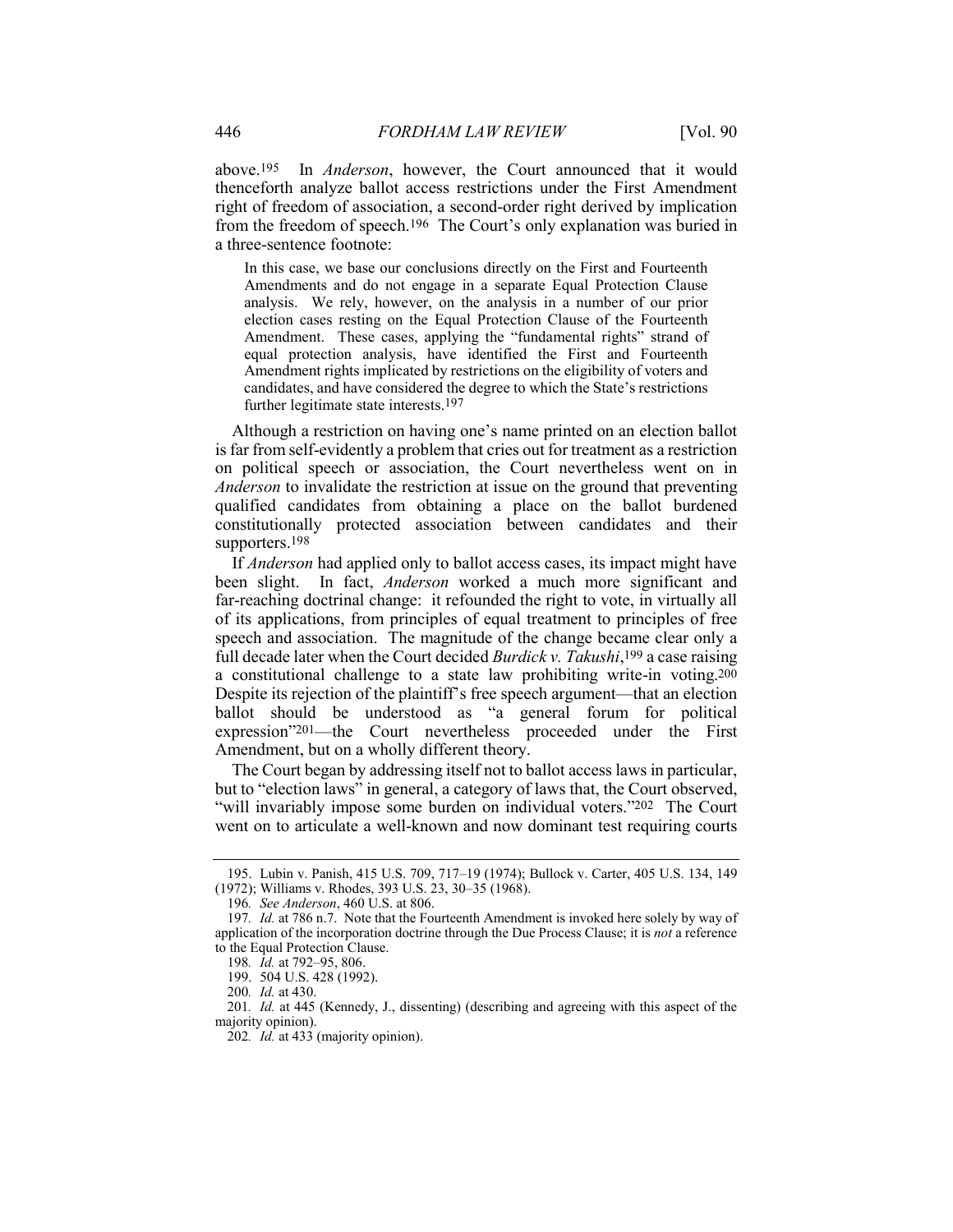"considering a challenge to a state election law" to weigh the burden on a justifications and to apply either strict scrutiny or rational basis review depending on the outcome of that balancing.203 The result of the Court's analysis in *Anderson* and *Burdick* is that *all* claims alleging infringement of from the Equal Protection Clause to the First Amendment and that the constitutionally relevant interests of plaintiffs are now redefined from interests in equal treatment to interests in speaking freely and associating. As the Court said plainly in a 2010 case, *Burdick* "acknowledged the existence of a First Amendment interest in voting,"204 an interest that prior to 1983 had plaintiff's First and Fourteenth Amendment rights against the government's a constitutionally grounded right to vote have been shifted presumptively never been acknowledged.

 The reach of the *Burdick* reformulation is readily demonstrated by the great variety of problems to which it has since been applied. The Supreme the validity of laws regulating eligibility to vote in party primary elections,205 identity of initiative petition signers.207 Lower courts have dutifully applied *Burdick* to an even wider variety of problems regarding the availability and conditions of various voting procedures, including procedures for absentee general elections;211 the qualifications of election officials, including petition circulators,212 registrars,213 and election inspectors;214 the technicalities of electoral management, including party nomination procedures,215 filing fees,216 the casting and counting of provisional ballots,217 early voting,218 procedures for counting and verifying referendum petitions,219 official Court itself has applied *Burdick*'s First Amendment analysis to adjudicate the presentation of photo identification at the polls,206 and disclosure of the voting,208 special elections,209 recall elections,210 and reruns of invalidated

- 208. Price v. N.Y. State Bd. of Elections, 540 F.3d 101, 107–12 (2d Cir. 2008).
- 209. Monserrate v. N.Y. State Senate, 599 F.3d 148, 156 (2d Cir. 2010).
- 210. Brassell v. Baker, 805 F. Supp. 925, 927 (M.D. Ala. 1992).
- 211. Ayers-Schaffner v. DiStefano, 37 F.3d 726, 729–30 (1st Cir. 1994).

<sup>203</sup>*. See id.* at 434.

<sup>204.</sup> John Doe No. 1 v. Reed, 561 U.S. 186, 224 (2010) (Scalia, J., concurring).

 Clingman v. Beaver, 544 U.S. 581, 602 (2005); Cal. Democratic Party v. Jones, 530 U.S. 567, 572 (2000); Timmons v. Twin Cities Area New Party, 520 U.S. 351, 358–59 (1997). Regulation of party primaries was governed by a First Amendment associational rights analysis even before the decision in *Burdick*. Tashjian v. Republican Party of Conn., 479 U.S. 205. Wash. State Grange v. Wash. State Republican Party, 552 U.S. 442, 452–53 (2008); 208 (1986).

<sup>206</sup>*. See, e.g.*, Crawford v. Marion Cnty. Election Bd., 553 U.S. 181, 198–204 (2008).

<sup>207</sup>*. See, e.g.*, *John Doe No. 1*, 561 U.S. at 186.

<sup>212.</sup> Maslow v. Bd. of Elections, 658 F.3d 291, 296 (2d Cir. 2011); Nader v. Brewer, 531 F.3d 1028, 1034–35 (9th Cir. 2008).

<sup>213.</sup> Voting for Am., Inc. v. Steen, 732 F.3d 382, 387–88 (5th Cir. 2013) (alternative analysis).

<sup>214.</sup> Werme v. Merrill, 84 F.3d 479, 483–84 (1st Cir. 1996).

<sup>215.</sup> Libertarian Party of Ohio v. Blackwell, 462 F.3d 579, 585 (6th Cir. 2006).

<sup>216.</sup> Belitskus v. Pizzingrilli, 343 F.3d 632, 643–46 (3d Cir. 2003).

<sup>217.</sup> Ne. Ohio Coal. for the Homeless v. Husted, 696 F.3d 580, 592–93 (6th Cir. 2012).

<sup>218.</sup> Obama for Am. v. Husted, 697 F.3d 423, 429–30 (6th Cir. 2012).

<sup>219.</sup> Lemons v. Bradbury, 538 F.3d 1098, 1103 (9th Cir. 2008).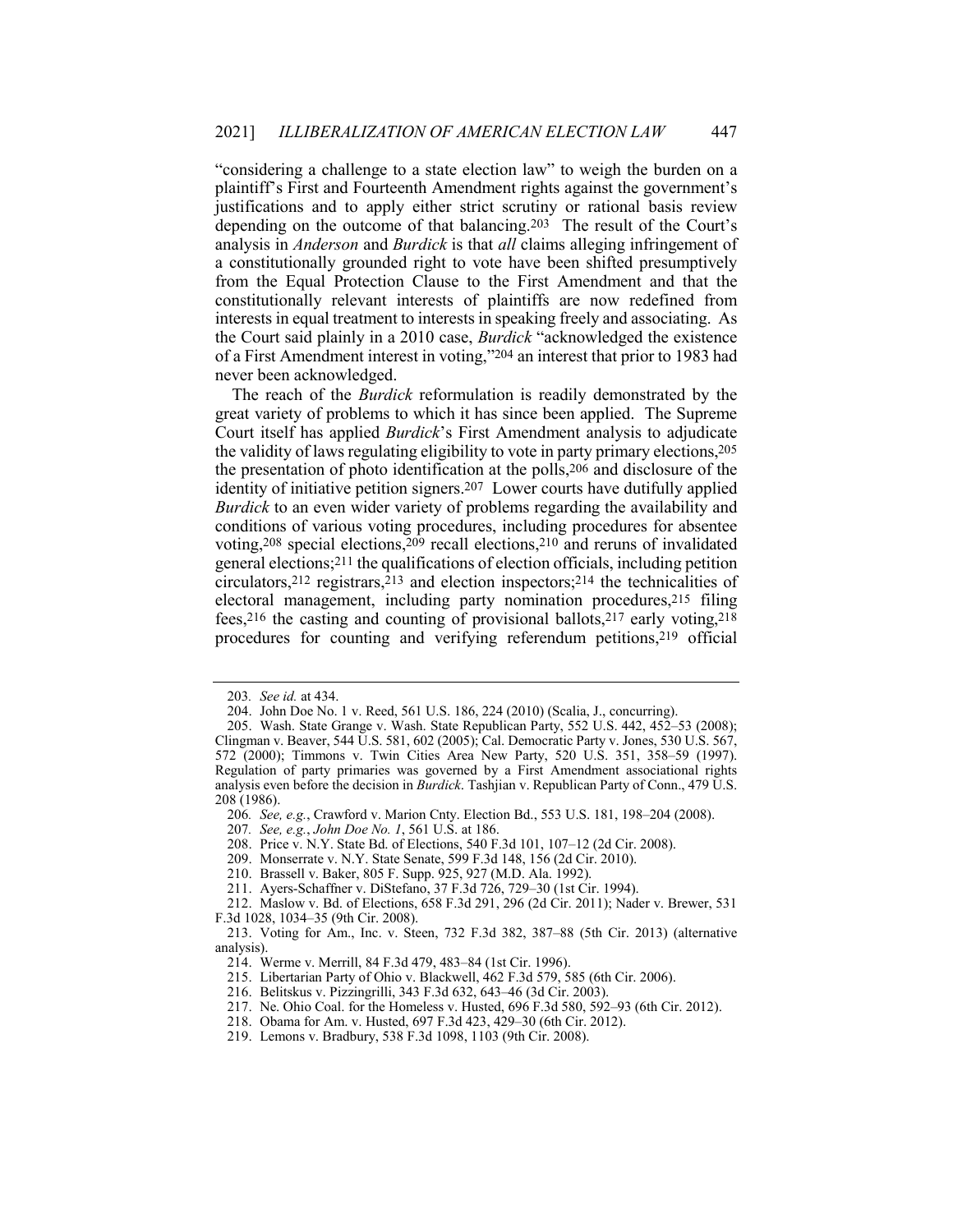practices of reporting vote totals,220 voter registration and party enrollment practices,221 vote-counting practices in recall elections,222 the content of nominating petitions,223 and designation of party labels on ballots;224 and even the imposition of term limits on candidates for elected office.225

 But the *Burdick* analysis is not the only vehicle the Court uses to subject democratic procedures to First Amendment review. The Court continues, for example, to apply First Amendment speech analysis to direct restrictions on political speech.226 It applies First Amendment speech and associational analyses to restrictions on the giving and spending of campaign money.227 It the activities of political parties.228 It has relied on the First Amendment to adjudicate questions arising from laws requiring disclosure of information campaigns.230 And it has relied on the First Amendment to adjudicate the initiative circulators.<sup>231</sup> unconstitutional partisan gerrymandering,232 a total of six different justices under the First Amendment.233 Before the Court's ruling in *Rucho* rendered invokes the First Amendment right of association to examine laws regulating about those who speak229 or give money in the course of political constitutionality of laws regulating the activities of political actors such as And although before *Rucho* the Court had consistently applied the Equal Protection Clause in cases raising claims of in various cases asserted that such cases would be more tractable if handled them irrelevant, lower courts had already begun to turn to the First Amendment to resolve partisan gerrymandering claims.234

 To be sure, the Court, for obvious and appropriate reasons, still adjudicates cases involving claims of racial discrimination under the Equal Protection

223. Schulz v. Williams, 44 F.3d 48, 56 (2d Cir. 1994).

228. Eu v. S.F. Cnty. Democratic Cent. Comm., 489 U.S. 214, 222 (1989).

229. McIntyre v. Ohio Elections Comm'n, 514 U.S. 334, 342 (1995).

<sup>220.</sup> Libertarian Party v. D.C. Bd. of Elections and Ethics, 682 F.3d 72, 73–74 (D.C. Cir. 2012).

<sup>221.</sup> Green Party of N.Y. State v. N.Y. State Bd. of Elections, 389 F.3d 411, 419 (2d Cir. 2004).

<sup>222.</sup> Partnoy v. Shelley, 277 F. Supp. 2d 1064, 1073 (S.D. Cal. 2003).

<sup>224.</sup> Libertarian Party of N.H. v. Gardner, 638 F.3d 6, 14 (1st Cir. 2011).

 Jones, 131 F.3d 843, 846–47 (9th Cir. 1997). 225. Citizens for Legis. Choice v. Miller, 144 F.3d 916, 920–21 (6th Cir. 1998); Bates v.

<sup>226.</sup> Minn. Voters All. v. Mansky, 138 S. Ct. 1876, 1885 (2018); Burson v. Freeman, 504 U.S. 191, 211 (1992).

<sup>227.</sup> McCutcheon v. FEC, 572 U.S. 185, 227 (2014); Citizens United v. FEC, 558 U.S. 310, 329 (2010).

<sup>230.</sup> John Doe No. 1 v. Reed, 561 U.S. 186, 194 (2010); Buckley v. Valeo, 424 U.S. 1, 14 (1976).

<sup>231.</sup> Buckley v. Am. Const. Law Found., 525 U.S. 182, 192 (1999).

<sup>232.</sup> League of United Latin Am. Citizens v. Perry, 548 U.S. 399, 423 (2006); Vieth v. Jubelirer, 541 U.S. 267, 288 (2004); Davis v. Bandemer, 478 U.S. 109, 118 (1986).

<sup>233</sup>*. See Vieth*, 541 U.S. at 314–15 (Kennedy, J. concurring); *see also* Rucho v. Common Cause, 139 S. Ct. 2484, 2514 (2019) (Kagan, J., dissenting) (joined by Justices Breyer, Ginsburg, and Sotomayor); Gill v. Whitford, 138 S. Ct. 1916, 1938 (2018) (Kagan, J., concurring) (joined by Justices Breyer, Ginsburg, and Sotomayor).

 2019); Ohio A. Philip Randolph Inst. v. Householder, 373 [F.Supp.3d](https://F.Supp.3d) 978, 1073–74 (S.D. Ohio 234. League of Women Voters of Mich. v. Benson, 373 [F.Supp.3d](https://F.Supp.3d) 867, 912 (E.D. Mich. 2019).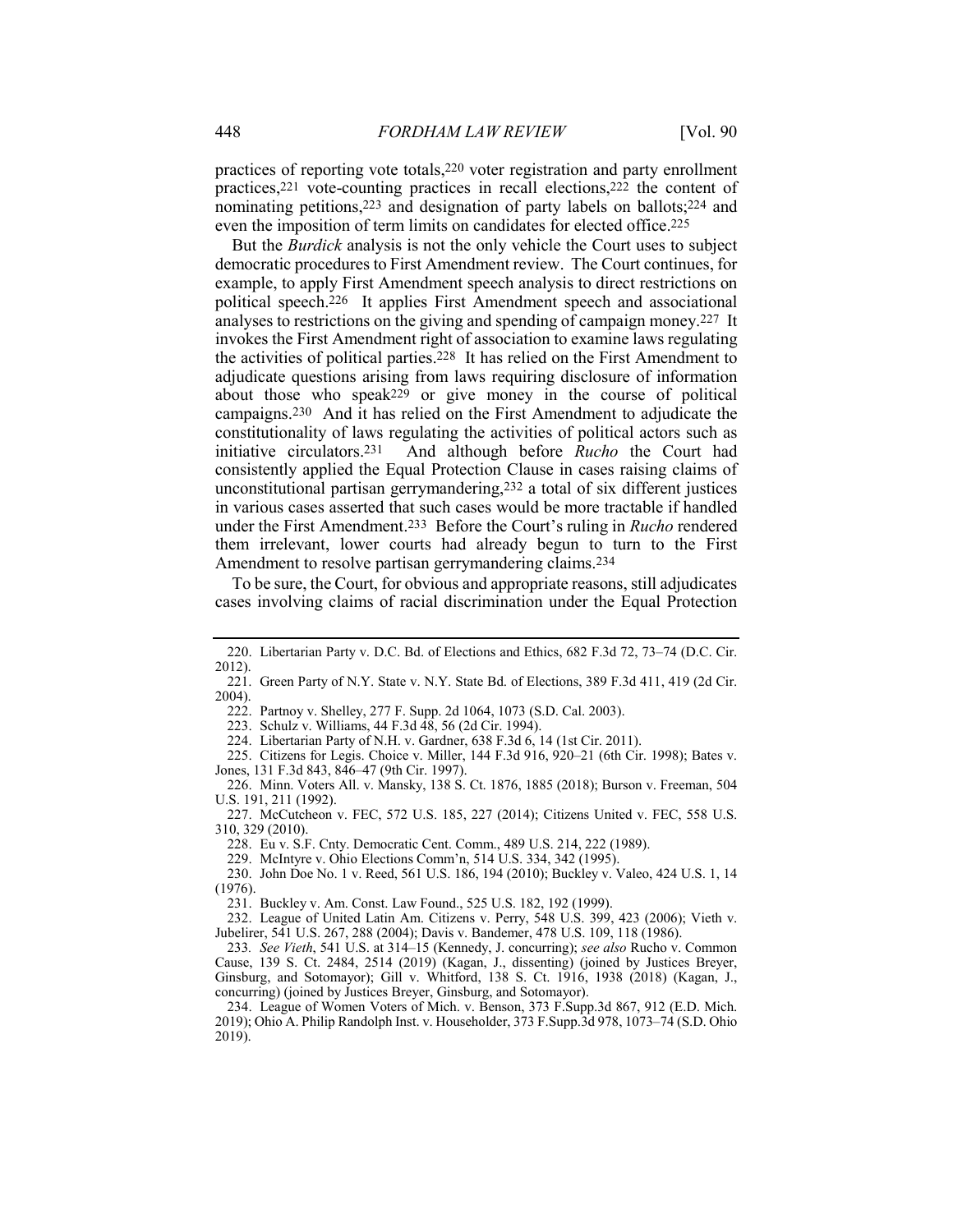<span id="page-27-0"></span> specialized tools designed expressly for such controversies. It also continues redistricting, and the one-person, one-vote doctrine. But aside from these exceptions, it is fair to say that the Court now finds the First Amendment democracy cases as though the First Amendment is virtually the only democracy it institutionalizes. The First Amendment has become for the Court essentially a one-provision constitution, complete in itself, capable of solving nearly every problem of democracy for which judicial review may Clause and the Fifteenth Amendment (Regime 1),235 both of which provide to use the equal protection–based right to vote (Regime 2) in certain narrow classes of vote dilution cases, such as cases involving apportionment, (Regime 3) so versatile and appealing a provision that it approaches its provision in the entire Constitution relevant to the system of representative be had.

## 2. The Scholarly Critique

 As this movement in the Court's jurisprudence picked up steam, scholars have some bite, although it was made in several different ways. Some scholars, for example, charged the Court with incoherence on an ad hoc basis unexpected as to seem essentially random.236 Others, however, leveled the methodological choice to decide election law issues almost entirely using the vehicle of individual rights.<sup>237</sup> The origins of this "structuralist" critique<sup>238</sup> are often traced to an influential 1998 article by Professors Sam Issacharoff and Rick Pildes in which they argued that a jurisprudence based in rights was adjudication of issues relating to democratic practice.<sup>239</sup> The Court's began to criticize it. Here is where the critique of "incoherence" began to as a way of arguing that the Court's election law jurisprudence had begun to produce results that in particular cases or domains were so unpredictable or charge of incoherence in a broader and more systematic way by arguing that the incoherence of the jurisprudence was a direct consequence of the Court's "too narrow to capture the range of considerations" inherent in the insistence on adjudicating such questions solely through resort to individual rights, they claimed, led to a series of "awkward attempts to fold difficult

 237 (2001); Miller v. Johnson, 515 U.S. 900, 904 (1995); Shaw v. Reno, 509 U.S. 630, 638 235. Cooper v. Harris, 137 S. Ct. 1455, 1463 (2017); Easley v. Cromartie, 532 U.S. 234, (1993).

 *Government Partisanship*, 116 MICH. L. REV. 351, 354 (2017) (*Vieth* is a "puzzling aberration *Anderson-Burdick* standard . . . is that it's unclear exactly what the inquiry into the 'character' 236*. See, e.g.*, Michael S. Kang, *Gerrymandering and the Constitutional Norm Against* from the general norm against government nonpartisanship."); Daniel P. Tokaji, *Voting Is Association*, 43 FLA. ST. U. L. REV. 763, 784 (2016) ("The major problem with the of the burden should entail.").

<sup>237</sup>*. See supra* note 62.

 L.J. 1289, 1291 (2011); David Schleicher, *Overview: Mapping Election Law's Interior*, *in* RACE, REFORM, AND REGULATION OF THE ELECTORAL PROCESS: RECURRING PUZZLES IN AMERICAN DEMOCRACY 75, 78 (Guy-Uriel Charles, Heather K. Gerken, and Michael S. Kang, 238*. See, e.g.*, Joseph Fishkin, *Equal Citizenship and the Individual Right to Vote*, 86 IND. eds., 2011).

<sup>239.</sup> Issacharoff & Pildes, *supra* note 62, at 646.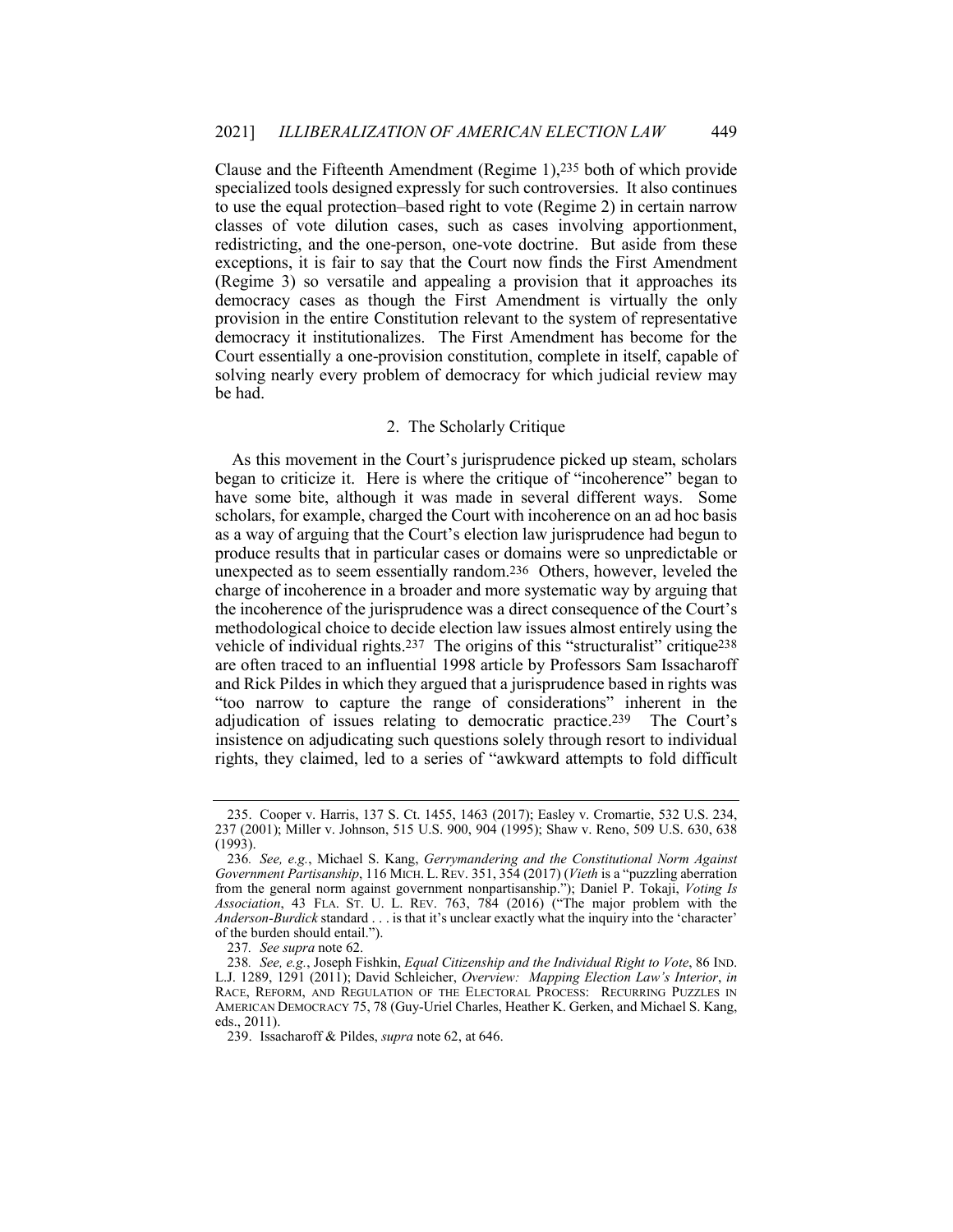regime of rights-based constitutional and statutory law."240 That is to say, was impeded by its "failure to use the proper normative tools."<sup>241</sup> As a result, "the Court's electoral jurisprudence lacks any underlying vision of about actual political practices."242 In the absence of such an underlying theory or vision of appropriate democratic practice, solidly grounded in questions of democratic politics and judicial review into the conventional the Court's approach to a set of critically important constitutional problems democratic politics that is normatively robust or realistically sophisticated constitutional principles, incoherence is said to be the predictable outcome.

 incoherent? For example, as indicated in Part I, the Court took inconsistent essentially rewriting the Federal Election Campaign Act, a coherent piece of legislation as enacted, into self-contradiction.243 Or, the Court, seemingly inexplicably, rejected the innovation of the blanket primary.244 It startlingly campaign for elective judgeships,245 and any form whatsoever of limitation In what ways did the Court's jurisprudence of democratic practice seem approaches to regulation of political contributions and expenditures, overturned long-standing, widely valued limitations on how candidates may on campaign spending, no matter how benignly motivated.246

 A persistent signal of the growing incoherence of the Court's fully rights-based jurisprudence is that seemingly easy cases suddenly posed great from among many candidates, is the Ninth Circuit's decision in *Lindsay v. Bowen*.247 Article II of the U.S. Constitution requires the president of the United States to be at least 35 years of age.248 In *Lindsay*, a 27-year-old who wished to run for president argued that her exclusion from the California presidential ballot on the ground of age ineligibility violated her First Amendment rights and those of her party and its supporters. On any Constitution: Article II. It is hard to understand why any court would even bother to conduct an analysis of such a claim or write a full opinion. Nevertheless, applying what it viewed, not illogically, as binding Supreme Court precedent, the Ninth Circuit turned immediately to the First requirement "burden[s] . . . Lindsay's speech and association rights."249 To jurisprudential difficulty. A particularly vivid example of this phenomenon, reasonable view of the matter, this case is resolved completely and decisively by the plain language of a foundational structural provision of the Amendment claim to analyze the degree to which the constitutional age

<sup>240</sup>*. Id.* at 645.

 *Prudence, and the Judicial Role*, 47 WM. & MARY L. REV. 1899, 1946 (2006). 241. Luis Fuentes-Rohwer, *Reconsidering the Law of Democracy: Of Political Questions,*

<sup>242.</sup> Issacharoff & Pildes, *supra* note 62, at 646.

<sup>243</sup>*. See* Issacharoff & Karlan, *supra* note 39, at 1710–11.

<sup>244</sup>*. See* Cal. Democratic Party v. Jones, 530 U.S. 567, 577 (2000).

<sup>245.</sup> Republican Party of Minn. v. White, 536 U.S. 765, 788 (2002).

 Davis v. FEC, 554 U.S. 724, 738–44 (2008). 246. Ariz. Free Enter. Club's Freedom Club PAC v. Bennett, 564 U.S. 721, 754–55 (2011);

<sup>247.</sup> 750 F.3d 1061 (9th Cir. 2014).

<sup>248</sup>*. See* U.S. CONST. art. II.

<sup>249</sup>*. Lindsay*, 750 F.3d at 1063.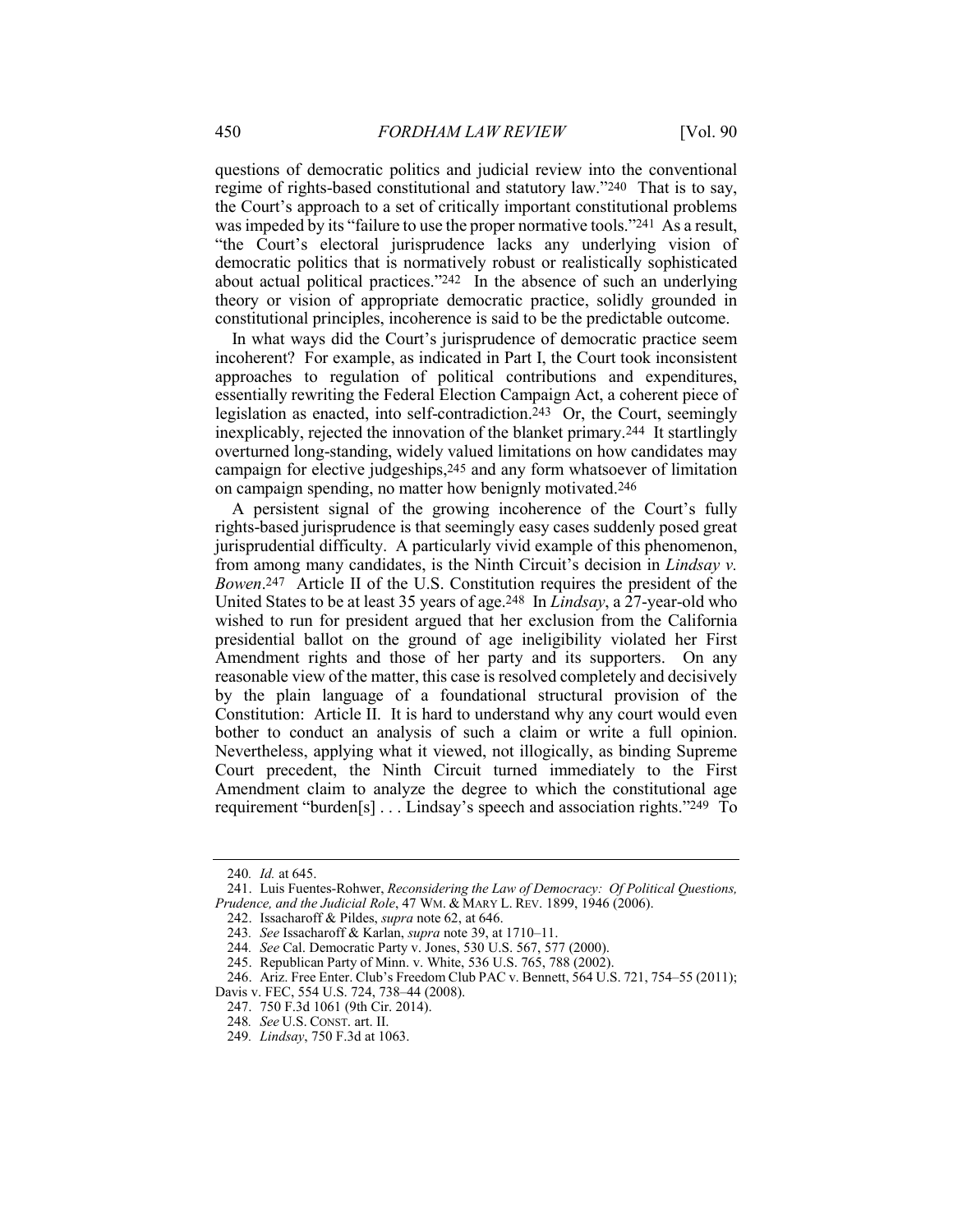its credit, Isuppose, the court found the burden "minimal"250 and thus upheld the exclusion, although a better result surely would have been to find the "burden" on the plaintiff's "rights" exactly zero on the ground that a structural provision of the Constitution provides a definitive and fully binding answer to the question posed.

 a narrow regime of First Amendment rights is *Burson v. Freeman*,251 in which the Supreme Court upheld a state law prohibiting electioneering within one hundred feet of polling places.252 It is hard to imagine any measure more innocuous than one that requires active campaigning for office to be left outside the polling place itself. Such laws provide voters, at an appropriate moment immediately before casting their ballots, with a brief period of task at hand, and decide how to discharge the weighty civic duty of voting.253 Another easy case that became unnecessarily difficult when handled under mental repose in which they can compose their thoughts, concentrate on the

 other place, at every other time, so any loss of opportunity to campaign within, or in the immediate vicinity of, the polling place on Election Day is utterly trivial. Indeed, common sense suggests strongly that the only reason candidates or their supporters would even seek the opportunity to appeal to voters as they enter the polling place or while they vote is not to engage them in a meaningful exchange on the merits of a candidacy but transparently to candidate whose name they have most recently seen or heard,254 an interest entitled to precisely zero weight in any system that aspires to thoughtful democratic self-rule. Other jurisdictions that no one would consider unfree campaigning is banned255—so the deprivation worked by American At the same time, such laws leave political actors free to campaign in every exploit the possibility that some voters might be influenced to vote for the place considerably greater restrictions on campaigning—New Zealand, for example, prohibits all campaigning on election day, and Spain designates the day before an election an official "day of reflection" on which all electioneering laws again is trivial by comparison.

 Nevertheless, the Court found this a difficult case. Because the Court was provided immediate trouble. Electioneering laws not only prohibit speech, so the Court found itself compelled by its First Amendment precedents to apply strict scrutiny.<sup>256</sup> This framework immediately and inappropriately put a strong thumb on the scale in favor of invalidation,257 and the majority had committed to adjudicating the case under the First Amendment, the facts but do so in a content-based manner—only campaign speech is prohibited—

<sup>250</sup>*. Id.*

<sup>251.</sup> 504 U.S. 191 (1992).

<sup>252</sup>*. See id.* at 211.

 Cook v. Gralike, 1 ELECTION L.J. 49 (2002). 253*. See generally* James A. Gardner, *Neutralizing the Incompetent Voter: A Comment on* 

<sup>254</sup>*. See id.* at 55.

<sup>255.</sup> GARDNER & CHARLES, *supra* note 28, at 660.

<sup>256</sup>*. See Burson*, 504 U.S. at 198.

<sup>257.</sup> As Justice Holmes once observed, "All rights tend to declare themselves absolute to their logical extreme." Hudson Cnty. Water Co. v. McCarter, 209 U.S. 349, 355 (1908).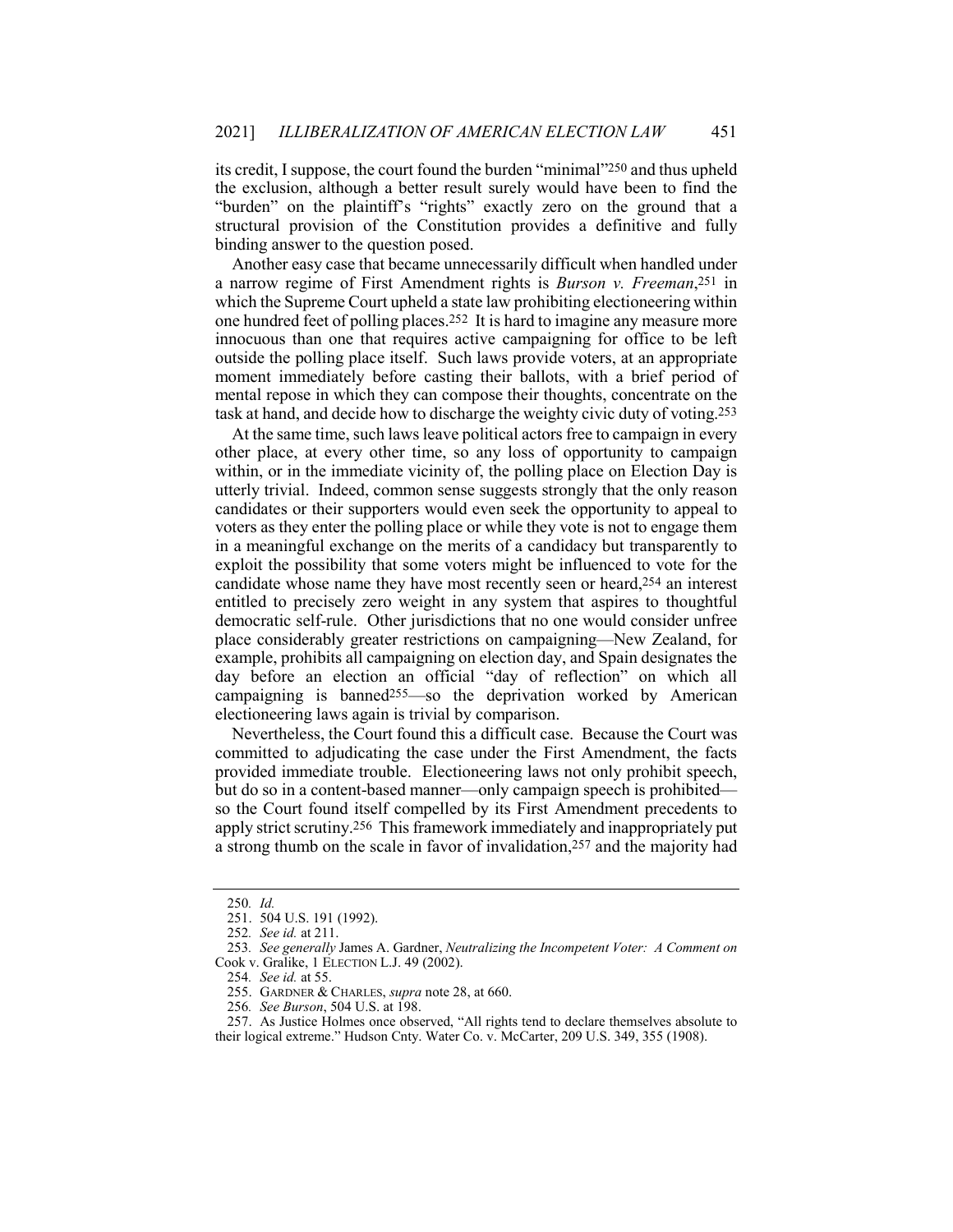<span id="page-30-0"></span> to work far harder than necessary to find a way to uphold the law. In the end, three justices voted to strike down the law on the ground that it engaged in "censorship of election-day campaigning,"258 which is exactly what the law does—a fact that, under any other regime of constitutional analysis, would count as a mark in its favor.

## *C. Reconsolidation: The Path to Illiberalism*

 Like any weed, authoritarianism thrives in disorderly conditions.259 liberal democratic order is to deconsolidate it, sowing the kind of confusion—and associated anxiety—that enhances the appeal of the populism.260 Once an unpleasant sense of chaos and disorder has been Consequently, one of the first tasks of populist opponents of an established simplistic, seemingly orderly, but typically illiberal, prescriptions offered by established, illiberal actors can much more easily introduce illiberal measures.261

 jurisprudence of democratic practice. If, as I have argued, the Court practice into incoherence, its more recent decisions suggest that the Court has entered a new phase: *reconsolidation* of a now-wrecked, liberal democratic jurisprudence into an overtly illiberal one. The Court's strategy in this phase appears to have two prongs: First, it has drastically narrowed the class of democratic issues that it construes the Constitution to address, exiling to practice of democracy, and remanding to politics abuses that politics is unlikely to correct because it is politics that has generated them. Second, regarding democratic practice, it has been highly selective concerning the vigor with which it construes the Constitution to protect the right in question. In some cases, the Court has pushed its increasingly narrow conception of constitutionally protected principles with extraordinary force. In other cases, invasions even of the narrow individual rights it still acknowledges to enjoy constitutional protection. On the whole, these parallel approaches have This is roughly the path pursued by the Supreme Court in its constitutional gradually deconsolidated its constitutional jurisprudence of democratic constitutional oblivion a wide variety of potential claims relevant to the where the Court does construe constitutional rights to address claims however, it has taken a remarkably casual approach, finding unobjectionable

<sup>258</sup>*. Burson*, 504 U.S. at 218 (Stevens, J., dissenting).

<sup>259</sup>*. See generally* KAGAN, *supra* note 65.

 STENNER, THE AUTHORITARIAN DYNAMIC 71–72 (2005) (individual predispositions to authoritarianism can be triggered by a sense of insecurity, a sense often derived from the Rachel Marie Blum & Christopher Sebastian Parker, *Trump-ing Foreign Affairs: Status Threat and Foreign Policy Preferences on the Right*, 17 PERSPS. ON POL. 737, 739 (2019) (a 260*. Id.* at 112, 114 ("To achieve greatness on the world stage, Russia must bring the world back to a past when neither the Russians nor anyone else enjoyed security"; consequently, "Putin has sought to disrupt, divide, and degrade the liberal world order"); *see also* KAREN routine conditions of liberal democratic politics, i.e., disagreement and partisan bickering); sense of threat to personal status triggers preferences for illiberal policies).

<sup>261</sup>*. See* LEVITSKY & ZIBLATT, *supra* note 4, at 95, 192–93 (describing the role of crises in enabling authoritarian leaders).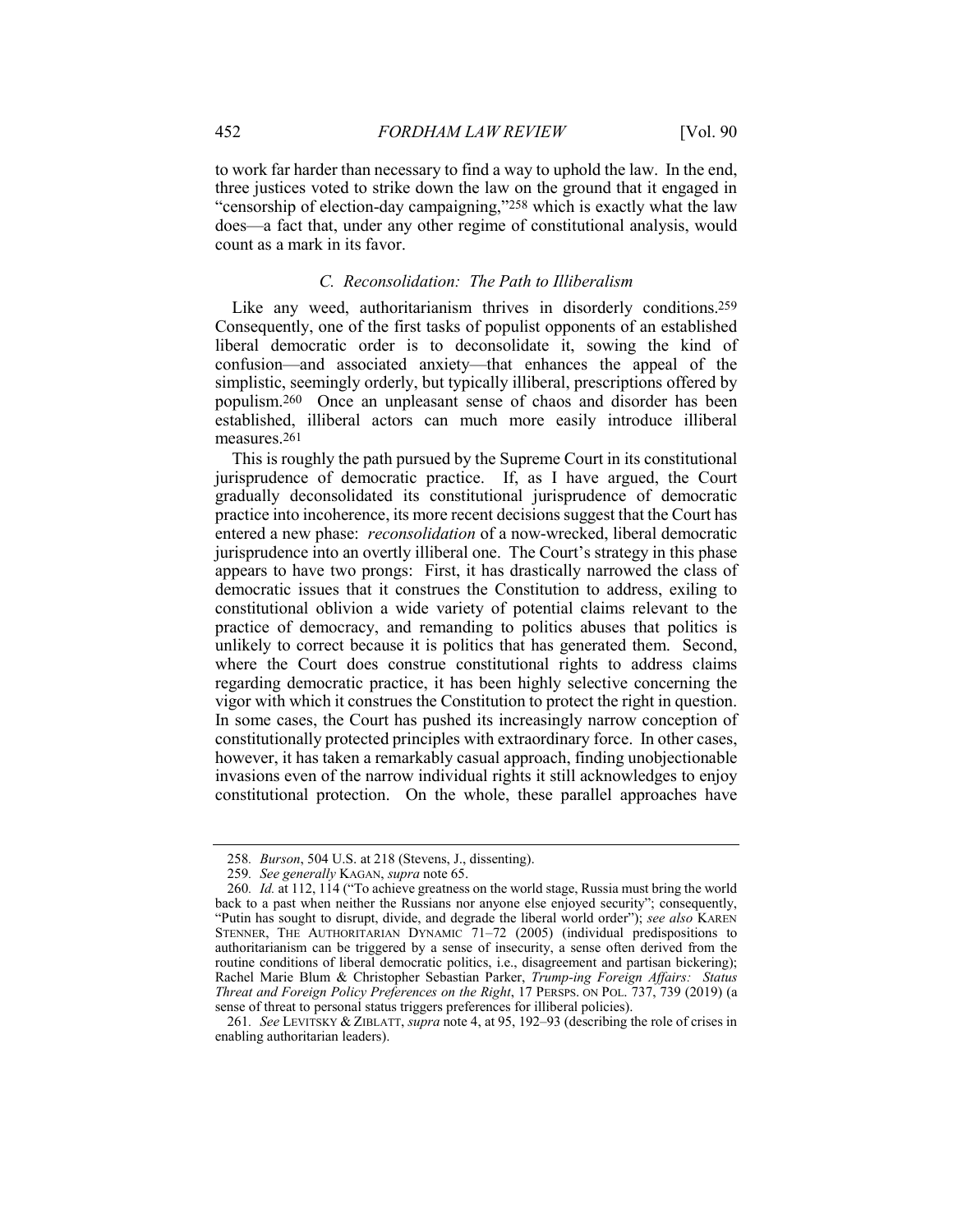<span id="page-31-0"></span> produced outcomes that can only be characterized as illiberal and anti-democratic.

## 1. Jurisprudential Exile: Narrowing the Field of Relevant Considerations

 One of the Court's principal strategies has been to exclude from judicial consideration—and thus from the purview of the Constitution—an ever-greater variety of claims and considerations. Here, I mention four: (1) an extremely broad and powerful "gag rule" that drastically narrows the vocabulary, and thus the stock of concepts, that litigants may invoke; (2) an informal cap on the number and kinds of rights that the Constitution will be obnoxious to democratic self-rule; and (4) a conception of litigant standing so narrow as to preclude judicial consideration of a growing number of construed to recognize; (3) expansion of the political question doctrine to exclude judicial consideration of challenges to practices that are agreed to be increasingly urgent claims about democratic practice.

## *a. The Gag Rule*

 By far the most significant effect of the Court's turn to individual rights has been the severe narrowing of constitutional discourse that it has Amendment offer litigants a vocabulary and stock of concepts in which to express their claims. Just as important, however, is the vocabulary litigants are now denied. In the absence of availability of any considerations of democratic structure or constitutional *telos*, litigants challenging manifestly undemocratic practices may not raise an issue of constitutional dimension by arguing, for example, that a law is "undemocratic." They may not argue that a regulatory measure "deprives me of representation," or that it "impairs the group or to individuals. All of these are prominent and indeed constitutive principles of democracy, however it is conceived,262 yet the Court's jurisprudence of individual rights completely excludes these concepts from judicial consideration; they play literally no role whatsoever in its analysis or decision-making. The Court's conceptual vocabulary thus excludes from the turn when talking about democracy, and which indeed, on any reasonable view of the matter, are inseparable from a meaningful understanding of what democracy is and how it operates.263 Indeed, in cases that do not involve produced. It is true, of course, that the Equal Protection Clause and the First democratic accountability of government," or that it undermines "popular sovereignty," or that it makes the government "insufficiently responsive" to the popular will, or that it gives "disproportionate political influence" to a constitutional analysis the very terms and concepts to which people routinely

 contemporary theorists such as ROBERT A. DAHL, DEMOCRACY AND ITS CRITICS 106–18, 135– 52 (1989). As Steven Shiffrin has observed, "the First Amendment is interpreted in ways that are at odds with any sensible understanding of democracy." STEVEN H. SHIFFRIN, WHAT'S WRONG WITH THE FIRST AMENDMENT? 95 (2016). 262. The *locus classicus* is surely LOCKE, *supra* note 131, ch. II, §§ 4–8, but see also

 PROCESS IN THE UNITED STATES (2002). Relatedly, as Charles Black wrote half a century ago,263*. See generally* DENNIS THOMPSON, JUST ELECTIONS: CREATING A FAIR ELECTORAL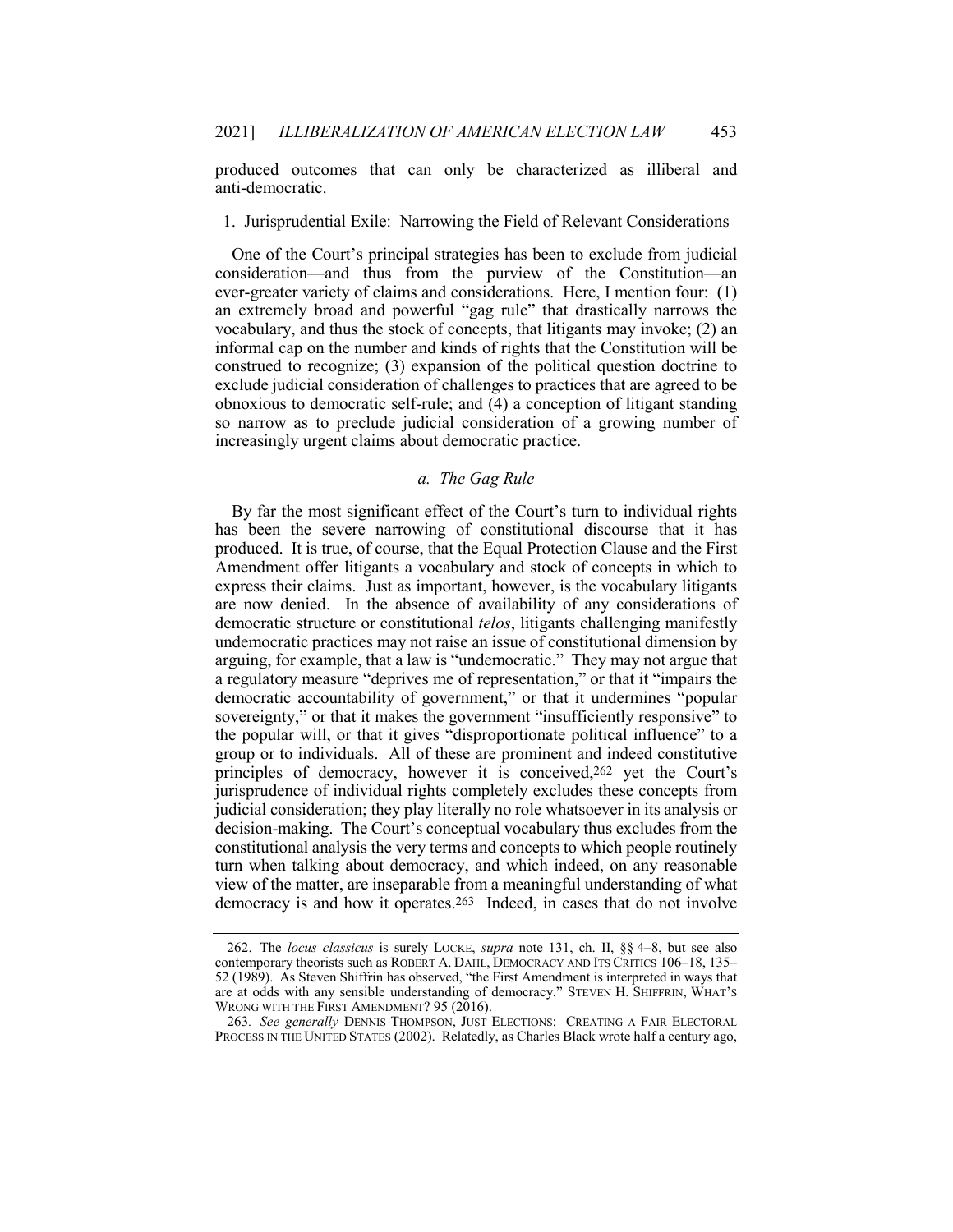<span id="page-32-0"></span> racial discrimination, about all that litigants are now entitled to assert is that some rule or practice impairs their speech or association—by no means a natural or even sensible way to describe many highly significant democratic insults.

 Moreover, by choosing to rely almost exclusively in democracy cases on the First Amendment, the Court—several of whose members believe they are compelled to interpret the Constitution by resort to the intentions of the Framers and ratifiers of the Constitution—has cut itself off from an enormously rich body of founding-era political opinion and evidence. The First Amendment is notorious not only for the paucity of its legislative of such legislative history as exists.264 Thus, the present jurisprudence disables litigants not only from arguing on the merits that some particular history but also for the acknowledged irrelevance to contemporary problems government action is anti-democratic but also that the Framers would so have conceived it.

## *b. The Rights That Don't Exist*

 exclusively on individual rights, it is surely necessary that the available rights be sufficient in scope and variety to reach the wide variety of abuses of recognized by the Court is unusually narrow and not at all adequate to the If a court is going to found a constitutional jurisprudence of democracy democratic practice that corrupt, self-interested, or single-minded partisan officials might deploy. Yet a remarkable feature of the rights approach is that the number and scope of constitutionally protected democratic rights substantial managerial task.

 right, it has not construed it robustly—that is, the Court has not actually found the right to vote to be affirmatively granted by any provision of the indirectly, in two ways. First, the Equal Protection Clause indirectly contains a watered-down, relativistic right to vote.265 This right does not acknowledge ballot in any particular election; instead, it requires only that such opportunities to vote as governments might in their beneficence choose to provide be distributed in a way that is free of prohibited discrimination.266 The problems begin with the single most important right in a democratic republic: the right to vote itself. Although the Court has recognized such a Constitution. Instead, as related above, the Court has found it to exist only in any particular class of individuals an actual, affirmative right to cast a

 focus and talk evasively, while the structural method frees us to talk sense." CHARLES L. BLACK, JR., STRUCTURE AND RELATIONSHIP IN CONSTITUTIONAL LAW 13 (1969). excluding considerations of structure from the interpretational resources on which we rely often diverts our attention from more important, if implicit, principles; it "forces us to blur the

 "[t]he framers seem to have had no coherent theory of free speech and appear not to have been 264. In the words of Robert Bork, one of the founders of the modern originalism movement, overly concerned with the subject." Robert H. Bork, *Neutral Principles and Some First Amendment Problems*, 47 IND. L.J. 1, 22 (1971).

<sup>265</sup>*. See* Gardner, *supra* note 157, at 959–67.

 the United States does not confer the right to vote . . . if a State adopts an electoral system, the266*. See* Harris v. McRae, 448 U.S. 297, 322 n.25 (1980) ("Although the Constitution of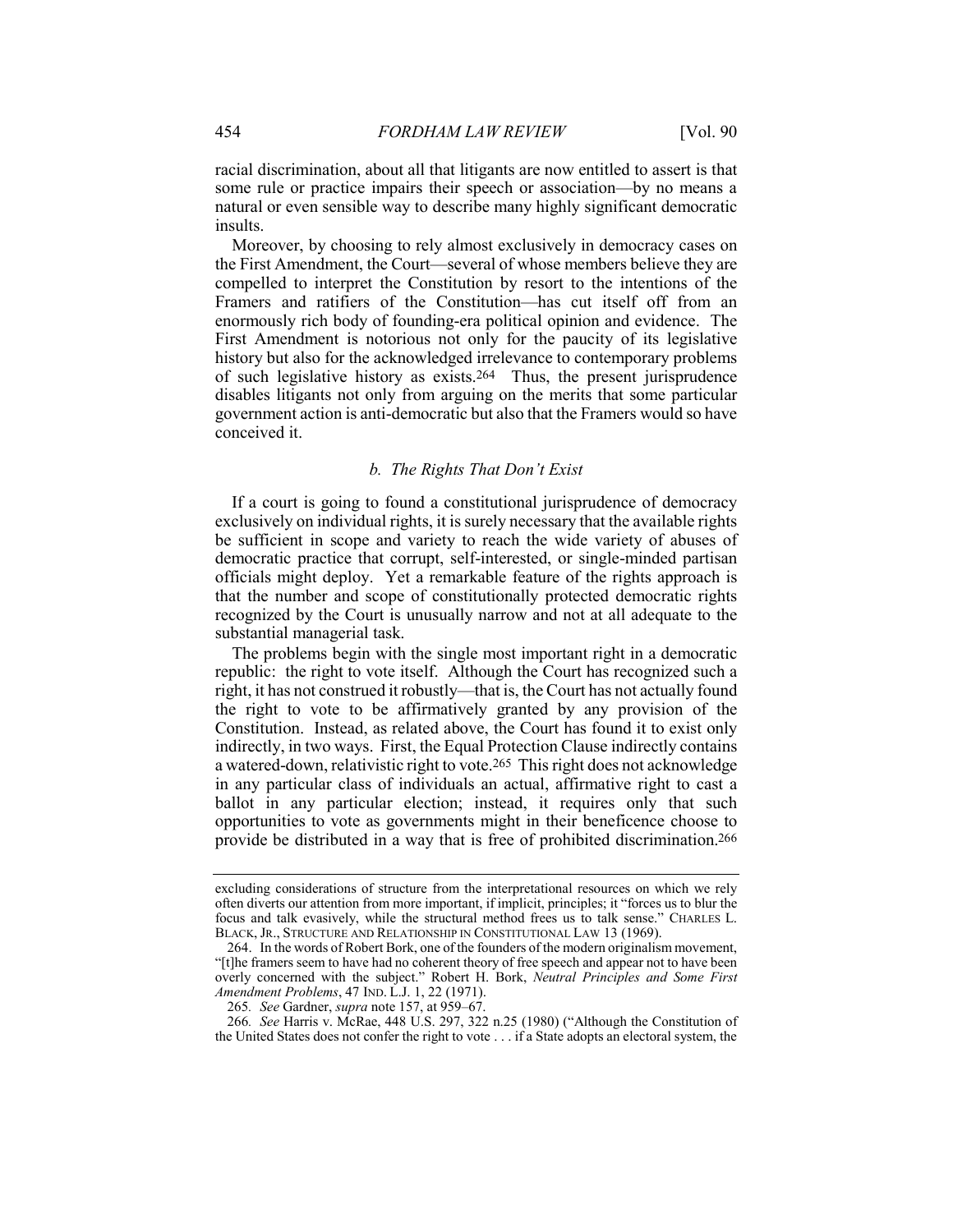Second, the right exists indirectly under the First Amendment as something that governments may not excessively burden,267 but which has no constitutional force or presence independent of the speech and associational interests with which it is indirectly associated. The First Amendment right to vote is thus, in essence, a collection of electrons missing a nucleus.

Similarly, there is no right to run for office.<sup>268</sup> In a democratic republic committed to the election of representatives, there must be candidates. States those interested in public service may stand for elective office.269 When these laws preclude, or place large obstacles in the path of, the candidacy of of such a right. Instead, the Court has adjudicated challenges to restrictions on candidacy indirectly, by treating laws restricting candidacy as though they were laws restricting the right to vote.270 Indeed, the Court's approach substitutes for one nonexistent right—the right to run for office—a different understand this well: state law heavily regulates the conditions under which those who wish to run for elective office, we might expect a commitment to an individual rights approach to produce a constitutionally grounded right to run for office. Yet the Court has consistently refused to admit the existence right—the right to vote—which also lacks direct constitutional grounding.

 Similarly, in many cases, the Court has been at pains to point out that the Constitution does not contain a right to proportional representation.271 What the Court neglects to mention is that the Constitution, as construed by the representation at all.272 It is intrinsic to the idea of representative democracy Court, does not contain a right even to *dis*proportional representation because the Court has not construed the Constitution to confer a right to any kind of that a democratically elected government ought to be accountable and responsive to the popular will,<sup>273</sup> but there is no individual or group right to

 Equal Protection Clause of the Fourteenth Amendment confers upon a qualified voter a substantive right to participate in the electoral process equally with other qualified voters."). 267*. See* Burdick v. Takushi, 504 U.S. 428, 432–34 (1992).

 142–43 (1972) ("[T]he Court has not heretofore attached such fundamental status to candidacy as to invoke a rigorous standard of review."). This puts the United States at odds with 268*. See, e.g.*, NAACP v. Jones, 131 F.3d 1317, 1324 (9th Cir. 1997) ("Candidates do not have a fundamental right to run for public office."); *see also* Bullock v. Carter, 405 U.S. 134, international practice, which recognizes an individual right "to be elected at genuine periodic elections." G.A. Res. 2200A (XXI), United Nations International Covenant on Civil and Political Rights, art. 25(b) (Dec. 16, 1966).

<sup>269</sup>*. See, e.g.*, N.Y. ELEC. LAW § 6-100 (McKinney 2021); CAL. ELECT. CODE §§ 8000– 8150 (West 2021).

<sup>270</sup>*. See, e.g.*, Anderson v. Celebrezze, 460 U.S. 780, 786 (1983) (citing *Bullock*, 405 U.S. at 143).

<sup>271</sup>*. See, e.g.*, Rucho v. Common Cause, 139 S. Ct. 2484, 2499 (2019).

<sup>272</sup>*. See* Fortson v. Morris, 385 U.S. 231, 234 (1966) (holding that there is no constitutional right to vote for governor).

 accountability is basically the only criterion of whether a system counts as democratic, *see* JOSEPH SCHUMPETER, CAPITALISM, SOCIALISM, AND DEMOCRACY 269 (1950); to economic of democracy, *see* ANTHONY DOWNS, AN ECONOMIC THEORY OF DEMOCRACY (1957); to theories of deliberative democracy, *see* Joshua Cohen, *Deliberation and Democratic*273. This is true in versions of democratic theory ranging from minimalism, in which theories, in which policy correspondence to popular preferences is the critical characteristic classically liberal theories, *see* LOCKE, *supra* note 131; to the most demanding contemporary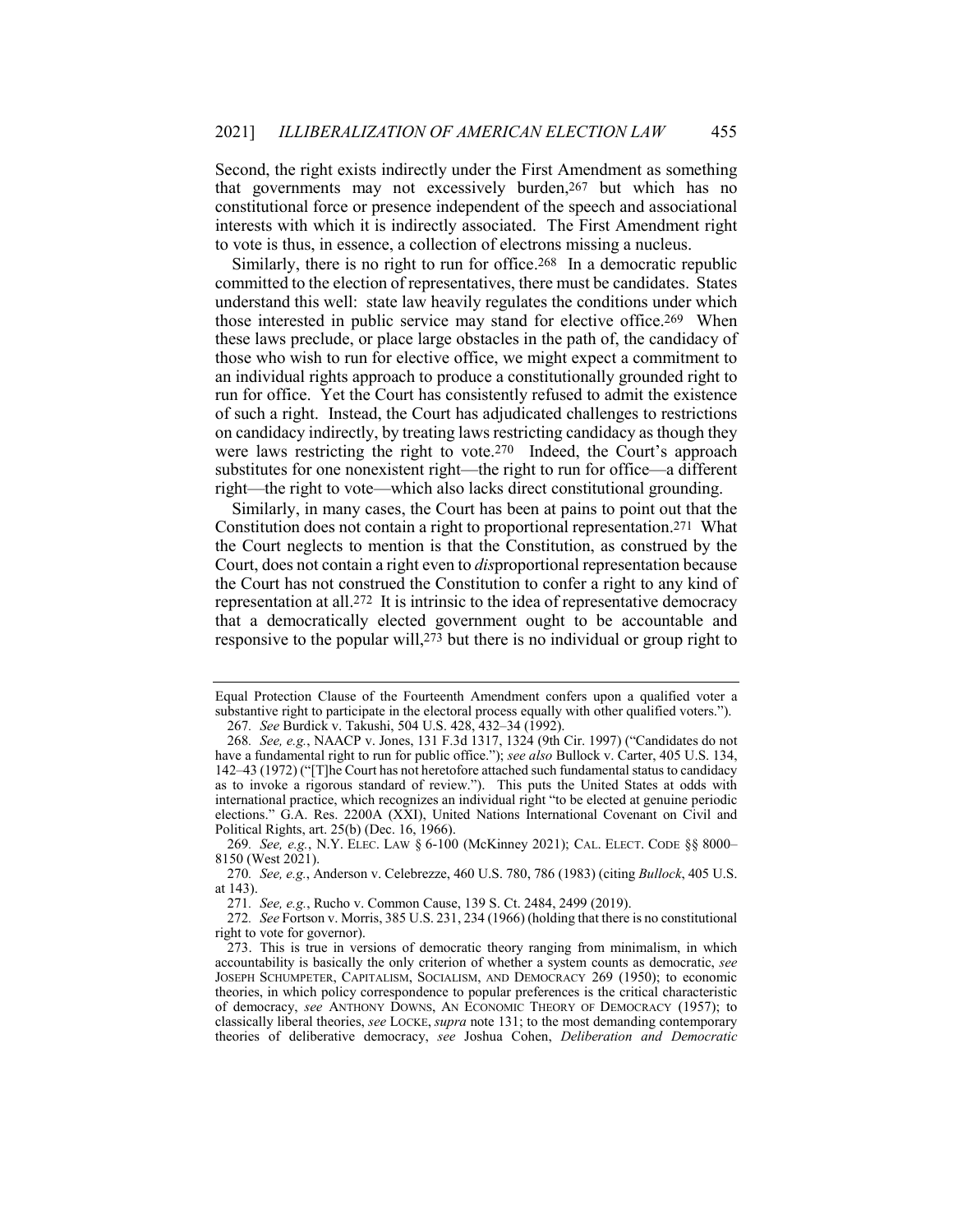<span id="page-34-0"></span> accessible polling place, nor any right to enter whatever polling place the state may provide; nor any right to a secret ballot, nor to a secure one. In a accountability or responsiveness. In the same vein, there is no right to register to vote; no right to organize an officially recognized political party; no right of individuals or parties to get their names printed on the ballot; no right to a majoritarian political process; no right to a convenient and jurisprudence in which the Court insists that all constitutional management of democratic practice occur through the adjudication of rights claims, the absence of these rights renders the practice of meaningful democratic self-rule startlingly precarious.

## *c. The Claims That Don't Exist*

 also done so lately by narrowing the kinds of claims that will be deemed  2019 decision in *Rucho v. Common Cause*.274 Americans are polarized on many issues, but on the question of partisan gerrymandering they overwhelmingly agree: according to a recent survey, 71 percent of Americans "want the Supreme Court to place limits on lawmakers' ability to manipulate voting maps."275 In a sharp reversal of four decades of constitutional jurisprudence, the Court in *Rucho* held that constitutional challenges to partisan gerrymandering by state legislatures raised questions political rather than judicial.276 As a result, the Court held judicial If the Court has narrowed the range of judicially cognizable considerations by capping the number of recognized democratic constitutional rights, it has judicially cognizable. By far the most notable example of this is the Court's so unsuited for judicial review that they must be deemed fundamentally consideration of partisan gerrymandering claims to lie outside the jurisdiction of federal courts.277

## *d. No One Has Standing*

 aggressively deploying the Article III jurisdictional requirement of litigant standing.278 The Court began to deploy Article III to choke off access to the Constitution in democracy cases in *United States v. Hays*.279 There, it held Finally, even when the Court concedes that abuses of democratic norms and practices raise cognizable constitutional claims, the Court increasingly has narrowed the circumstances in which plaintiffs may pursue them by

 *Legitimacy*, *in* THE GOOD POLITY: NORMATIVE ANALYSIS OF THE STATE 17, 17 (Alan Hamlin & Philip Pettit eds., 1989).

<sup>274.</sup> 139 S. Ct. 2484 (2019).

 CAMPAIGN LEGAL CTR. (Sept. 11, 2017), [https://campaignlegal.org/update/results-are-most-](https://campaignlegal.org/update/results-are-most)275. Kylee Groft, *The Results Are In: Most Americans Want Limits on Gerrymandering*, americans-want-limits-gerrymandering [<https://perma.cc/7QEZ-CEL2>].

<sup>276</sup>*. Rucho*, 139 S. Ct. at 2499.

<sup>277</sup>*. Id.*

 *Democratic Standing*, 26 J.L. & POL. 179 (2011). 278. For an overview, now unfortunately somewhat out of date, see Saul Zipkin,

<sup>279.</sup> 515 U.S. 737 (1995).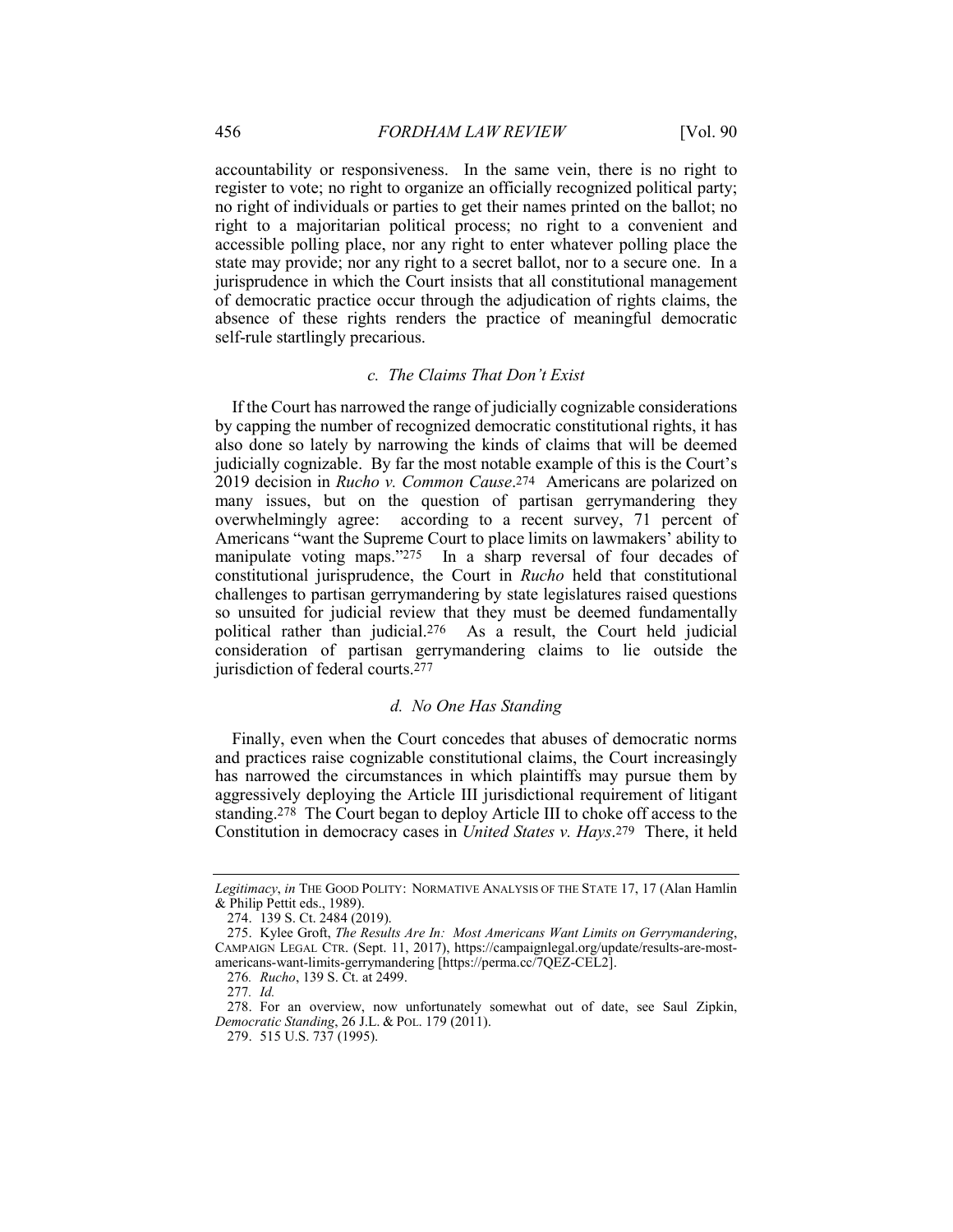<span id="page-35-0"></span> that only people residing physically within a racially gerrymandered district gerrymandering in one district on voters residing within other districts.280 In another redistricting case, the Court held that voters lacked standing to partisan advantage.281 In another, the Court held that a chamber of a state of racial gerrymandering,282 and in another, the Court could not find a proper have standing to challenge it, notwithstanding the impact of racial challenge a state legislature's mid-decade redrawing of district lines for legislature lacked standing to defend its own districting plan against charges plaintiff to raise a constitutional claim of partisan gerrymandering.283

 defend its constitutionality even when state officials refused to do so.284 A requiring him to be a member of a political party.285 No one had standing to challenge a policy decision by the Trump administration to exclude from the But many of the standing cases have had nothing to do with redistricting. Thus, for example, the sponsors of a state ballot initiative lacked standing to candidate for elective judicial office lacked standing to challenge a state law decennial census count unlawful immigrants residing in the United States, a practice very plausibly alleged to be blatantly unconstitutional.286

 Now, it is certainly possible that some of these lawsuits are not the kind on which federal courts should expend their limited resources, but this is by no means true of all the cases that federal courts are now dismissing on standing grounds.287 Moreover, a different way to deter unwanted litigation over democratic procedures would be to develop and apply a robustly democratic jurisprudence that makes clear that anti-democratic laws and practices will not be tolerated under the U.S. Constitution.

## 2. Selective Vigor in Deploying Recognized Rights

 In addition to narrowing drastically the range of claims about democratic practice that it deems the Constitution to address and of which federal courts may take cognizance, where the Court still acknowledges a role for the Constitution, it has exercised great selectivity in determining the degree of single-mindedly, and with extraordinary force, to provide highly robust protection to an exceedingly narrow set of interests. In other domains, it has taken a remarkably ho-hum approach, setting levels of constitutional constitutional protection for interests acknowledged to be of constitutional dimension. In some domains, the Court has pressed narrow rights protection at surprisingly low levels.

<sup>280</sup>*. See id.* at 744–45.

<sup>281</sup>*. See* Lance v. Coffman, 549 U.S. 437, 442 (2007).

<sup>282.</sup> Va. House of Delegates v. Bethune-Hill, 139 S. Ct. 1945, 1949–51 (2019).

<sup>283</sup>*. See* Gill v. Whitford, 138 S. Ct. 1916, 1934 (2018).

<sup>284</sup>*. See* Hollingsworth v. Perry, 570 U.S. 693, 715 (2013).

<sup>285</sup>*. See* Carney v. Adams, 141 S. Ct. 493, 503 (2020).

<sup>286</sup>*. See* Trump v. New York, 141 S. Ct. 530, 536–37 (2020) (per curiam).

 *Voting Rights Law*, 111 HARV. L. REV. 2276, 2287 (1998) (criticizing the result and reasoning of *Hays*).287*. See, e.g.*, Samuel Issacharoff & Pamela S. Karlan, *Standing and Misunderstanding in*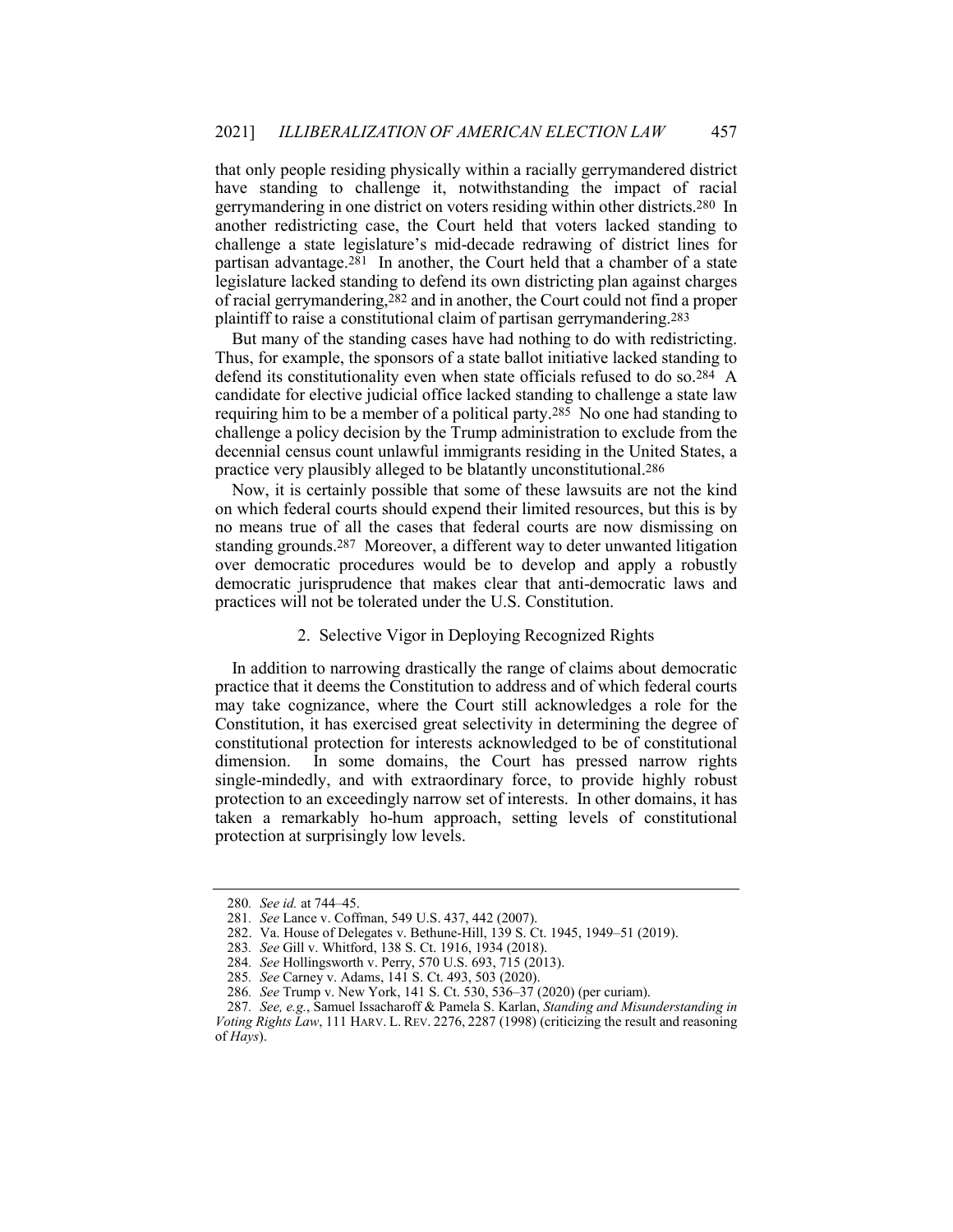By far the most extreme example of the Court pressing narrow rights with and against a single target: it has one by one invalidated virtually every pursuit of their political objectives. As explained earlier, this line of cases limits on campaign expenditures by individuals and candidates as violations of their rights of speech and association.288 Within the last decade, however, the Court has pursued this agenda with unusual energy. In 2010, in *Citizens* political spending from general treasury funds.289 In so holding, the Court found the interests of corporations in speaking out on political subjects and holding government officials accountable to be heavily burdened by such restrictions, notwithstanding that corporations cannot vote, have no political personality, are more than adequately represented in the political arena by long been permitted to raise money, and spend it without limit in the political arena, through affiliated political action committees.290 In so doing, the Court expressly overruled an earlier case, *Austin v. Michigan Chamber of Commerce*,291 because a majority in that case had the effrontery to acknowledge that "immense aggregations of wealth" may have "corrosive and distorting effects" on democratic processes and outcomes.292 great force—and likely the most consequential—is in the domain of campaign finance. There, the Court has applied First Amendment rights of speech and association (Regime 3) with great vigor, but in a single direction conceivable limitation on the ability of political actors to spend money in derives from *Buckley v. Valeo*, in which the Court invalidated regulatory *United v. FEC*, the Court invalidated a century-old prohibition on corporate their officers and employees participating in an individual capacity, and had

 The following year, in *Arizona Free Enterprise Club v. Bennett*,293 the Court invalidated a system of public financing for state elections in which additional public funds to level the playing field.294 Even though, after triggered only when candidates competing for the same office were badly mismatched in terms of resources, the Court construed this provision to candidates facing rich, self-financed opponents were eligible to receive *Buckley*, rich, self-financed candidates are free to spend their own money on their own campaigns without limit,295 and the provision at issue was

<sup>288.</sup> 424 U.S. 1, 17–23 (1976).

<sup>289</sup>*. See* 558 U.S. 310, 371–72 (2010).

 *National Conservative Political Action Committee* (*NCPAC*), 470 U.S. 480 (1985). Under FECA, 2 U.S.C. § 441b(b)(4)(B), corporations, though not permitted to make political expenditures directly out of general treasury funds, were permitted to do so by setting up a captive political action committee (PAC) known as a "separate segregated fund" (SSF). After the Court's ruling in *NCPAC*, in which the Court invalidated a provision of FECA limiting independent expenditures by PACs, SSFs were permitted to make unlimited independent 290. This resulted from the interaction of the FECA and the Court's ruling in *FEC v.* political expenditures. *See* 470 U.S. at 501.

<sup>291.</sup> 494 U.S. 652 (1990).

<sup>292</sup>*. Id.* at 684.

<sup>293.</sup> 564 U.S. 721 (2011).

<sup>294</sup>*. Id.* at 753–55.

<sup>295</sup>*. See* Buckley v. Valeo, 424 U.S. 1, 58–59 (1976).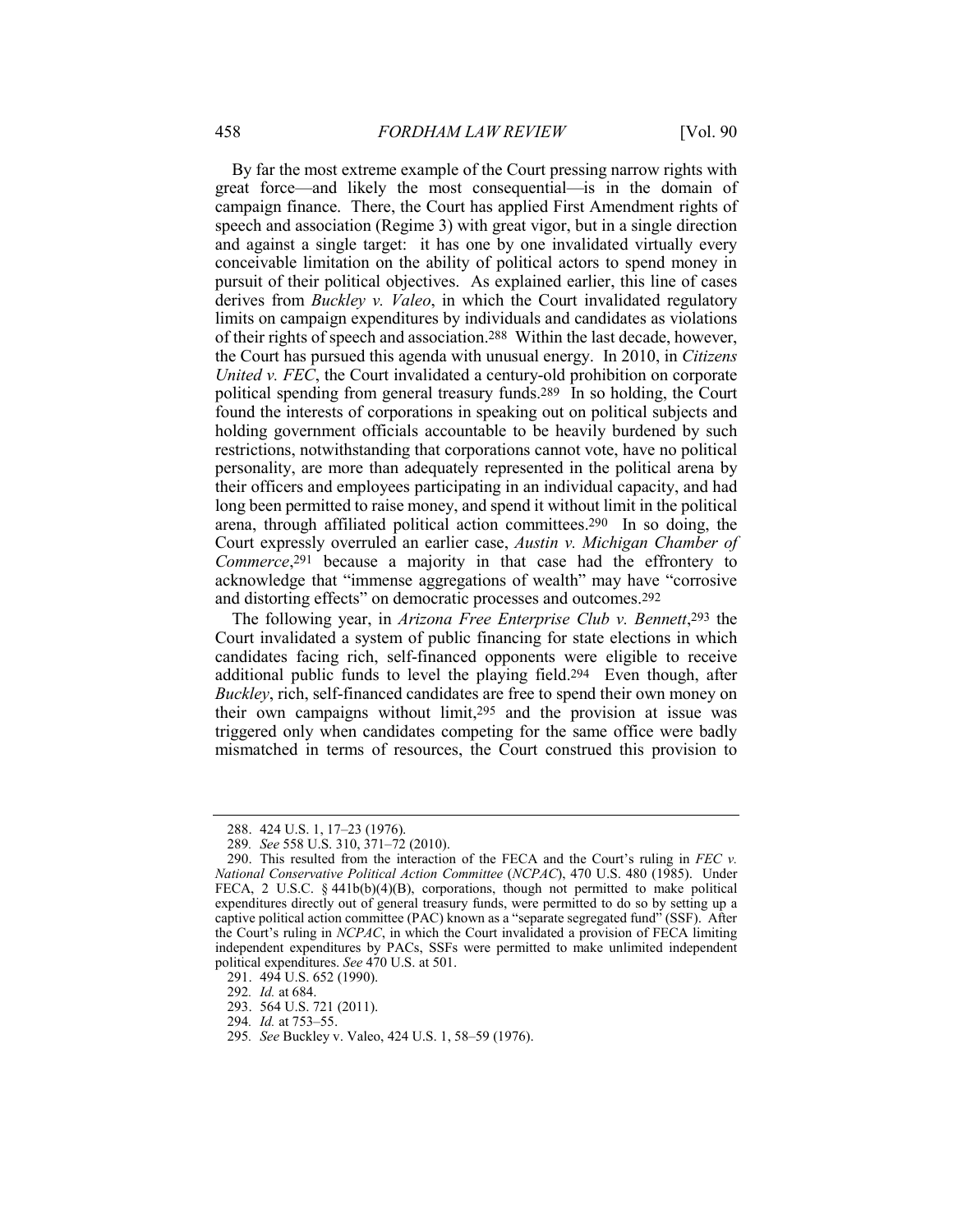impose "an unprecedented" burden on the speech rights of rich candidates.296 The Court thus seemed to take the position that the rich have the right not only to speak without limitation, but to speak without fear of effective contradiction by the poor.

 for federal office.297 Despite reaffirming the authority of governments to limit contributions to individual candidates because of their potential to to an unlimited number of candidates to be "not a 'modest restraint' at all."298 even any political relationship, cannot be abridged. If, in the 1960s, the Court was able to determine that legislators do not "represent . . . trees or acres [or] . . . farms or cities,"299 over the ensuing half-century it evidently figured Three years later, in *McCutcheon v. FEC*, the Court invalidated an overall spending cap of more than \$123,000 on contributions to multiple candidates corrupt, the Court found a prohibition on making the maximum contribution Thus, the First Amendment right of rich contributors to support not only candidates who compete to represent them directly, but who compete to represent others with whom the donor shares no political community, nor out what legislators do represent: dollars.

 At the same time, where speech and money are not directly at stake, the Indiana justified the law, among the most restrictive in the nation, as history.<sup>302</sup> The law required eligible voters who lacked one of a limited number of permitted forms of identification to obtain satisfactory ID from a state motor vehicle office, 303 even though such offices were widely scattered in many parts of the state and suitable public transportation was either nonexistent or extremely inconvenient.304 Obtaining suitable ID also in many cases required a financial outlay that eligible but indigent voters might not be able to afford.305 In balancing the interests on both sides, the Court Court has frequently construed the constitutionally grounded right to vote to offer little protection against government interference. In *Crawford v. Marion County Election Board*,300 for example, the Court upheld an Indiana law requiring presentation of photo identification as a condition for voting.<sup>301</sup> necessary to prevent voter impersonation at the polls, even though not a single incident of such fraud had ever been recorded in the state's entire found the burden on voters insufficient to outweigh a state justification that was at best speculative, and at worst entirely fraudulent.306

<sup>296</sup>*. Ariz. Free Enter. Club*, 564 U.S. at 736 (quoting Davis v. FEC, 554 U.S. 724, 739 (2008)).

<sup>297</sup>*. See* 572 U.S. 185, 194, 227 (2014).

<sup>298</sup>*. Id.* at 204 (quoting *Buckley*, 424 U.S. at 38).

<sup>299.</sup> Reynolds v. Sims, 377 U.S. 533, 562 (1964).

<sup>300.</sup> 553 U.S. 181 (2008).

<sup>301</sup>*. See id.* at 194, 199–200, 204.

<sup>302</sup>*. Id.* at 194.

<sup>303</sup>*. Id.* at 185.

<sup>304</sup>*. Id.* at 212–15 (Souter, J., dissenting).

<sup>305</sup>*. Id.* at 211–18.

 ONE PERSON, NO VOTE: HOW VOTER SUPPRESSION IS DESTROYING OUR DEMOCRACY 50–71 306. LORRAINE MINNITE, THE MYTH OF VOTER FRAUD 156–57 (2010); CAROL ANDERSON, (2018).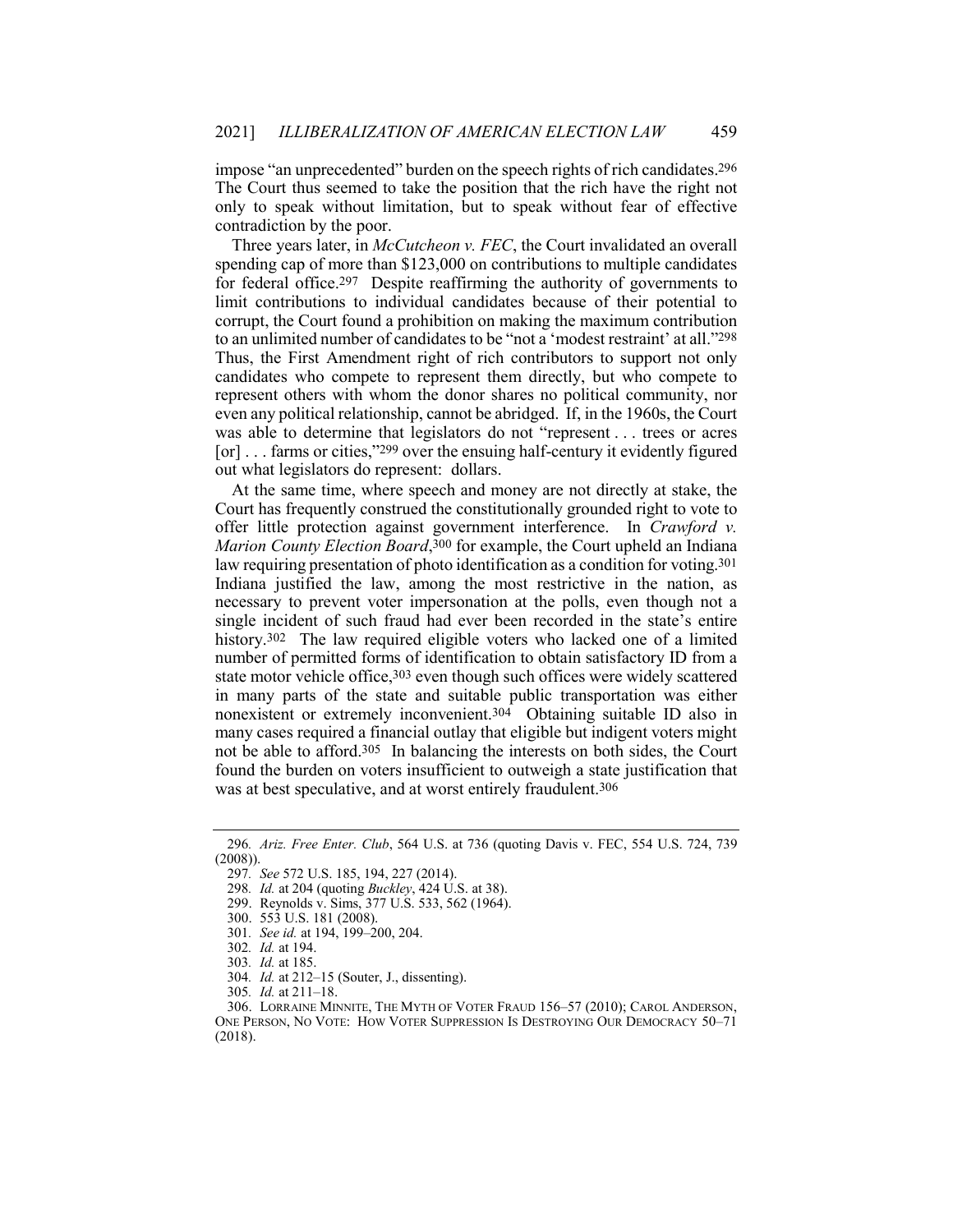<span id="page-38-0"></span> the Voting Rights Act of 1965 on the ground that the risk of racial VRA's strict preclearance provisions.307 Within hours of the ruling, covered states proved the Court wrong by rolling out a wide variety of vote suppression measures.<sup>308</sup> States continued to use their newfound freedom Similarly, in *Shelby County v. Holder*, the Court invalidated section 4 of discrimination in voting by states subject to the VRA no longer justified the from federal oversight to enact measures harmful to the political participation of Black voters, all the way through the most recent election.309

 As noted above, during the period when the Court was handing down these decisions, scholars interpreted what they were seeing as jurisprudential incoherence, and understandably so.310 In retrospect, however, it is now clear that the problem with these rulings is not that they are incoherent; it is that they are illiberal. They deny the fundamental political equality of citizens; they deny that the majority presumptively should rule; they in its earlier cases; they undermine the possibility of holding officials interests that these peripheral rights are meant to serve: democratic self-rule repudiate principles of fair and equal representation developed by the Court meaningfully accountable for their actions; and although they acknowledge rights *associated* with successful democracy, such as rights of free speech and political association, they fail to acknowledge and protect the core by the American polity, in all its messy, pluralistic diversity.

## **CONCLUSION**

 aggressive deployment of one of the signature devices of liberalism itself: a constitutional right. Long ago, when I was a law student, one often heard it said that law school "sharpens" students by "narrowing" them, a charge meant to imply a warping of the soul. Much the same may be said of the Court's jurisprudence of democratic practice. By continually narrowing the it into exactly what it is not and was never meant to be: a deeply illiberal In what is surely one of the greatest ironies of American constitutional law, the U.S. Supreme Court has for a generation or more slowly illiberalized the constitutional jurisprudence of democracy through the exceedingly scope of considerations deemed relevant to the constitutionalization of democracy, it has warped the soul of a republican constitution, transforming document that empowers the powerful and subordinates the weak.

<sup>307</sup>*. See* 570 U.S. 529, 547, 557 (2013).

 INC., DEMOCRACY DIMINISHED: STATE AND LOCAL THREATS TO VOTING POST-*SHELBYCOUNTY*,  *ALABAMA V. HOLDER* (2016). 308*. See generally* THURGOOD MARSHALL INST. AT NAACP LEGAL DEF. AND EDUC. FUND,

 2020, see Joshua A. Douglas, Undue Deference to States in the 2020 Election Litigation (Feb. 309. For an overview of litigation over voter suppression measures through Election Day 4, 2021) (unpublished draft), [https://papers.ssrn.com/sol3/papers.cfm?abstract\\_id=3720065](https://papers.ssrn.com/sol3/papers.cfm?abstract_id=3720065) [\[https://perma.cc/TCE5-KEMR](https://perma.cc/TCE5-KEMR)].

<sup>310</sup>*. See supra* notes 55–62 and accompanying text.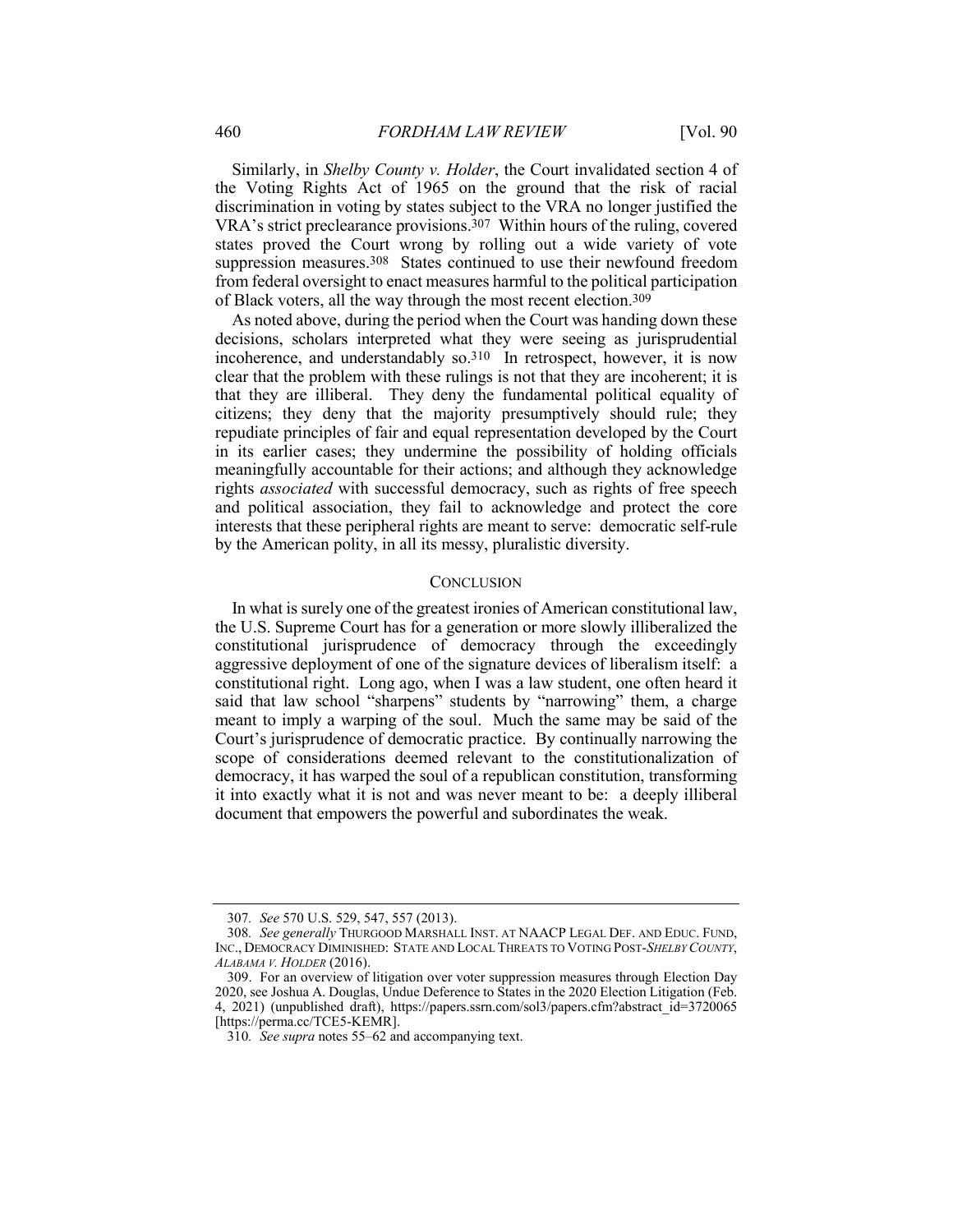#### **APPENDIX**

## *Provisions of the U.S. Constitution Relating to Democratic Practice*

<span id="page-39-0"></span> $\mathbf{1}$ . of Members chosen every second Year by the People of the several States, Art. I,  $\S 2$ , cl. 1: The House of Representatives shall be composed and the Electors in each State shall have the Qualifications requisite for Electors of the most numerous Branch of the State Legislature.

 $2.$  have attained to the Age of twenty five Years, and been seven Years a Citizen of the United States, and who shall not, when elected, be an Inhabitant of that Art. I, § 2, cl. 2: No Person shall be a Representative who shall not State in which he shall be chosen.

 $3<sub>1</sub>$  several States which may be included within this Union, according to their respective Numbers, which shall be determined by adding to the whole Years, and excluding Indians not taxed, three fifths of all other Persons. The actual Enumeration shall be made within three Years after the first Meeting of the Congress of the United States, and within every subsequent Term of ten Years, in such Manner as they shall by Law direct. The Number of Representatives shall not exceed one for every thirty Thousand, but each be made, the State of New Hampshire shall be entitled to chuse three, Connecticut five, New-York six, New Jersey four, Pennsylvania eight, Delaware one, Maryland six, Virginia ten, North Carolina five, South Art. I,  $\S 2$ , cl. 3: Representatives . . . shall be apportioned among the Number of free Persons, including those bound to Service for a Term of State shall have at Least one Representative; and until such enumeration shall Massachusetts eight, Rhode-Island and Providence Plantations one, Carolina five, and Georgia three.

 $\overline{4}$  any State, the Executive Authority thereof shall issue Writs of Election to fill Art. I,  $\S 2$ , cl. 4: When vacancies happen in the Representation from such Vacancies.

5. for Senators and Representatives, shall be prescribed in each State by the Legislature thereof; but the Congress may at any time by Law make or alter Art. I, § 4, cl. 1: The Times, Places and Manner of holding Elections such Regulations, except as to the Places of chusing Senators.

6. Returns and Qualifications of its own Members . . . Art. I, § 5, cl. 1: Each House shall be the Judge of the Elections,

7. States . . . Art. I, § 9, cl. 8: No Title of Nobility shall be granted by the United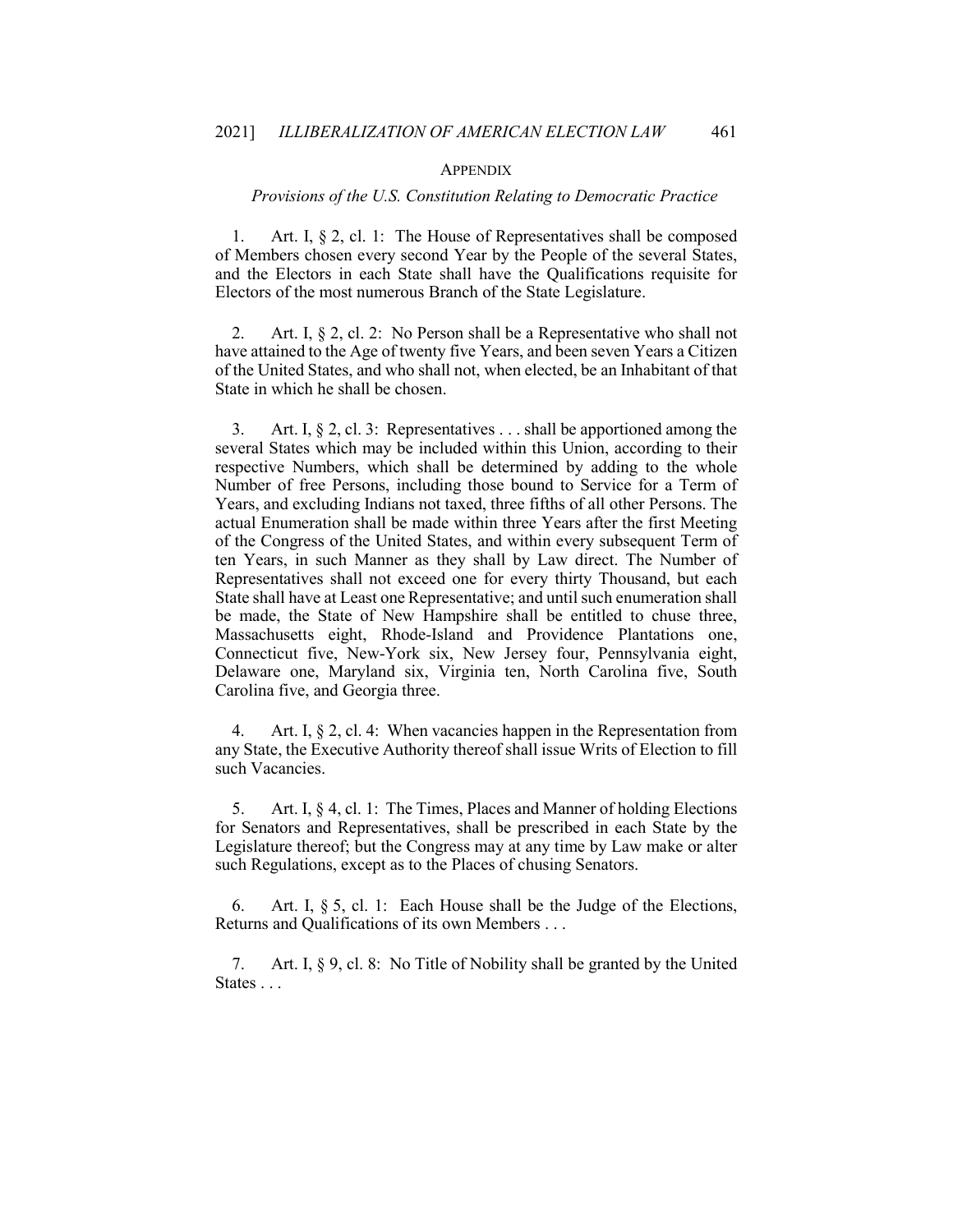8. same Term, [the President shall] be elected, as follows . . . Art. II, § 1, cl. 1: [T]ogether with the Vice President, chosen for the

 Number of Senators and Representatives to which the State may be entitled Office of Trust or Profit under the United States, shall be appointed an Art. II, § 1, cl. 2: Each State shall appoint, in such Manner as the Legislature thereof may direct, a Number of Electors, equal to the whole in the Congress: but no Senator or Representative, or Person holding an Elector.

 10. Art. II, § 1, cl. 3: The electors shall meet in their respective States, and vote by ballot for two Persons, of whom one at least shall not be an Inhabitant of the same State with themselves. And they shall make a List of of the United States, directed to the President of the Senate. The President of open all the Certificates, and the Votes shall then be counted. The Person having the greatest Number of Votes shall be the President, if such Number be a Majority of the whole Number of Electors appointed; and if there be then the House of Representatives shall immediately chuse by Ballot one of them for President; and if no Person have a Majority, then from the five highest on the List the said House shall in like Manner chuse the President. But in chusing the President, the Votes shall be taken by States, the Representation from each State having one Vote; A quorum for this Purpose shall consist of a Member or Members from two-thirds of the States, and a more who have equal Votes, the Senate shall chuse from them by Ballot the all the Persons voted for, and of the Number of Votes for each; which List they shall sign and certify, and transmit sealed to the Seat of the Government the Senate shall, in the Presence of the Senate and House of Representatives, more than one who have such Majority, and have an equal Number of Votes, Majority of all the States shall be necessary to a Choice. In every Case, after the Choice of the President, the Person having the greatest Number of Votes of the Electors shall be the Vice President. But if there should remain two or Vice-President.

 11. Art. II, § 1, cl. 4: The Congress may determine the Time of chusing the Electors, and the Day on which they shall give their Votes; which Day shall be the same throughout the United States.

 12. Art. IV, § 4: The United States shall guarantee to every State in this Union a Republican Form of Government . . .

 13. Amend. I: Congress shall make no law . . . abridging the freedom of speech, or of the press; or the right of the people peaceably to assemble, and to petition the Government for a redress of grievances.

14. Amend. XII: The Electors shall meet in their respective states, and vote by ballot for President and Vice-President, one of whom, at least, shall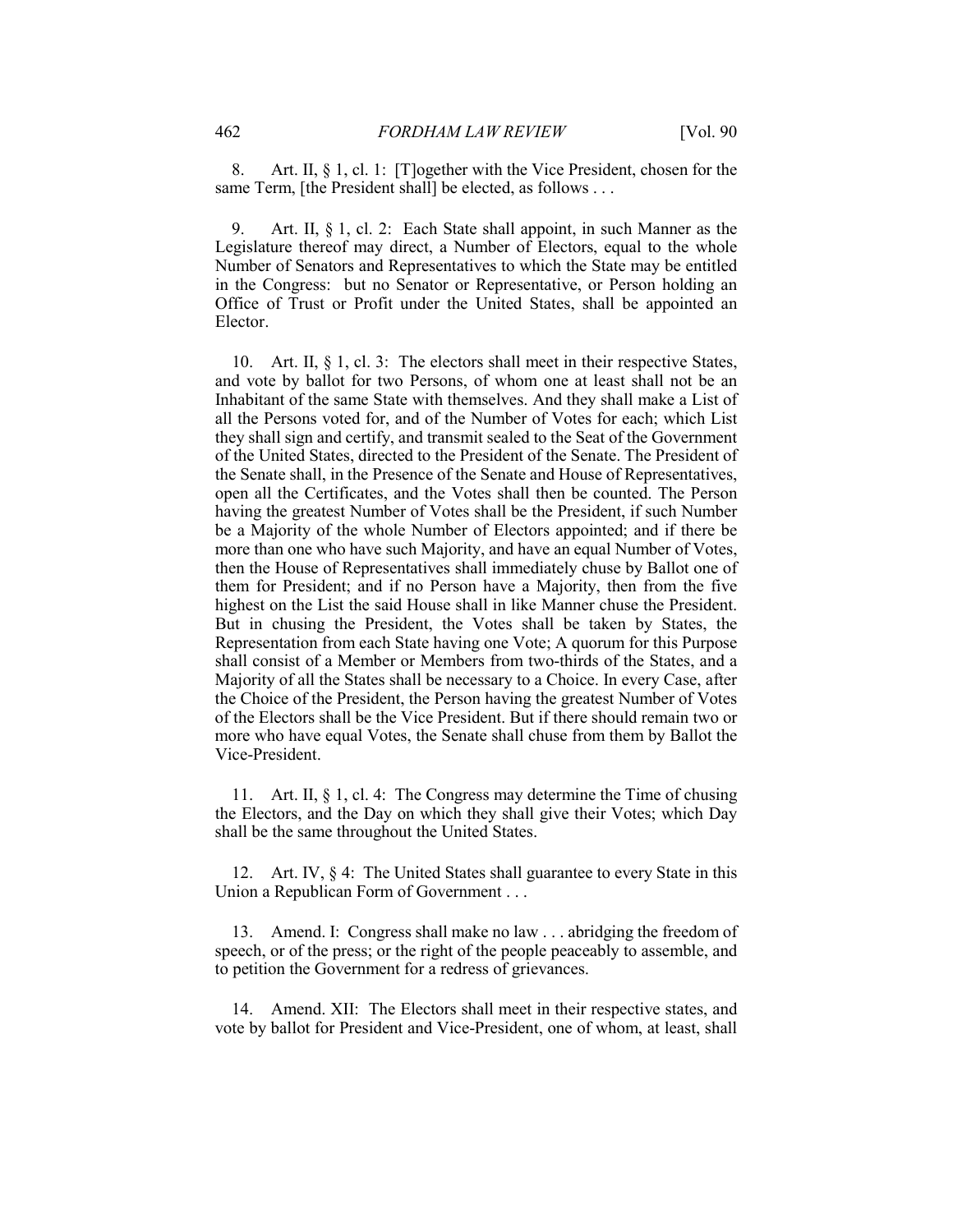not be an inhabitant of the same state with themselves; they shall name in person voted for as Vice-President, and they shall make distinct lists of all and transmit sealed to the seat of the government of the United States, the presence of the Senate and House of Representatives, open all the certificates and the votes shall then be counted;—The person having the greatest number of votes for President, shall be the President, if such number choosing the President, the votes shall be taken by states, the representation member or members from two-thirds of the states, and a majority of all the states shall be necessary to a choice. And if the House of Representatives disability of the President. The person having the greatest number of votes as Vice-President, shall be the Vice-President, if such number be a majority of the whole number of Electors appointed, and if no person have a majority, whole number of Senators, and a majority of the whole number shall be necessary to a choice. But no person constitutionally ineligible to the office their ballots the person voted for as President, and in distinct ballots the persons voted for as President, and of all persons voted for as Vice-President, and of the number of votes for each, which lists they shall sign and certify, directed to the President of the Senate;—The President of the Senate shall, in be a majority of the whole number of Electors appointed; and if no person have such majority, then from the persons having the highest numbers not exceeding three on the list of those voted for as President, the House of Representatives shall choose immediately, by ballot, the President. But in from each state having one vote; a quorum for this purpose shall consist of a shall not choose a President whenever the right of choice shall devolve upon them, before the fourth day of March next following, then the Vice-President shall act as President, as in the case of the death or other constitutional then from the two highest numbers on the list, the Senate shall choose the Vice-President; a quorum for the purpose shall consist of two-thirds of the of President shall be eligible to that of Vice-President of the United States.

#### 15. Amend. XIV:

 1: All persons born or naturalized in the United States, and subject to the jurisdiction thereof, are citizens of the United States and of the State wherein privileges or immunities of citizens of the United States; nor shall any State deprive any person of life, liberty, or property, without due process of law; nor deny to any person within its jurisdiction the equal protection of the laws. they reside. No State shall make or enforce any law which shall abridge the

 election for the choice of electors for President and Vice President of the citizens of the United States, or in any way abridged, except for participation 2: Representatives shall be apportioned among the several States according to their respective numbers, counting the whole number of persons in each State, excluding Indians not taxed. But when the right to vote at any United States, Representatives in Congress, the Executive and Judicial officers of a State, or the members of the Legislature thereof, is denied to any of the male inhabitants of such State, being twenty-one years of age, and in rebellion, or other crime, the basis of representation therein shall be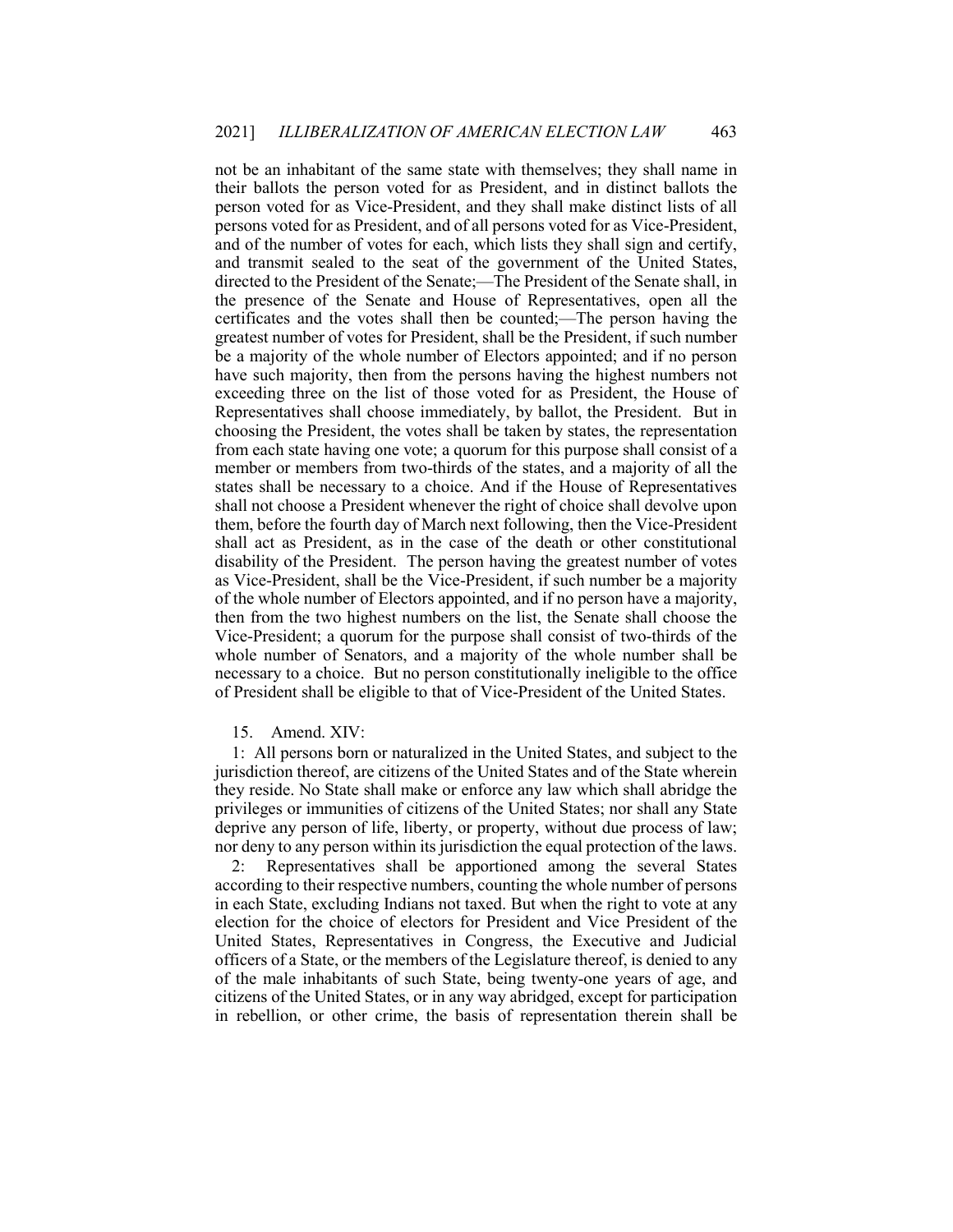reduced in the proportion which the number of such male citizens shall bear to the whole number of male citizens twenty-one years of age in such State.

 5: The Congress shall have power to enforce, by appropriate legislation, the provisions of this article.

## 16. Amend. XV:

 1: The right of citizens of the United States to vote shall not be denied or abridged by the United States or by any State on account of race, color, or previous condition of servitude.

 2: The Congress shall have power to enforce this article by appropriate legislation.

 17. Amend. XVII: The Senate of the United States shall be composed of two Senators from each State, elected by the people thereof, for six years; and each Senator shall have one vote. The electors in each State shall have the qualifications requisite for electors of the most numerous branch of the State legislatures.

 the executive authority of such State shall issue writs of election to fill such vacancies: Provided, That the legislature of any State may empower the When vacancies happen in the representation of any State in the Senate, executive thereof to make temporary appointments until the people fill the vacancies by election as the legislature may direct.

This amendment shall not be so construed as to affect the election or term of any Senator chosen before it becomes valid as part of the Constitution.

 18. Amend. XIX: The right of citizens of the United States to vote shall not be denied or abridged by the United States or by any State on account of sex.

 Congress shall have power to enforce this article by appropriate legislation.

## 19. Amend. XXIII:

 1: The District constituting the seat of Government of the United States shall appoint in such manner as the Congress may direct: A number of Senators and Representatives in Congress to which the District would be entitled if it were a state, but in no event more than the least populous state; they shall be in addition to those appointed by the states, but they shall be to be electors appointed by a state; and they shall meet in the District and electors of President and Vice President equal to the whole number of considered, for the purposes of the election of President and Vice President, perform such duties as provided by the twelfth article of amendment.

 2: The Congress shall have power to enforce this article by appropriate legislation.